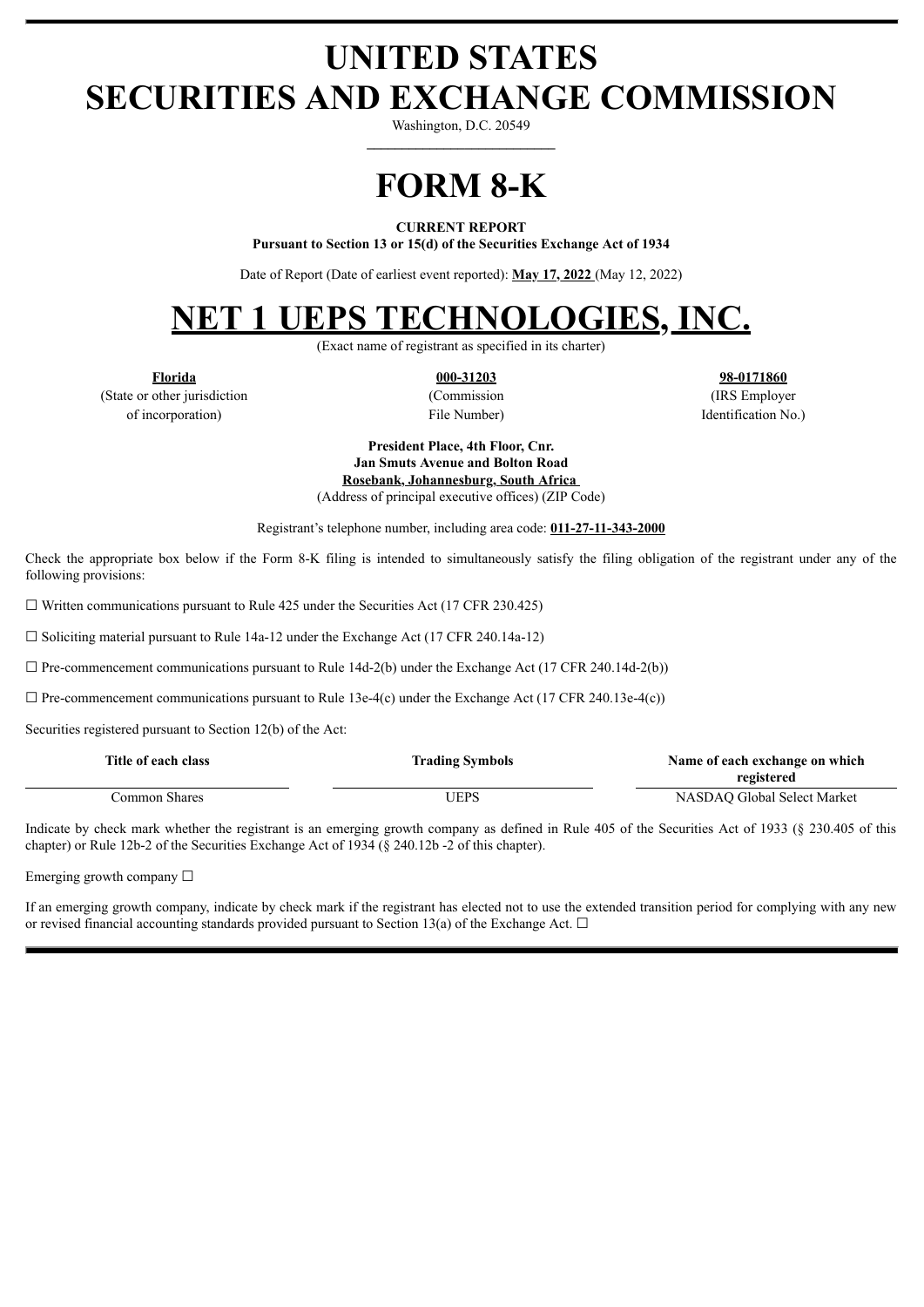#### **Item 5.03. Amendments to Articles of Incorporation or Bylaws; Change in Fiscal Year.**

On May 12, 2022, Net 1 UEPS Technologies, Inc. ("Net1" or the "Company") filed its Amended and Restated Articles of Incorporation (the "Amendment and Restatement") with the Secretary of State of the State of Florida. The Amendment and Restatement was previously approved by the board of directors of the Company as described in the Company's most recent proxy statement and was approved by the Company's shareholders at its 2022 special meeting of shareholders held on May 6, 2022, as previously disclosed on the Company's Current Report on Form 8-K filed with the U.S. Securities and Exchange Commission on May 6, 2022. The Amendment and Restatement amends the Company's name from Net 1 UEPS Technologies, Inc. to Lesaka Technologies, Inc.

In connection with the Amendment and Restatement, the Board approved the proposal to amend the Amended and Restated Bylaws of the Company (the "Bylaws") by changing the name of the Company in the Bylaws to Lesaka Technologies, Inc.

The foregoing description is qualified in its entirety by reference to the Amendment and Restatement and Bylaws, copies of which are filed as Exhibit 3.1 and Exhibit 3.2 to this Current Report on Form 8-K and incorporated by reference into this Item 5.03.

On May 17, 2022, the Company issued a press release announcing change in its timetable to amend its stock tickers on the NasdaqGS and the Johannesburg Stock Exchange. A copy of the Company's press release is attached hereto as Exhibit 99.1.

#### **Item 9.01. Financial Statements and Exhibits.**

(d) Exhibits

| Exhibit No. | Description                                                                 |
|-------------|-----------------------------------------------------------------------------|
| <u>3.1</u>  | Amended and Restated Articles of Incorporation of Lesaka Technologies, Inc. |
| 3.2         | Amended and Restated Bylaws of Lesaka Technologies, Inc.                    |
| 99.1        | Press Release, dated May 17, 2022, issued by Net 1 UEPS Technologies, Inc.  |
| 104         | Cover Page Interactive Data File (embedded within the Inline XBRL document) |
|             |                                                                             |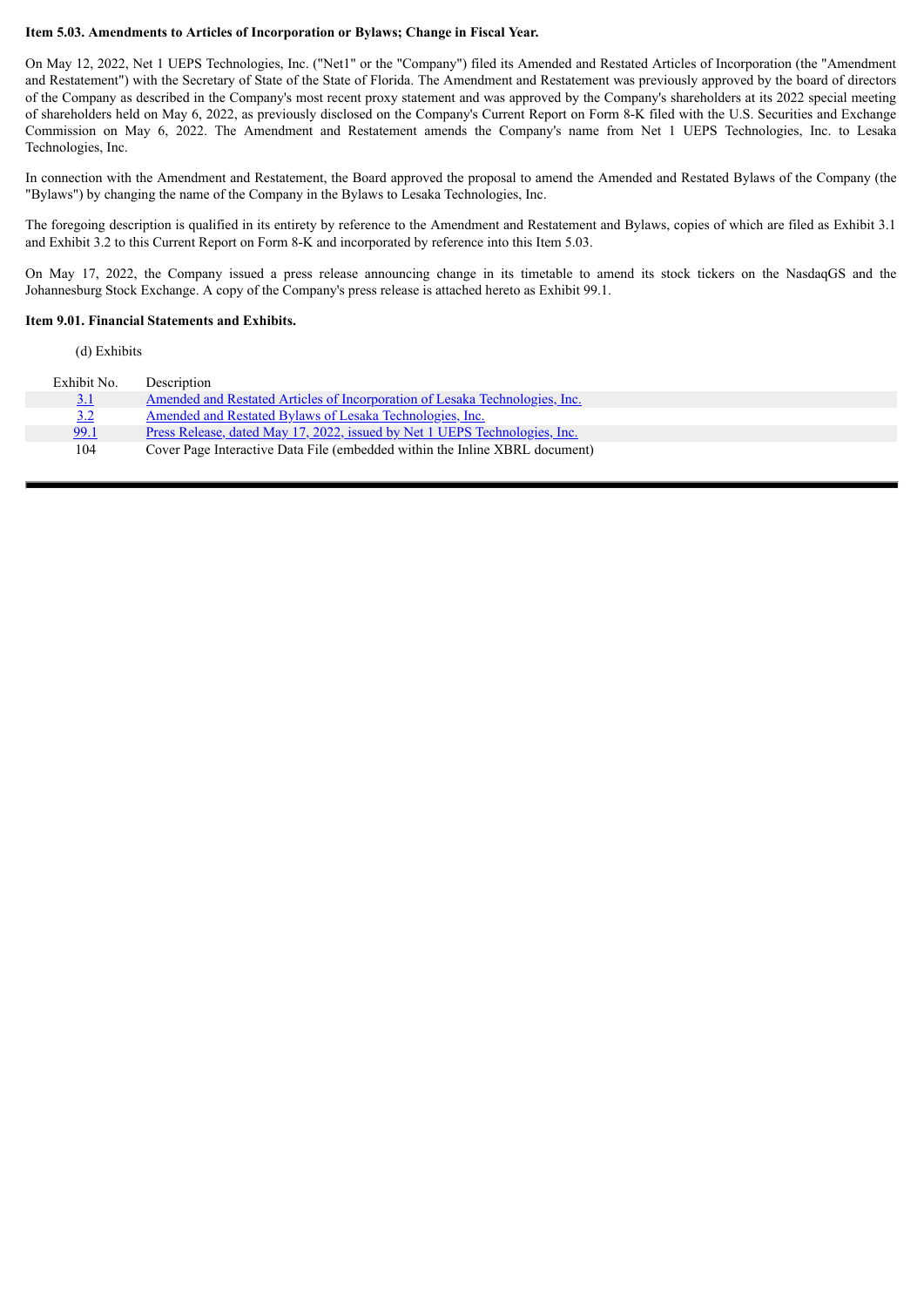**SIGNATURES**

Pursuant to the requirements of the Securities Exchange Act of 1934, as amended, the registrant has duly caused this report to be signed on its behalf by the undersigned hereunto duly authorized.

#### **NET 1 UEPS TECHNOLOGIES, INC.**

Date: May 17, 2022 By: /s/ Naeem E. Kola

Name: Naeem E. Kola Title: Group Chief Financial Officer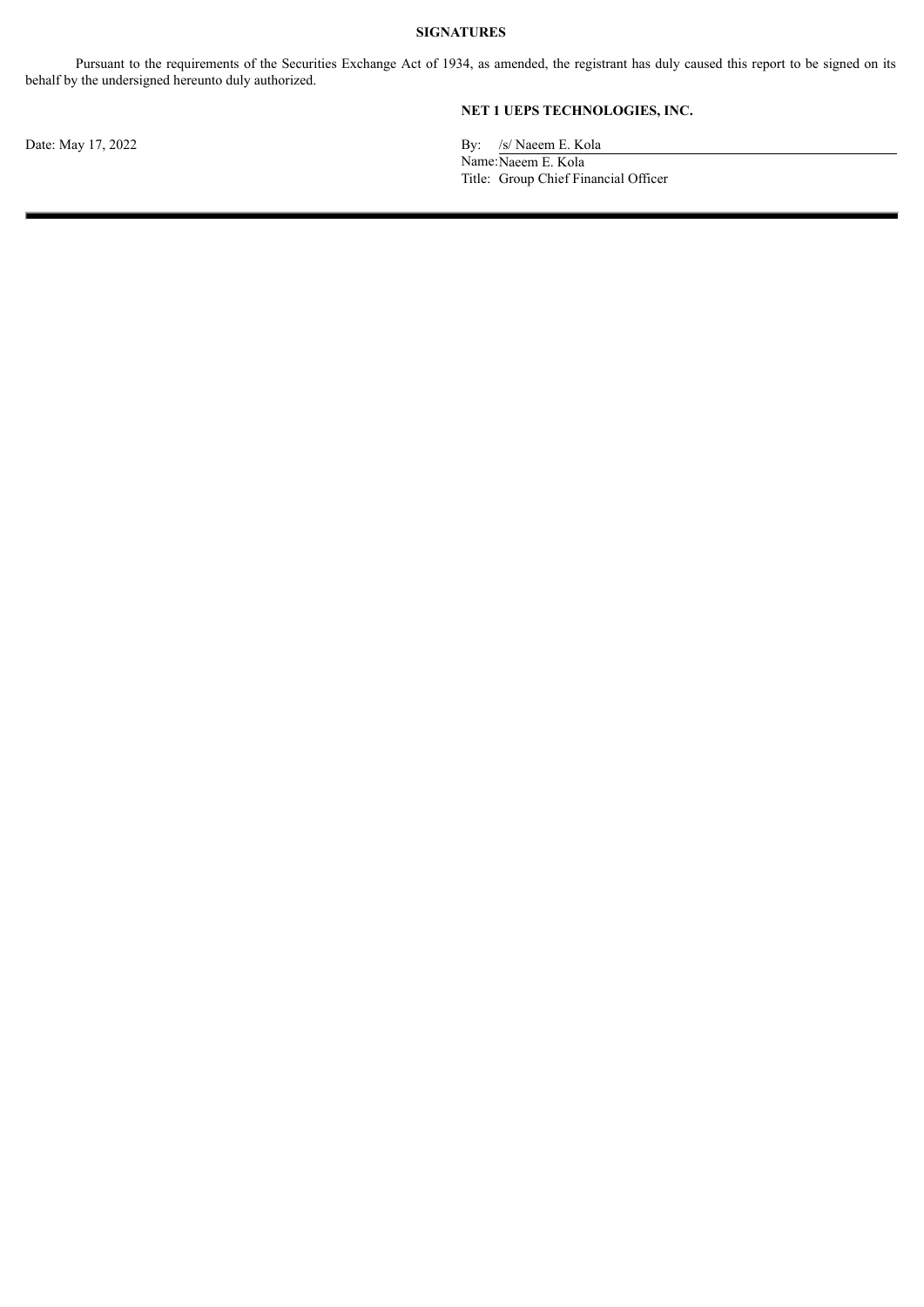#### <span id="page-3-0"></span>**Exhibit 3.1**

#### **AMENDED AND RESTATED ARTICLES OF INCORPORATION OF LESAKA TECHNOLOGIES, INC.**

Pursuant to Sections 607.1001, 607.1003, and 607.1007 of the Florida Business Corporation Act (the "**Act**"), **LESAKA TECHNOLOGIES, INC.** (Florida Document Number: P97000041098), approves and adopts the following Amended and Restated Articles of Incorporation:

#### **ARTICLE I. Name**

The name of the Corporation is **Lesaka Technologies, Inc.**

#### **ARTICLE II. Principal Office**

The principal office of the Corporation is President Place, 4 Floor, Cnr. Jan Smuts Avenue and Bolton Road, Rosebank, Johannesburg, 2196, South Africa.

#### **ARTICLE III. Term of Existence**

The Corporation will have perpetual existence.

#### **ARTICLE IV. Purpose**

The general nature of the business to be transacted by the Corporation shall be to engage in any and all lawful business permitted under the laws of the United States and the State of Florida.

#### **ARTICLE V. Shares**

The maximum number of shares of capital stock that the Corporation shall be authorized to issue and have outstanding at any one time shall be two hundred fifty million (250,000,000), of which two hundred million (200,000,000) shares shall be designated as common stock, par value \$0.001 per share, and fifty million (50,000,000) shares shall be designated as preferred stock par value \$0.001 per share.

Series of the preferred stock may be created and issued from time to time, with such designations, preferences, conversion rights, cumulative, relative, participating, optional or other rights, including voting rights, qualifications, limitations or restrictions thereof as shall be stated and express in the resolution or resolutions providing for the creation and issuance of such series of preferred stock as adopted by the Board of Directors pursuant to the authority in this paragraph given.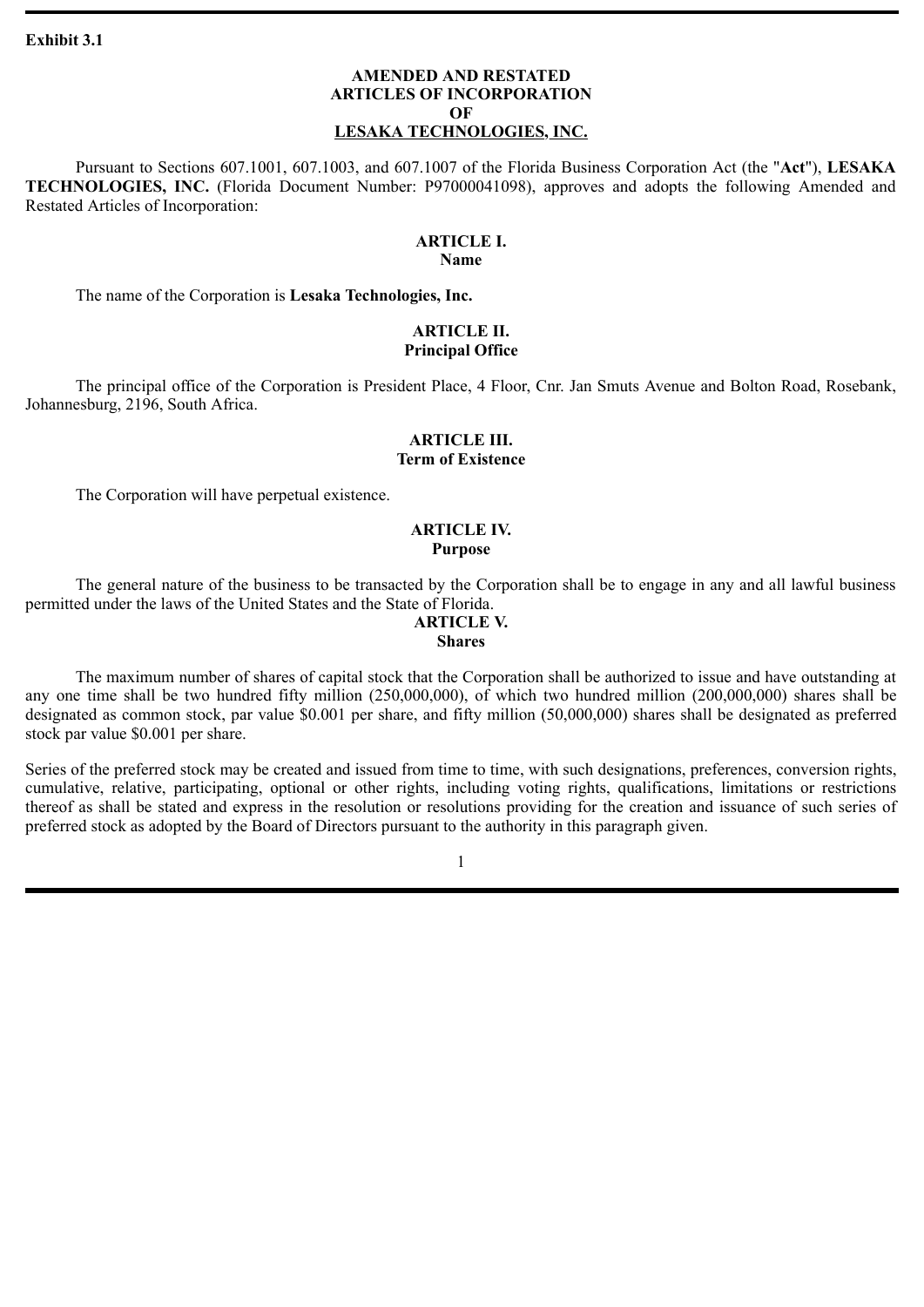#### **ARTICLE VI. Registered Agent**

The name and Florida street address of the registered agent and registered office address of the Corporation is:

Name: Incorporating Services, Ltd.<br>Address: 1540 Glenway Drive. Tallah 1540 Glenway Drive, Tallahassee, FL 32301 US

#### **ARTICLE VII. Affiliated Transactions**

Pursuant to Section 607.0901(5)(a) of the Act, the Corporation elects not to be governed by the requirements or other provisions regarding affiliated transactions of Section 607.0901 of the Act. Therefore, the terms of such section of the Act will not apply with respect to the approval, adoption, authorization, ratification or effectuation of any affiliated transactions involving the Corporation.

#### **ARTICLE VIII. Amendment**

These Articles of Incorporation may be amended in the manner provided by law.

**IN WITNESS WHEREOF,** the Chief Executive of the Corporation has signed these Amended and Restated Articles of Incorporation as of May 12, 2022.

#### **LESAKA TECHNOLOGIES, INC.**

By:/s/ Chris G.B. Meyer Chris G.B. Meyer, Group Chief Executive Officer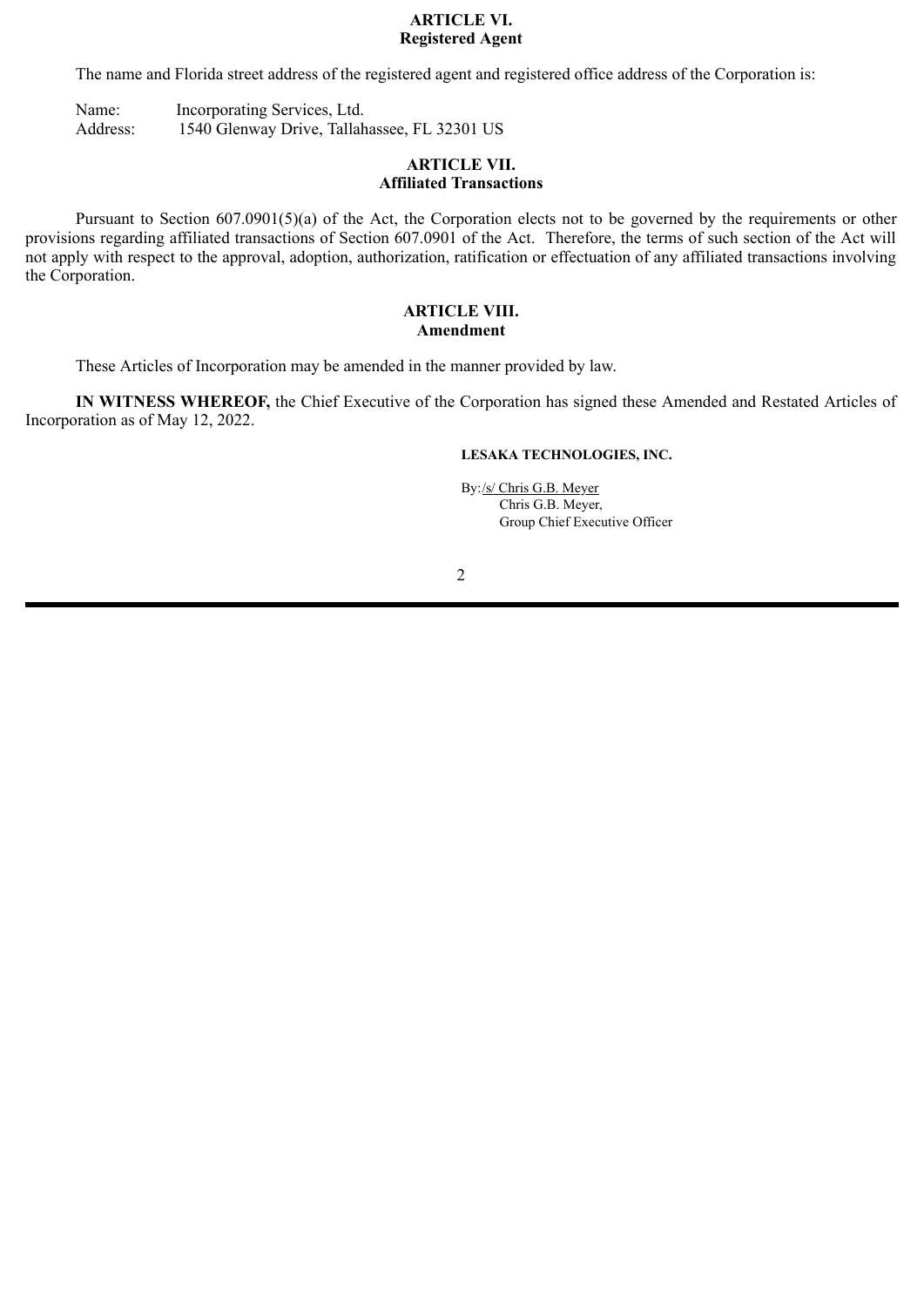### <span id="page-5-0"></span>AMENDED AND RESTATED BYLAWS

OF

LESAKA TECHNOLOGIES, INC.

a Florida corporation

(as amended through May 2022)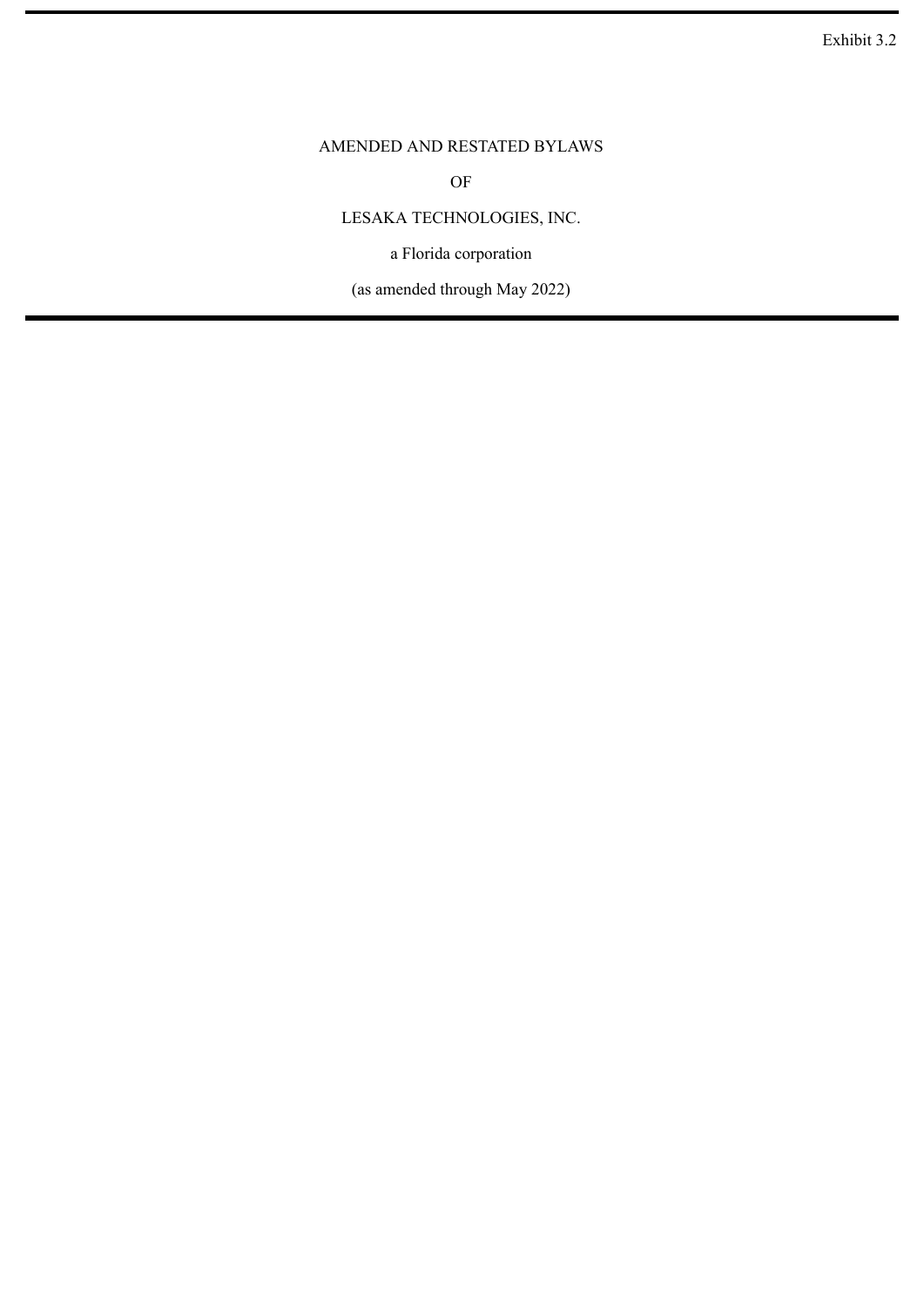#### [ARTICLE](#page-8-0) I OFFICES **[1](#page-8-0)999**

| <b>SECTION 1.01.</b> Principal Office |                                                         |  |
|---------------------------------------|---------------------------------------------------------|--|
|                                       | <b>SECTION 1.02.</b> Registered Office                  |  |
| SECTION 1.03. Other Offices           |                                                         |  |
|                                       |                                                         |  |
|                                       | <b>ARTICLE II MEETINGS OF SHAREHOLDERS</b>              |  |
|                                       |                                                         |  |
| <b>SECTION 2.01.</b> Annual Meeting   |                                                         |  |
| <b>SECTION 2.02.</b> Special Meeting  |                                                         |  |
|                                       | <b>SECTION 2.03.</b> Shareholders' List For Meeting     |  |
| <b>SECTION 2.04.</b> Record Date      |                                                         |  |
|                                       | <b>SECTION 2.05.</b> Notice of Meetings and Adjournment |  |
|                                       | <b>SECTION 2.06.</b> Waiver of Notice                   |  |
|                                       | <b>SECTION 2.07.</b> Conduct of Business                |  |

|                              | SECTION 2.07. Conduct of Business                                                         |                 |
|------------------------------|-------------------------------------------------------------------------------------------|-----------------|
|                              | <b>SECTION 2.08.</b> Notice of Stockholder Business                                       |                 |
|                              |                                                                                           |                 |
|                              | <b>ARTICLE III SHAREHOLDER VOTING</b>                                                     | 6               |
|                              |                                                                                           |                 |
| <b>SECTION 3.01.</b>         | <b>Voting Group Defined</b>                                                               |                 |
|                              | <b>SECTION 3.02.</b> Shareholder Quorum and Voting; Greater or Lesser Voting Requirements |                 |
|                              | <b>SECTION 3.03.</b> Voting for Directors; Cumulative Voting.                             |                 |
|                              | <b>SECTION 3.04.</b> Voting Entitlement of Shares                                         |                 |
| <b>SECTION 3.05. Proxies</b> |                                                                                           |                 |
|                              | <b>SECTION 3.06.</b> Shares Held by Nominees                                              | <u>10</u>       |
|                              | <b>SECTION 3.07.</b> Corporation's Acceptance of Votes                                    | <u>10</u>       |
|                              | <b>SECTION 3.08.</b> Action by Shareholders Without Meeting                               | $\overline{11}$ |
|                              |                                                                                           |                 |

# **ARTICLE IV BOARD OF [DIRECTORS](#page-19-0)** [12](#page-19-0)

|                               | <b>SECTION 4.01.</b> Qualifications of Directors           | 12                                 |
|-------------------------------|------------------------------------------------------------|------------------------------------|
|                               | <b>SECTION 4.02.</b> Number of Directors                   |                                    |
|                               | <b>SECTION 4.03.</b> Terms of Directors Generally          |                                    |
|                               | <b>SECTION 4.04.</b> Staggered Terms for Directors         |                                    |
|                               | <b>SECTION 4.05.</b> Vacancy on Board                      | $\frac{12}{12}$ $\frac{12}{13}$    |
|                               | <b>SECTION 4.06.</b> Compensation of Directors             |                                    |
| <b>SECTION 4.07. Meetings</b> |                                                            | $\frac{13}{13}$                    |
|                               | <b>SECTION 4.08.</b> Action by Directors Without a Meeting | $\frac{13}{14}$                    |
|                               | <b>SECTION 4.09.</b> Notice of Meetings                    |                                    |
|                               | <b>SECTION 4.10.</b> Waiver of Notice                      | $\frac{14}{14}$                    |
|                               | <b>SECTION 4.11.</b> Quorum and Voting                     |                                    |
| <b>SECTION 4.12.</b>          | Committees                                                 |                                    |
|                               | <b>SECTION 4.13.</b> General Standards for Directors       |                                    |
|                               | <b>SECTION 4.14.</b> Director Conflicts of Interest        |                                    |
|                               | <b>SECTION 4.15.</b> Resignation of Directors              | $\frac{14}{15}$<br>$\frac{16}{17}$ |
| <b>SECTION 4.16.</b>          | <b>Nomination of Director Candidates</b>                   |                                    |
|                               |                                                            |                                    |
| <b>ARTICLE V OFFICERS</b>     |                                                            | <u>19</u>                          |
|                               |                                                            |                                    |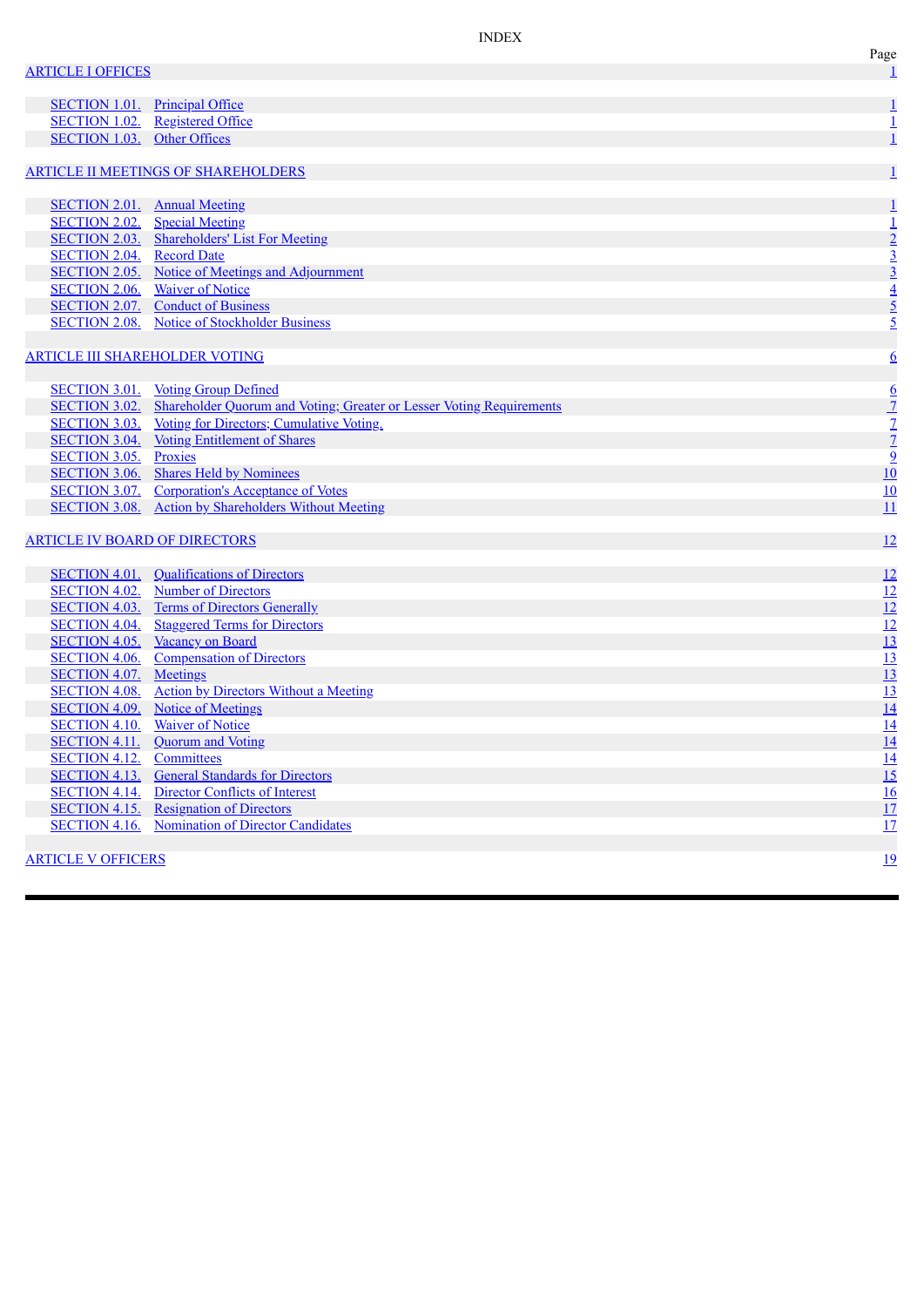|                                      | <b>SECTION 5.01.</b> Required Officers                                            | <u>19</u>                                                       |
|--------------------------------------|-----------------------------------------------------------------------------------|-----------------------------------------------------------------|
|                                      | SECTION 5.02. Election and Term of Office                                         |                                                                 |
| <b>SECTION 5.03. Vacancy</b>         |                                                                                   | $\frac{19}{20}$<br>$\frac{20}{21}$                              |
|                                      | <b>SECTION 5.04.</b> Duties of Officers                                           |                                                                 |
|                                      | <b>SECTION 5.05.</b> Resignation and Removal of Officers                          |                                                                 |
| <b>SECTION 5.06.</b> Salaries        |                                                                                   |                                                                 |
|                                      | <b>SECTION 5.07.</b> Contract Rights Of Officers                                  | 21                                                              |
|                                      | ARTICLE VI INDEMNIFICATION OF DIRECTORS, OFFICERS, EMPLOYEES AND AGENTS           | 22                                                              |
|                                      | SECTION 6.01. Directors, Officers, Employees and Agents                           | 22                                                              |
| <b>ARTICLE VII OFFICE AND AGENT</b>  |                                                                                   | 26                                                              |
|                                      |                                                                                   |                                                                 |
| <b>SECTION 7.01.</b>                 | <b>Registered Office and Registered Agent</b>                                     | 26                                                              |
| <b>SECTION 7.02.</b>                 | Change of Registered Office or Registered Agent, Resignation of Registered Agent  | 26                                                              |
|                                      | <b>ARTICLE VIII SHARES, OPTIONS, DIVIDENDS AND DISTRIBUTIONS</b>                  | 27                                                              |
|                                      | <b>SECTION 8.01.</b> Issuance of Shares                                           |                                                                 |
|                                      | SECTION 8.02. Form and Content of Certificates                                    | $\frac{27}{27} \frac{28}{28} \frac{28}{28} \frac{28}{29}$       |
|                                      | <b>SECTION 8.03.</b> Shares Without Certificates                                  |                                                                 |
|                                      | <b>SECTION 8.04.</b> Restriction on Transfer                                      |                                                                 |
|                                      | SECTION 8.05. Shareholder's Pre-Emptive Rights                                    |                                                                 |
|                                      | SECTION 8.06. Transfer of Shares                                                  |                                                                 |
|                                      | SECTION 8.07. Lost, Stolen or Destroyed Certificates                              |                                                                 |
|                                      | <b>ARTICLE IX AMENDMENT OF BYLAWS</b>                                             | 29                                                              |
|                                      |                                                                                   |                                                                 |
|                                      | <b>SECTION 9.01.</b> Amendment of Bylaws by Board of Directors                    | $\frac{29}{29}$                                                 |
|                                      | <b>SECTION 9.02.</b> Bylaw Increasing Quorum or Voting Requirements for Directors |                                                                 |
|                                      | <b>SECTION 9.03. EMERGENCY BYLAWS</b>                                             | $\overline{30}$                                                 |
|                                      | <b>ARTICLE X RECORDS AND REPORTS SECTION</b>                                      |                                                                 |
|                                      | <b>SECTION 10.01. Corporate Records</b>                                           |                                                                 |
|                                      | <b>SECTION 10.02. Financial Statements for Shareholders</b>                       |                                                                 |
|                                      | <b>SECTION 10.03.</b> Other Reports to Shareholders                               | $\frac{30}{30}$<br>$\frac{31}{32}$                              |
| <b>ARTICLE XI MISCELLANEOUS</b>      |                                                                                   |                                                                 |
|                                      | <b>SECTION 11.01.</b> Application of Florida Law                                  | $\frac{32}{32}$ $\frac{32}{32}$ $\frac{32}{32}$ $\frac{32}{32}$ |
| <b>SECTION 11.02.</b> Fiscal Year    |                                                                                   |                                                                 |
|                                      | SECTION 11.03. Conflicts with Articles of Incorporation                           |                                                                 |
| <b>SECTION 11.04. Corporate Seal</b> |                                                                                   |                                                                 |
|                                      | <b>SECTION 11.05.</b> Articles of Incorporation                                   |                                                                 |
| <b>SECTION 11.06. Pronouns</b>       |                                                                                   |                                                                 |
|                                      |                                                                                   |                                                                 |

# ii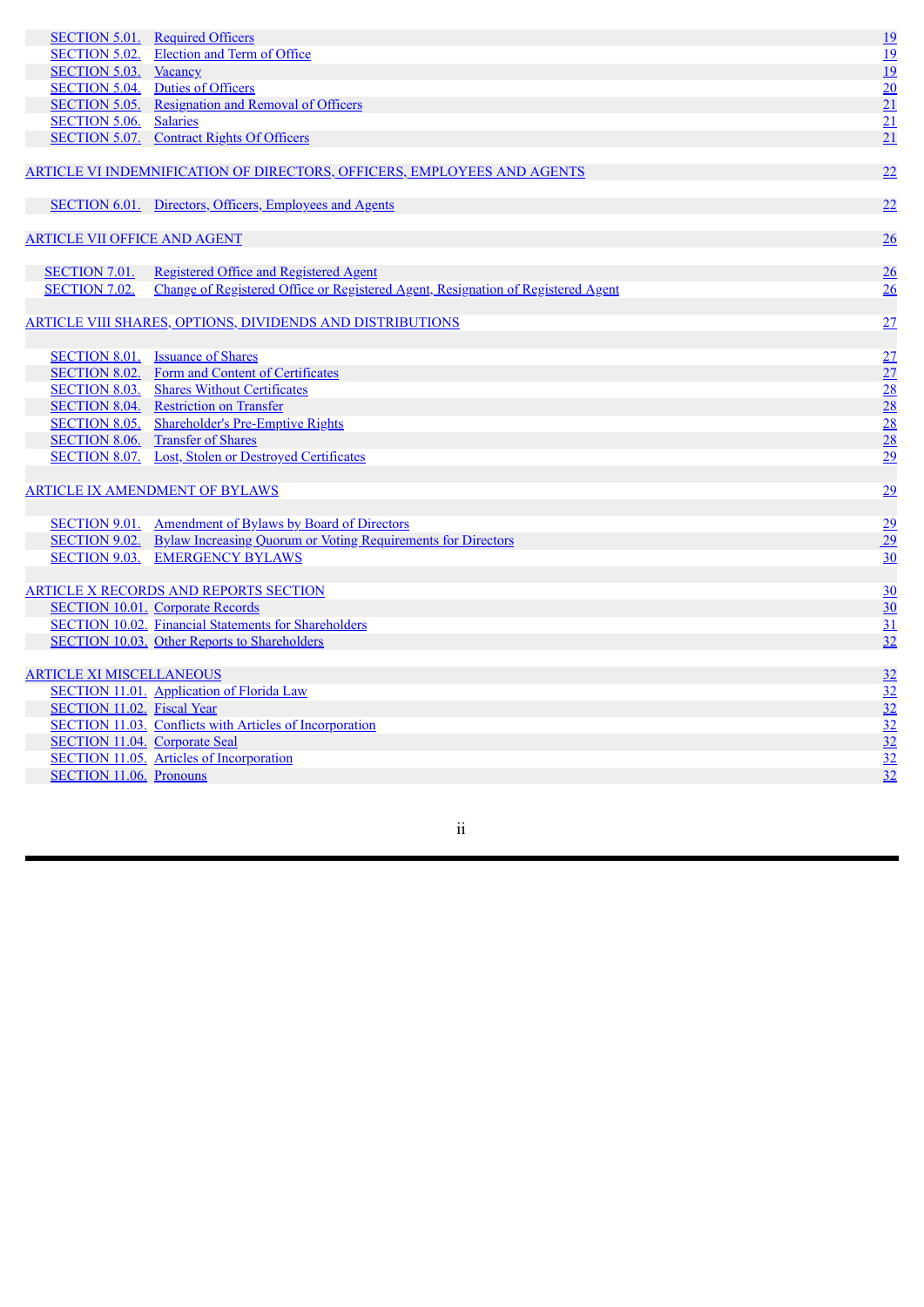#### ARTICLE I

#### **OFFICES**

#### <span id="page-8-0"></span>SECTION 1.01. PRINCIPAL OFFICE.

The principal office of the Corporation in the State of Florida, if any, shall be established at such places as the Board of Directors (the "Board") shall from time to time determine.

SECTION 1.02 REGISTERED OFFICE

The registered office of the Corporation in the State of Florida shall be at the office of its registered agent as stated in the articles of incorporation or as the Board shall from time to time determine.

#### SECTION 1.03. OTHER OFFICES.

The Corporation may have additional offices at such other places, either within or without the State of Florida, as the Board may from time to time determine or the business of the Corporation may require.

#### ARTICLE II

#### MEETINGS OF SHAREHOLDERS

SECTION 2.01 ANNUAL MEETING.

(1) The Corporation shall hold a meeting of shareholders annually, for the election of directors and for the transaction of any proper business, at a time stated in or fixed in accordance with a resolution of the Board.

(2) Annual shareholders' meeting may be held in or out of the State of Florida at a place stated in or fixed in accordance with a resolution by the Board or, when not inconsistent with the Board's resolution stated in the notice of the annual meeting. If no place is stated in or fixed in accordance with these Bylaws, or stated in the notice of the annual meeting, annual meetings shall be held at the Corporation's principal office.

(3) The failure to hold the annual meeting at the time stated in or fixed in accordance with these Bylaws or pursuant to the Florida Business Corporation Act, §607.0101, *et seq.* (the "Act") does not affect the validity of any corporate action and shall not work a forfeiture of or dissolution of the Corporation.

SECTION 2.02. SPECIAL MEETING.

(1) The Corporation shall hold a special meeting of shareholders:

(a) On call of the Board or the Chief Executive Officer or President; or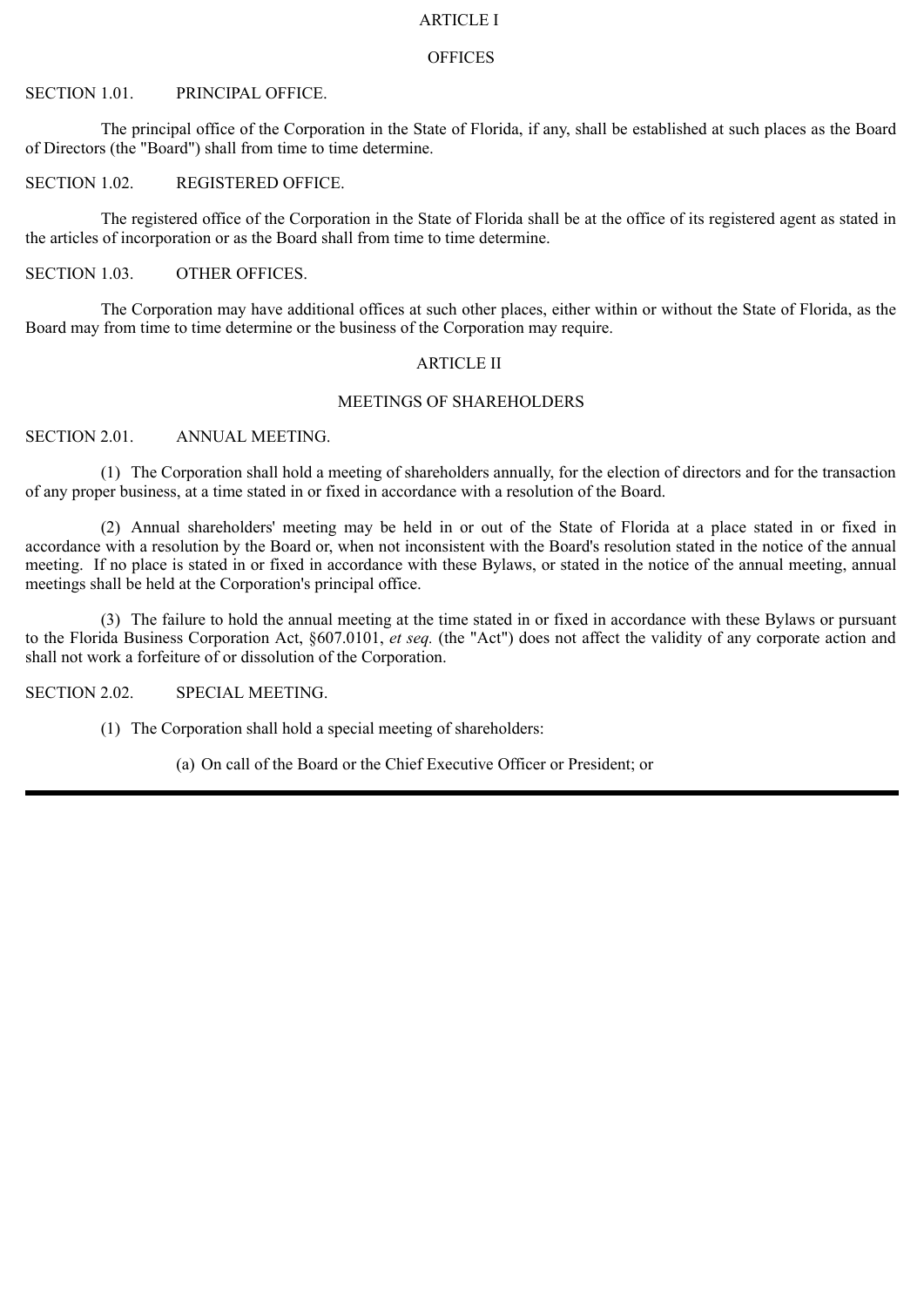<span id="page-9-0"></span>(b) On call of its Chief Executive Officer or President if the holders of not less than 10% of all votes entitled to be cast on any issue proposed to be considered at the proposed special meeting sign, date and deliver to the Secretary one or more written demands for the meeting describing the purpose or purposes for which it is to be held.

(2) Upon receipt of the written demand for a special meeting pursuant to Section 2.02(1)(b) containing the information pursuant to Sections 2.08 and 4.16, as applicable, the Board shall determine a place and time for such meeting, provided that the time for the meeting shall not be less than 90 days nor more than 120 days after the receipt of such demand, and a record date for determination of shareholders entitled to vote at such meeting fixed in accordance with Section 2.04. Following such receipt of a demand and determination by the Secretary of the validity thereof, it shall be the duty of the Secretary to present the request to the Board, and upon Board action as described in this Section 2.02(2), to cause notice to be given to the shareholders entitled to vote at such meeting, in the manner set forth in Section 2.05, that a meeting will be held at the place, if any, and time so determined, for the purposes set forth in the shareholders' demand, as well as any purpose or purposes determined by the Board in accordance with this Section 2.02.

(3) Special shareholders' meetings may be held in or out of the State of Florida at a date, time and place stated in or fixed in accordance with a resolution of the Board, or, when not inconsistent with the Board's resolution, in the notice of the special meeting. If no place is stated in or fixed in accordance with these Bylaws or in the notice of the special meeting, special meetings shall be held at the Corporation's principal office. In lieu of holding a special meeting of shareholders at a designated place, the Board may, in its sole discretion, determine that any special meeting of shareholders may be held solely by means of remote communication.

(4) Only business within the purpose or purposes described in the special meeting notice may be conducted at a special shareholders' meeting.

(5) The Board may postpone or reschedule a previously scheduled special meeting, unless such special meeting was called upon the written demand of the shareholders pursuant to subsection 2.02(1)(b) above.

SECTION 2.03. SHAREHOLDERS' LIST FOR MEETING.

(1) After fixing a record date for a meeting, the Secretary of the Corporation shall prepare or obtain a list of the names of all its shareholders who are entitled to notice of a shareholders' meeting, in accordance with the Act, or arranged by voting group, with the address of, and the number and class and series, if any, of shares held by, each.

(2) The shareholders' list shall be available for inspection by any shareholder for a period of ten days prior to the meeting or such shorter time as exists between the record date and the meeting and continuing through the meeting at the Corporation's principal office, at a place identified in the meeting notice in the city where the meeting will be held, or at the office of the Corporation's transfer agent or registrar. A shareholder or his agent or attorney is entitled on written demand to inspect the list (subject to the requirements of the Act), during regular business hours and at his expense, during the period it is available for inspection.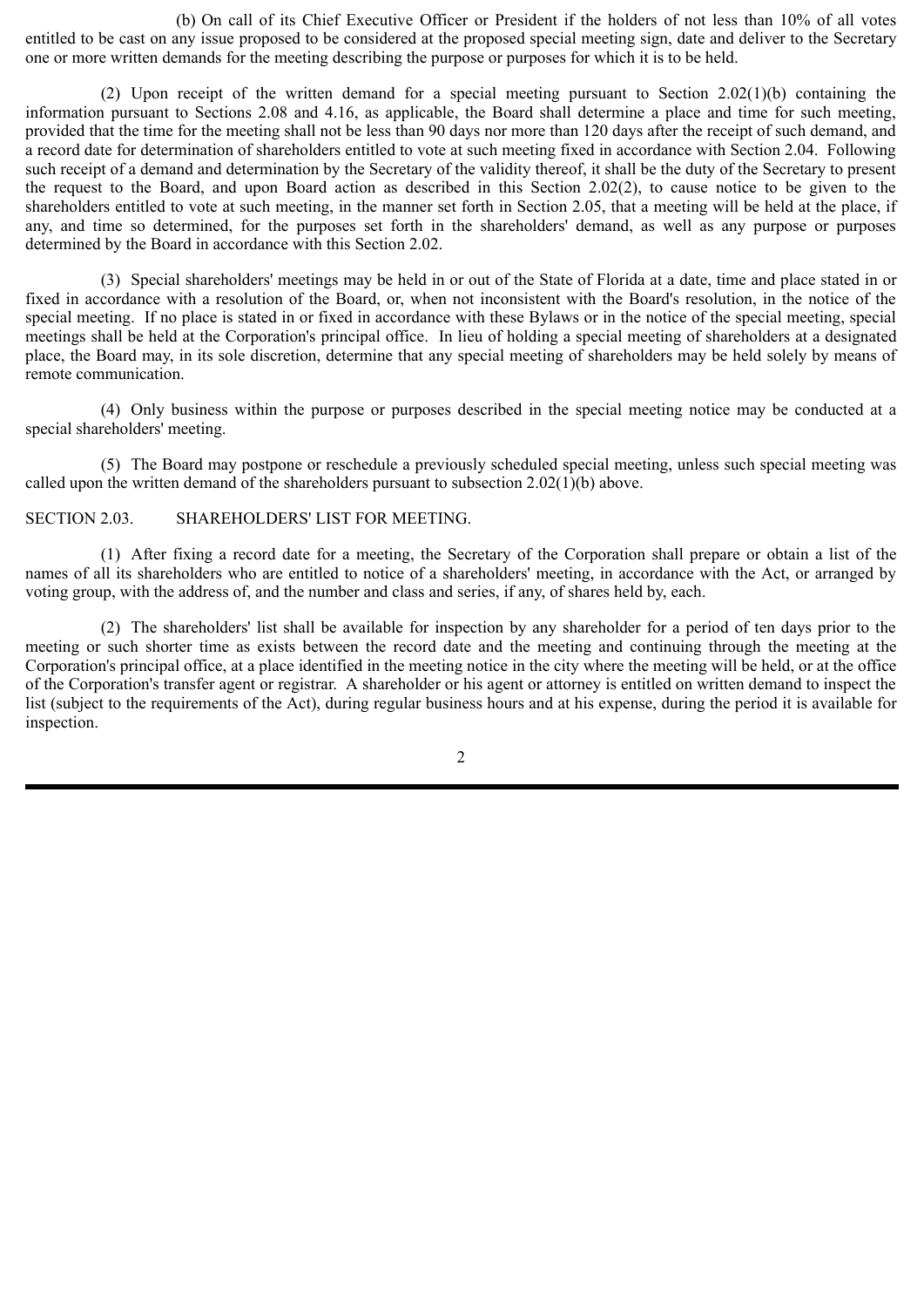<span id="page-10-0"></span>(3) The shareholders' list shall be available at the meeting, and any shareholder or his agent or attorney is entitled to inspect the list at any time during the meeting or any adjournment.

(4) If the requirements of this Section 2.03 have not been substantially complied with, then upon the demand of shareholder, in person or by proxy, the meeting shall be adjourned until the requirements are complied with; provided, however, if no shareholder makes such demand, any failure to comply with the requirements of this Section 2.03 shall not affect the validity of any action taken at such meeting.

#### SECTION 2.04. RECORD DATE.

(1) The Board may set a record date for purposes of determining the shareholders entitled to notice of and to vote at a shareholders' meeting; however, in no event may a record date fixed by the Board be a date preceding the date upon which the resolution fixing the record date is adopted.

(2) Unless otherwise fixed by the Board, the record date for determining shareholders entitled to demand a special meeting is the date the first shareholder delivers his demand to the Corporation. In the event that the Board sets the record date for a special meeting of shareholders, it shall not be a date preceding the date upon which the Corporation receives the first demand from a shareholder requesting a special meeting.

(3) If no prior action is required by the Board pursuant to the Act, and, unless otherwise fixed by the Board, the record date for determining shareholders entitled to take action without a meeting is the date the first signed written consent is delivered to the Corporation at its principal registered office in the State of Florida, if any, its principal place of business or to the Secretary of the Corporation. If prior action is required by the Board pursuant to the Act, the record date for determining shareholders entitled to take action without a meeting is at the close of business on the day on which the Board adopts the resolution taking such prior action.

(4) Unless otherwise fixed by the Board, the record date for determining shareholders entitled to notice of and to vote at an annual or special shareholders' meeting is the close of business on the day before the first notice is delivered to shareholders.

(5) A record date may not be more than 70 days before the meeting or action requiring a determination of shareholders.

(6) A determination of shareholders entitled to notice of or to vote at a shareholders' meeting is effective for any adjournment of the meeting unless the Board fixes a new record date, which it must do if the meeting is adjourned to a date more than 120 days after the date fixed for the original meeting.

#### SECTION 2.05. NOTICE OF MEETINGS AND ADJOURNMENT.

(1) The Corporation shall notify shareholders of the date, time and place of each annual and special shareholders' meeting no fewer than 10 or more than 60 days before the meeting date. Unless the Act requires otherwise, the Corporation is required to give notice only to shareholders entitled to vote at the meeting. Notice shall be delivered either personally, by firstclass mail or by electronic means, by or at the direction of the President, the Secretary, or the officer or persons calling the meeting; provided, however, if the notice is mailed at least 30 days before the date of the meeting, it may be done by a class of United States mail other than first class. If mailed, such notice shall be deemed to be delivered when deposited in the United States mail addressed to the shareholder at his address as it appears on the stock transfer books of the Corporation, with postage thereon prepaid.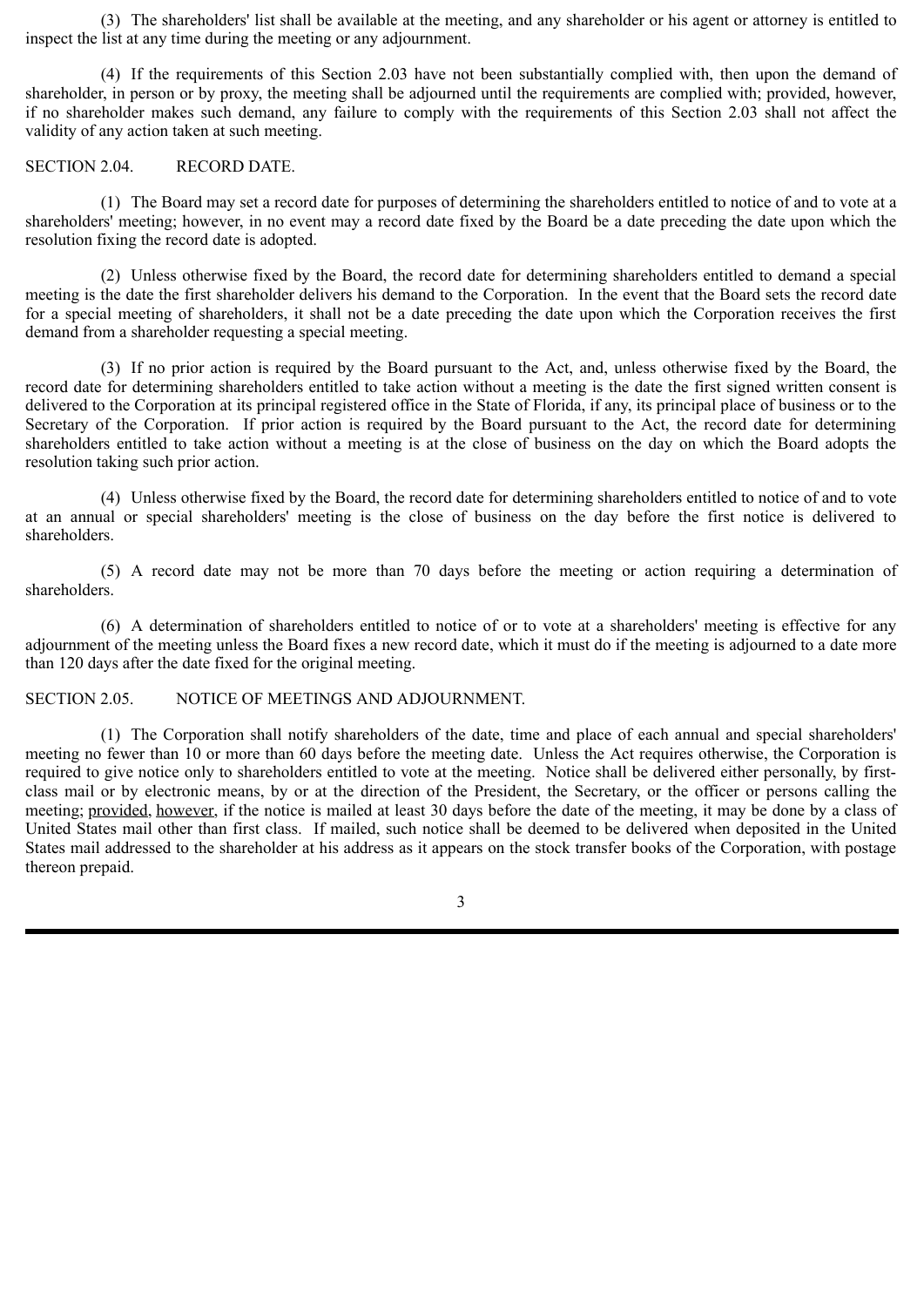<span id="page-11-0"></span>(2) Unless the Act or the articles of incorporation require otherwise, notice of an annual meeting need not include a description of the purpose or purposes for which the meeting is called.

(3) Notice of a special meeting must include a description of the purpose or purposes for which the meeting is called.

(4) Any meeting of the shareholders may be adjourned to another time or place by a majority vote of the shares entitled to vote and which are represented at the meeting or, except as may be limited by the Act, by the chairman of the meeting. If an annual or special shareholders meeting is adjourned to a different date, time, or place, notice need not be given of the new date, time, or place if the new date, time or place is announced at the meeting before adjournment is taken, and any business may be transacted at the adjourned meeting that might have been transacted on the original date of the meeting. If after the adjournment a new record date is fixed by the Board, however, notice of the adjourned meeting must be given under this section to persons who are shareholders as of the new record date who are entitled to notice of the meeting.

(5) Notwithstanding the foregoing, no notice of a shareholders' meeting need be given if: (a) an annual report and proxy statements for two consecutive annual meetings of shareholders, or (b) all, and at least two checks in payment of dividends or interest on securities during a 12-month period, have been sent by first-class United States mail, addressed to the shareholder at his address as it appears on the share transfer books of the Corporation, and returned undeliverable. The obligation of the Corporation to give notice of a shareholders' meeting to any such shareholder shall be reinstated once the Corporation has received a new address for such shareholder for entry on its share transfer books.

#### SECTION 2.06. WAIVER OF NOTICE.

(1) A shareholder may waive any notice required by the Act, the articles of incorporation, or these Bylaws before or after the date and time stated in the notice of any meeting of the shareholders. The waiver must be in writing, be signed by the shareholder entitled to the notice, and be delivered to the Corporation for inclusion in the minutes or filing with the corporate records. Neither the business to be transacted at nor the purpose of any regular or special meeting of the shareholders need be specified in any written waiver of notice.

(2) A shareholder's attendance at a meeting: (a) waives objection to lack of notice or defective notice of the meeting, unless the shareholder at the beginning of the meeting objects to holding the meeting or transacting business at the meeting; or (b) waives objection to consideration of a particular matter at the meeting that is not within the purpose or purposes described in the meeting notice, unless the shareholder objects to considering the matter when it is presented.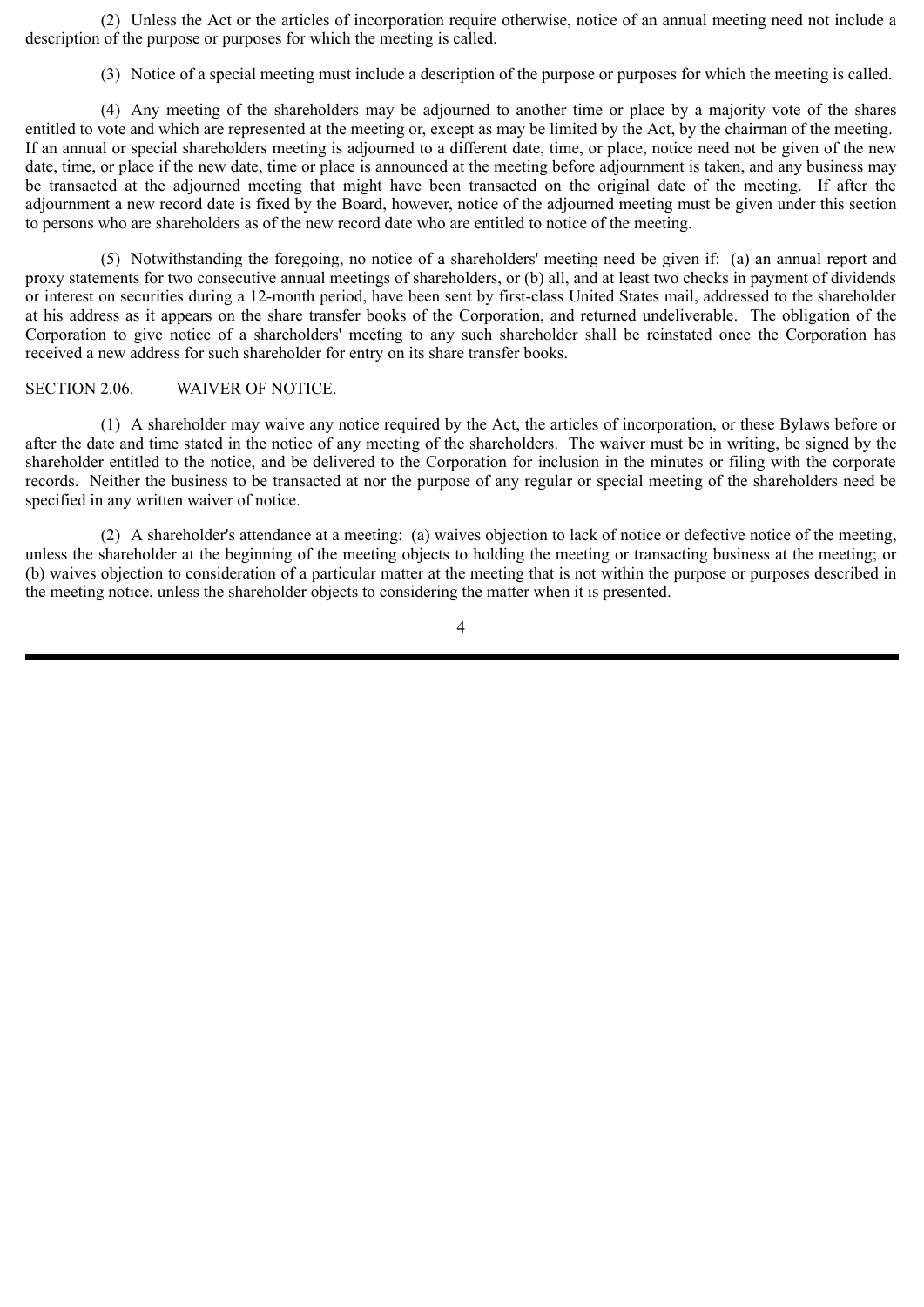#### <span id="page-12-0"></span>SECTION 2.07. CONDUCT OF BUSINESS.

(1) At every meeting of the shareholders, the Chairman of the Board, or, in his or her absence, the President, or, in his or her absence, such other person as may be appointed by the Board, shall act as chairman. The Secretary of the Corporation or a person designated by the chairman of the meeting shall act as secretary of the meeting. Unless otherwise approved by the chairman of the meeting, attendance at the shareholders' meeting is restricted to shareholders of record, persons authorized in accordance with Section 3.07 of these Bylaws to act by proxy, and officers of the Corporation.

(2) The chairman of the meeting shall call the meeting to order, establish the agenda, and conduct the business of the meeting in accordance therewith or, at the chairman's discretion, it may be conducted otherwise in accordance with the wishes of the shareholders in attendance. The date and time of the opening and closing of the polls for each matter upon which the shareholders will vote at the meeting shall be announced at the meeting.

(3) The chairman shall also conduct the meeting in an orderly manner, rule on the precedence of, and procedure on, motions and other procedural matters, and exercise discretion with respect to such procedural matters with fairness and good faith toward all those entitled to take part. Without limiting the foregoing, the chairman may (a) restrict attendance at any time to bona fide shareholders of record and their proxies and other persons in attendance at the invitation of the presiding officer or Board, (b) restrict use of audio or video recording devices at the meeting, and (c) impose reasonable limits on the amount of time taken up at the meeting on discussion in general or on remarks by any one shareholder. Should any person in attendance become unruly or obstruct the meeting proceedings, the chairman shall have the power to have such person removed from the meeting. Notwithstanding anything in these Bylaws to the contrary, no business shall be conducted at a meeting except in accordance with the procedures set forth in this Section 2.07 and 2.08 below. The chairman of a meeting may determine and declare to the meeting that any proposed item of business was not brought before the meeting in accordance with the provisions of this Section 2.07 and Section 2.08, and if he should so determine, he shall so declare to the meeting and any such business not properly brought before the meeting shall not be transacted.

#### SECTION 2.08. NOTICE OF STOCKHOLDER BUSINESS

(1) At an annual or special meeting of the shareholders, only such business shall be conducted as shall have been properly brought before the meeting. To be properly brought before an annual or special meeting, business must be (i) specified in the notice of meeting (or any supplement thereto) given by or at the direction of the Board, (ii) properly brought before the meeting by or at the direction of the Board, or (iii) properly brought before an annual meeting by a shareholder of record. For business to be properly brought before an annual meeting by a shareholder, it must be a proper matter for shareholder action under the Act, and the shareholder must have given timely notice thereof in writing to the Secretary of the Corporation and if the shareholder, or the beneficial owner on whose behalf any such proposal is made, has provided the Corporation with a Solicitation Notice, as that term is defined in subclause (v) of paragraph (b), such shareholder or beneficial owner must have delivered a proxy statement and form of proxy to holders of at least the percentage of the Corporation's voting shares required under applicable law to carry any such proposal, and must have included in such materials the Solicitation Notice, and if no Solicitation Notice relating thereto has been timely provided pursuant to this section, the shareholder or beneficial owner proposing such business must not have solicited a number of proxies sufficient to have required the delivery of such a Solicitation Notice under this section. To be timely, a shareholder proposal to be presented at an annual meeting shall be received at the Corporation's principal executive offices not less than 120 calendar days in advance of the first anniversary of the date that the Corporation's (or the Corporation's predecessor's) proxy statement was released to shareholders in connection with the previous year's annual meeting of shareholders, except that if no annual meeting was held in the previous year or the date of the annual meeting is more than 30 days earlier than the date contemplated at the time of the previous year's proxy statement, notice by the shareholders to be timely must be received not later than the close of business on the 10th day following the day on which the date of the annual meeting is publicly announced. "Public announcement" for purposes hereof shall have the meaning set forth in Section 4.16(3) of these Bylaws. In no event shall the public announcement of an adjournment or postponement of an annual meeting commence a new time period (or extend any time period) for the giving of a shareholder's notice as described above.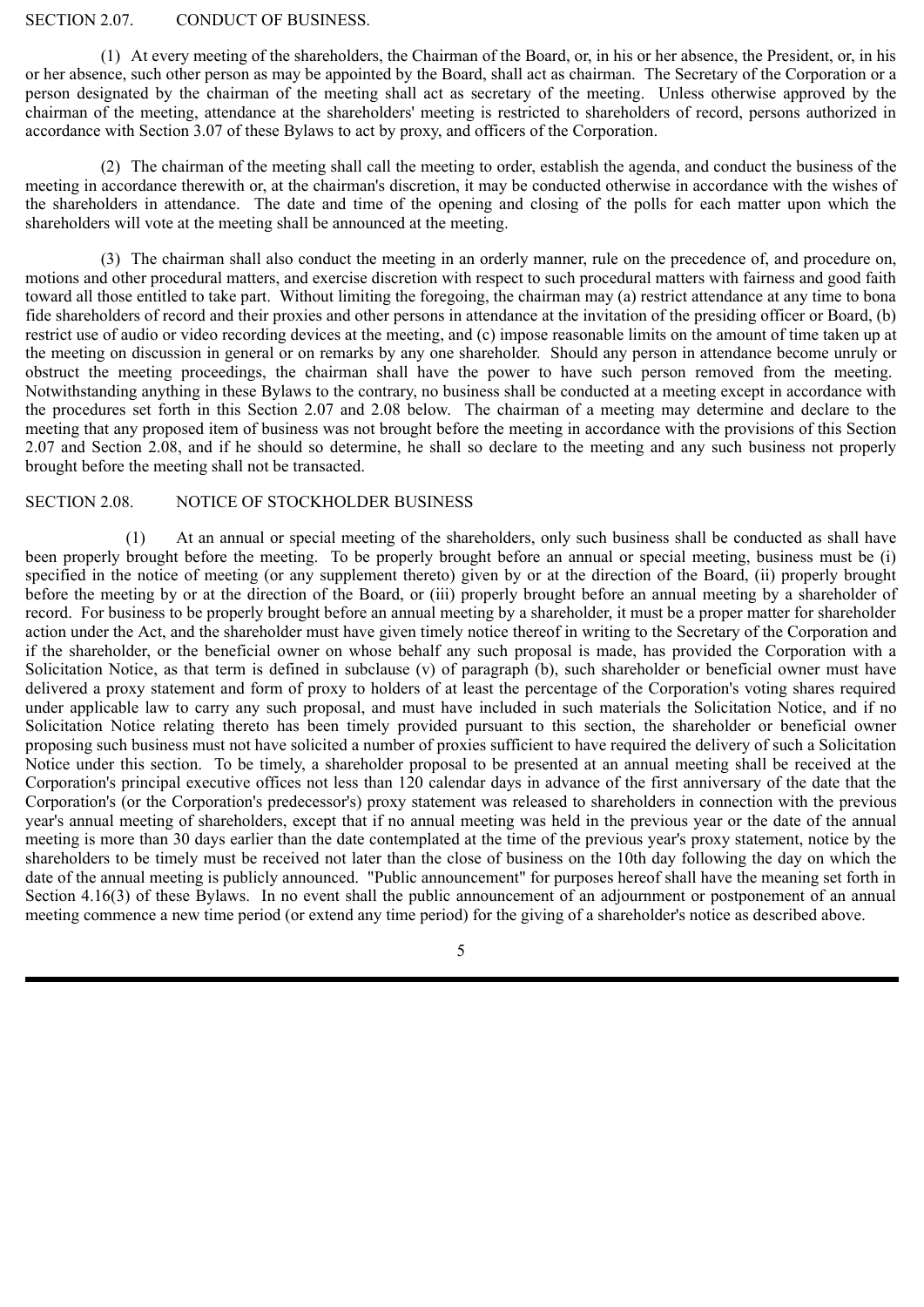<span id="page-13-0"></span>(2) A shareholder's notice to the Secretary of the Corporation shall set forth as to each matter the shareholder proposes to bring before the annual meeting (i) a brief description of the business desired to be brought before the annual meeting, (ii) the name and address of the shareholder proposing such business and of the beneficial owner, if any, on whose behalf the business is being brought, (iii) the class and number of shares of the Corporation which are owned beneficially and of record by the shareholder and such other beneficial owner, (iv) any material interest of the shareholder and such other beneficial owner in such business and (v) whether such shareholder or beneficial owner intends to deliver a proxy statement and form of proxy to holders of at least the percentage of the Corporation's voting shares required under applicable law to carry the proposal (an affirmative statement of such intent being referred to in this Section 2.08 as a "Solicitation Notice").

(3) Notwithstanding the foregoing provisions of this bylaw, a shareholder shall also comply with all applicable requirements of the Securities Exchange Act of 1934 (the "Exchange Act") and the rules and regulations thereunder with respect to the matters set forth in this bylaw. Nothing in this bylaw shall be deemed to affect any rights of shareholders to request inclusion of proposals in the Corporation's proxy statement pursuant to Rule 14a-8 under the Exchange Act.

#### ARTICLE III

#### SHAREHOLDER VOTING

#### SECTION 3.01 VOTING GROUP DEFINED.

A "voting group" means all shares of one or more classes or series that under the articles of incorporation or the Act are entitled to vote and be counted together collectively on a matter at a meeting of shareholders. All shares entitled by the articles of incorporation or the Act to vote generally on the matter are for that purpose a single voting group.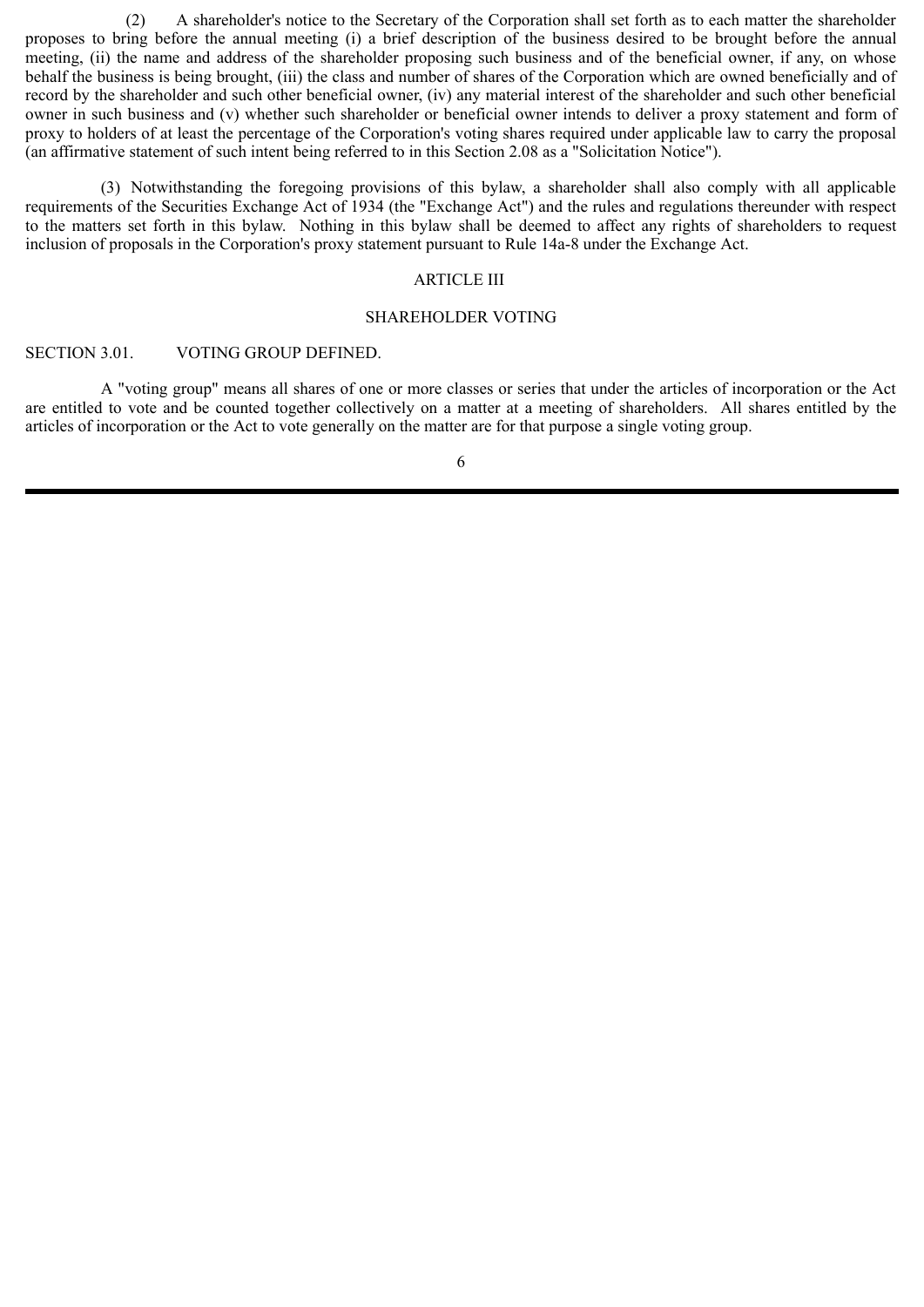#### <span id="page-14-0"></span>SECTION 3.02. SHAREHOLDER QUORUM AND VOTING; GREATER OR LESSER VOTING REQUIREMENTS.

(1) A majority of the shares entitled to vote, represented in person or by proxy, shall constitute a quorum at a meeting of shareholders. When a specified item of business is required to be voted on by a voting group, a majority of the shares of such voting group shall constitute a quorum for the transaction of such item of business by that class or series.

(2) An amendment to the articles of incorporation that adds, changes or deletes a greater or lesser quorum or voting requirement must meet the same quorum requirement and be adopted by the same vote and voting groups required to take action under the quorum and voting requirements then in effect or proposed to be adopted, whichever is greater.

(3) If a quorum exists, action on a matter, other than the election of directors, is approved if the votes cast by the holders of the shares represented at the meeting and entitled to vote on the subject matter favoring the action exceed the votes cast opposing the action, unless a greater number of affirmative votes or voting by classes is required by the Act or the articles of incorporation.

(4) After a quorum has been established at a shareholders' meeting, the subsequent withdrawal of shareholders, so as to reduce the number of shares entitled to vote at the meeting below the number required for a quorum, shall not affect the validity of any action taken at the meeting or any adjournment thereof.

(5) The articles of incorporation may provide for a greater voting requirement or a greater or lesser quorum requirement for shareholders (or voting groups of shareholders) than is provided by the Act, but in no event shall a quorum consist of less than one-third of the shares entitled to vote.

SECTION 3.03. VOTING FOR DIRECTORS; CUMULATIVE VOTING.

(1) Directors are elected by a plurality of the votes cast by the shares entitled to vote in the election at a meeting at which a quorum is present.

(2) Each shareholder who is entitled to vote at an election of directors has the right to vote the number of shares owned by him for as many persons as there are directors to be elected and for whose election he has a right to vote. Shareholders do not have a right to cumulate their votes for directors unless the articles of incorporation so provide.

SECTION 3.04. VOTING ENTITLEMENT OF SHARES.

(1) Unless the articles of incorporation or the Act provides otherwise, each outstanding share, regardless of class, is entitled to one vote on each matter submitted to a vote at a meeting of shareholders. Only shares are entitled to vote.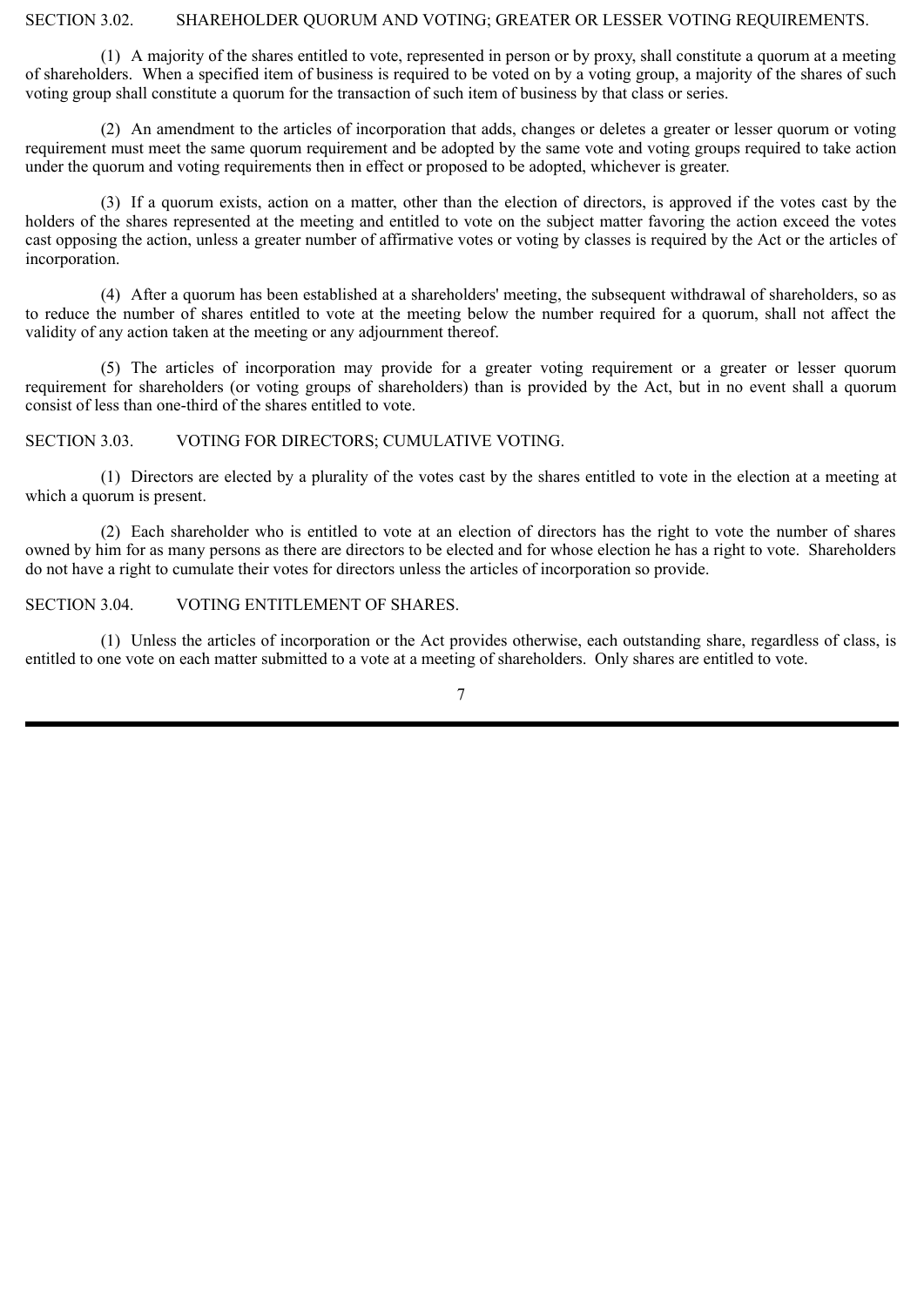(2) The shares of the Corporation are not entitled to vote if they are owned, directly or indirectly, by a second corporation, domestic or foreign, and the Corporation owns, directly or indirectly, a majority of shares entitled to vote for directors of the second corporation.

(3) This section does not limit the power of the Corporation to vote any shares, including its own shares, held by it in a fiduciary capacity.

(4) Redeemable shares are not entitled to vote on any matter, and shall not be deemed to be outstanding, after notice of redemption is mailed to the holders thereof and a sum sufficient to redeem such shares has been deposited with a bank, trust company, or other financial institution upon an irrevocable obligation to pay the holders the redemption price upon surrender of the shares.

(5) Shares standing in the name of another corporation, domestic or foreign, may be voted by such officer, agent, or proxy as the bylaws of the corporate shareholder may prescribe or, in the absence of any applicable provision, by such person as the board of directors of the corporate shareholder may designate. In the absence of any such designation or in case of conflicting designation by the corporate shareholder, the chairman of the board, the president, any vice president, the secretary, and the treasurer of the corporate shareholder, in that order, shall be presumed to be fully authorized to vote such shares.

(6) Shares held by an administrator, executor, guardian, personal representative, or conservator may be voted by him, either in person or by proxy, without a transfer of such shares into his name. Shares standing in the name of a trustee may be voted by him, either in person or by proxy, but no trustee shall be entitled to vote shares held by him without a transfer of such shares into his name or the name of his nominee.

(7) Shares held by or under the control of a receiver, a trustee in bankruptcy proceedings, or an assignee for the benefit of creditors may be voted by him without the transfer thereof into his name.

(8) If a share or shares stand of record in the names of two or more persons, whether fiduciaries, members of a partnership, joint tenants, tenants in common, tenants by the entirety, or otherwise, or if two or more persons have the same fiduciary relationship respecting the same shares, unless the Secretary of the Corporation is given notice to the contrary and is furnished with a copy of the instrument or order appointing them or creating the relationship wherein it is so provided, then acts with respect to voting have the following effect:

(a) If only one votes, in person or in proxy, his act binds all;

(b) If more than one vote, in person or by proxy, the act of the majority so voting binds all;

(c) If more than one vote, in person or by proxy, but the vote is evenly split on any particular matter, each faction is entitled to vote the share or shares in question proportionally;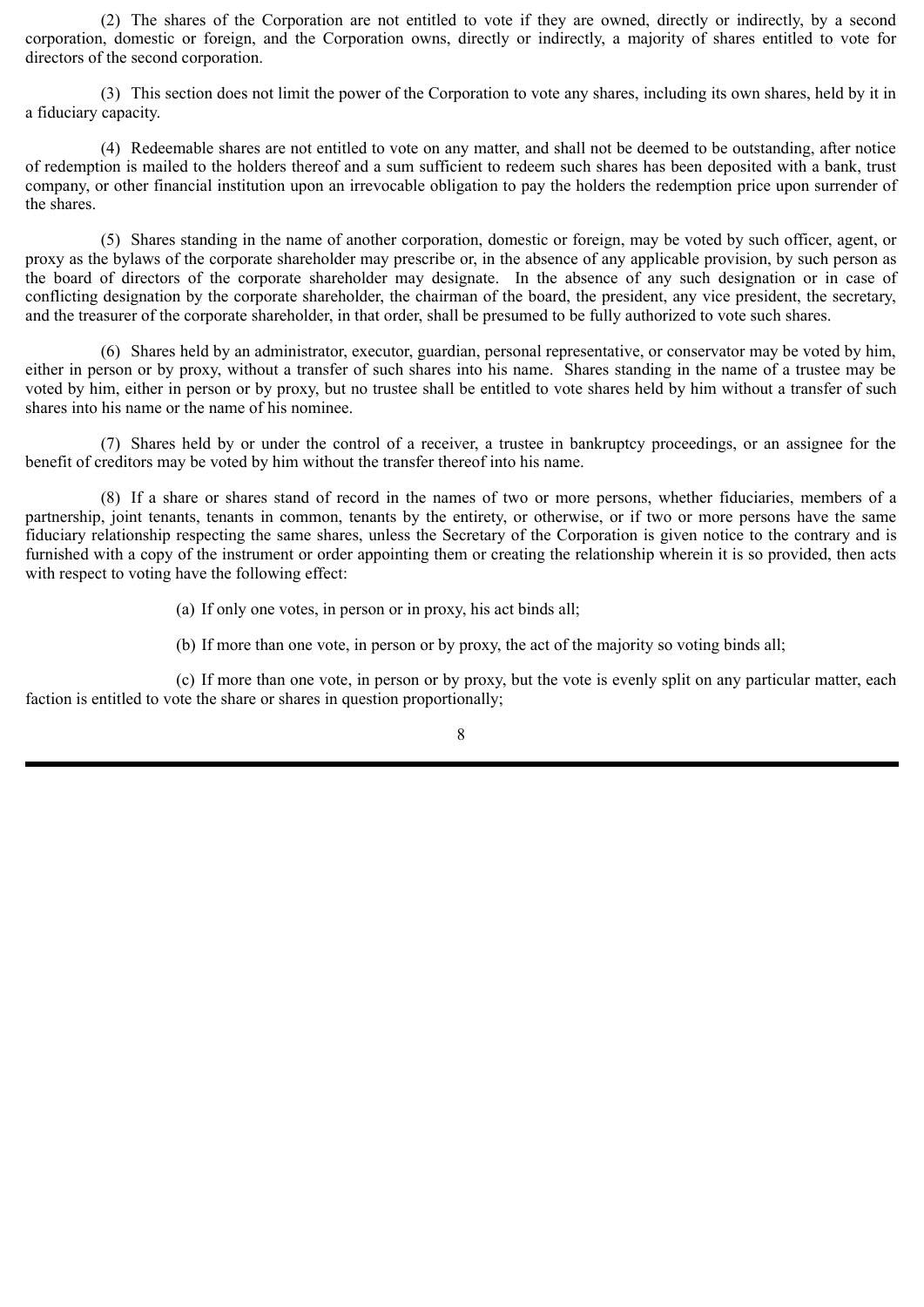<span id="page-16-0"></span>(d) If the instrument or order so filed shows that any such tenancy is held in unequal interest, a majority or a vote evenly split for purposes of this subsection shall be a majority or a vote evenly split in interest;

(e) The principles of this subsection shall apply, insofar as possible, to execution of proxies, waivers, consents, or objections and for the purpose of ascertaining the presence of a quorum;

(f) Subject to Section 3.08 of these Bylaws, nothing herein contained shall prevent trustees or other fiduciaries holding shares registered in the name of a nominee from causing such shares to be voted by such nominee as the trustee or other fiduciary may direct. Such nominee may vote shares as directed by a trustee or their fiduciary without the necessity of transferring the shares to the name of the trustee or other fiduciary.

#### SECTION 3.05. PROXIES.

(1) A shareholder, other person entitled to vote on behalf of a shareholder pursuant to Section 3.06 of these Bylaws, or attorney in fact may vote the shareholder's shares in person or by proxy.

(2) A shareholder may appoint a proxy to vote or otherwise act for him by signing an appointment form, either personally or by his attorney in fact. An executed telegram or cablegram appearing to have been transmitted by such person, or a photographic, photostatic, or equivalent reproduction of an appointment form, is a sufficient appointment form.

(3) An appointment of a proxy is effective when received by the Secretary or other officer or agent authorized to tabulate votes. An appointment is valid for up to 11 months unless a longer period is expressly provided in the appointment form.

(4) The death or incapacity of the shareholder appointing a proxy does not affect the right of the Corporation to accept the proxy's authority unless notice of the death or incapacity is received by the Secretary or other officer or agent authorized to tabulate votes before the proxy exercises his authority under the appointment.

(5) An appointment of a proxy is revocable by the shareholder unless the appointment form conspicuously states that it is irrevocable and the appointment is coupled with an interest. Appointments coupled with an interest include the appointment of: (a) a pledgee; (b) a person who purchased or agreed to purchase the shares; (c) a creditor of the Corporation who extended credit to the Corporation under terms requiring the appointment; (d) an employee of the Corporation whose employment contract requires the appointment; or (e) a party to a voting agreement created in accordance with the Act.

(6) An appointment made irrevocable under this section becomes revocable when the interest with which it is coupled is extinguished and, in a case provided for in Section  $3.07(5)(c)$  or  $(5)(d)$  above, the proxy becomes revocable three years after the date of the proxy or at the end of the period, if any, specified herein, whichever is less, unless the period of irrevocability is renewed from time to time by the execution of a new irrevocable proxy as provided in this section. This does not affect the duration of a proxy under subsection 3.07(3) above.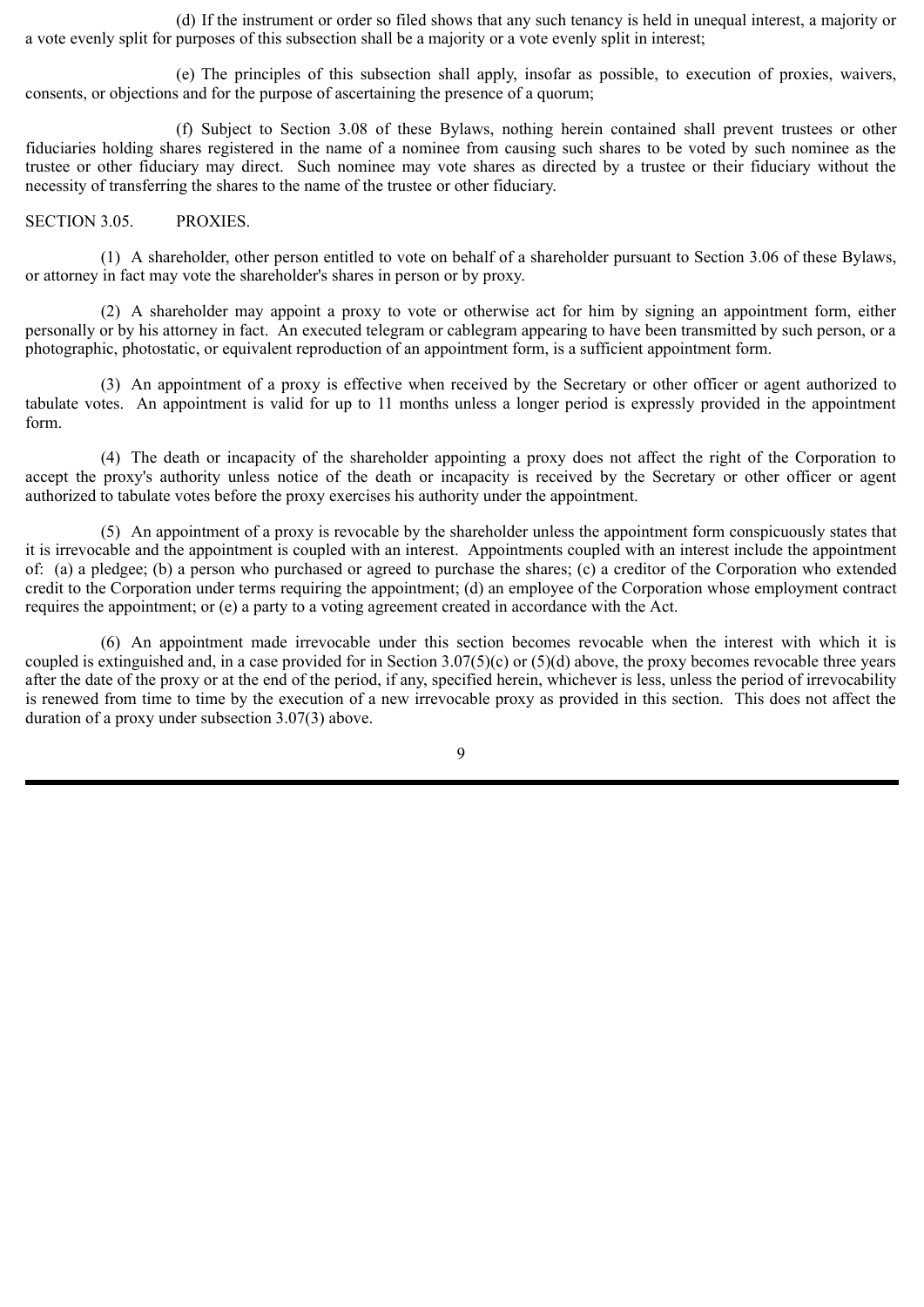<span id="page-17-0"></span>(7) A transferee for value of shares subject to an irrevocable appointment may revoke the appointment if he did not know of its existence when he acquired the shares and the existence of the irrevocable appointment was not noted conspicuously on the certificate representing the shares or on the information statement for shares without certificates.

(8) Subject to Section 3.09 of these Bylaws and to any express limitation on the proxy's authority appearing on the face of the appointment form, the Corporation is entitled to accept the proxy's vote or other action as that of the shareholder making the appointment.

(9) If an appointment form expressly provides, any proxy holder may appoint, in writing, a substitute to act in his place.

#### SECTION 3.06. SHARES HELD BY NOMINEES.

(1) The Corporation may establish a procedure by which the beneficial owner of shares that are registered in the name of a nominee is recognized by the Corporation as the shareholder. The extent of this recognition may be determined in the procedure.

(2) The procedure may set forth (a) the types of nominees to which it applies; (b) the rights or privileges that the Corporation recognizes in a beneficial owner; (c) the manner in which the procedure is selected by the nominee; (d) the information that must be provided when the procedure is selected; (e) the period for which selection of the procedure is effective; and (f) other aspects of the rights and duties created.

SECTION 3.07. CORPORATION'S ACCEPTANCE OF VOTES.

(1) If the name signed on a vote, consent, waiver, or proxy appointment corresponds to the name of a shareholder, the Corporation if acting in good faith is entitled to accept the vote, consent waiver, or proxy appointment and give it effect as the act of the shareholder.

(2) If the name signed on a vote, consent, waiver, or proxy appointment does not correspond to the name of its shareholder, the Corporation if acting in good faith is nevertheless entitled to accept the vote, consent, waiver, or proxy appointment and give it effect as the act of the shareholder if: (a) the shareholder is an entity and the name signed purports to be that of an officer or agent of the entity; (b) the name signed purports to be that of an administrator, executor, guardian, personal representative, or conservator representing the shareholder and, if the Corporation requests, evidence of fiduciary status acceptable to the Corporation has been presented with respect to the vote, consent, waiver, or proxy appointment; (c) the name signed purports to be that of a receiver, trustee in bankruptcy, or assignee for the benefit of creditors of the shareholder and, if the Corporation requests, evidence of this status acceptable to the Corporation has been presented with respect to the vote, consent, waiver, or proxy appointment; (d) the name signed purports to be that of a pledgee, beneficial owner, or attorney in fact of the shareholder and, if the Corporation requests, evidence acceptable to the Corporation of the signatory's authority to sign for the shareholder has been presented with respect to the vote, consent, waiver, or proxy appointment; or (e) two or more persons are the shareholder as cotenants or fiduciaries and the name signed purports to be the name of at least one of the co-owners and the person signing appears to be acting on behalf of all the co-owners.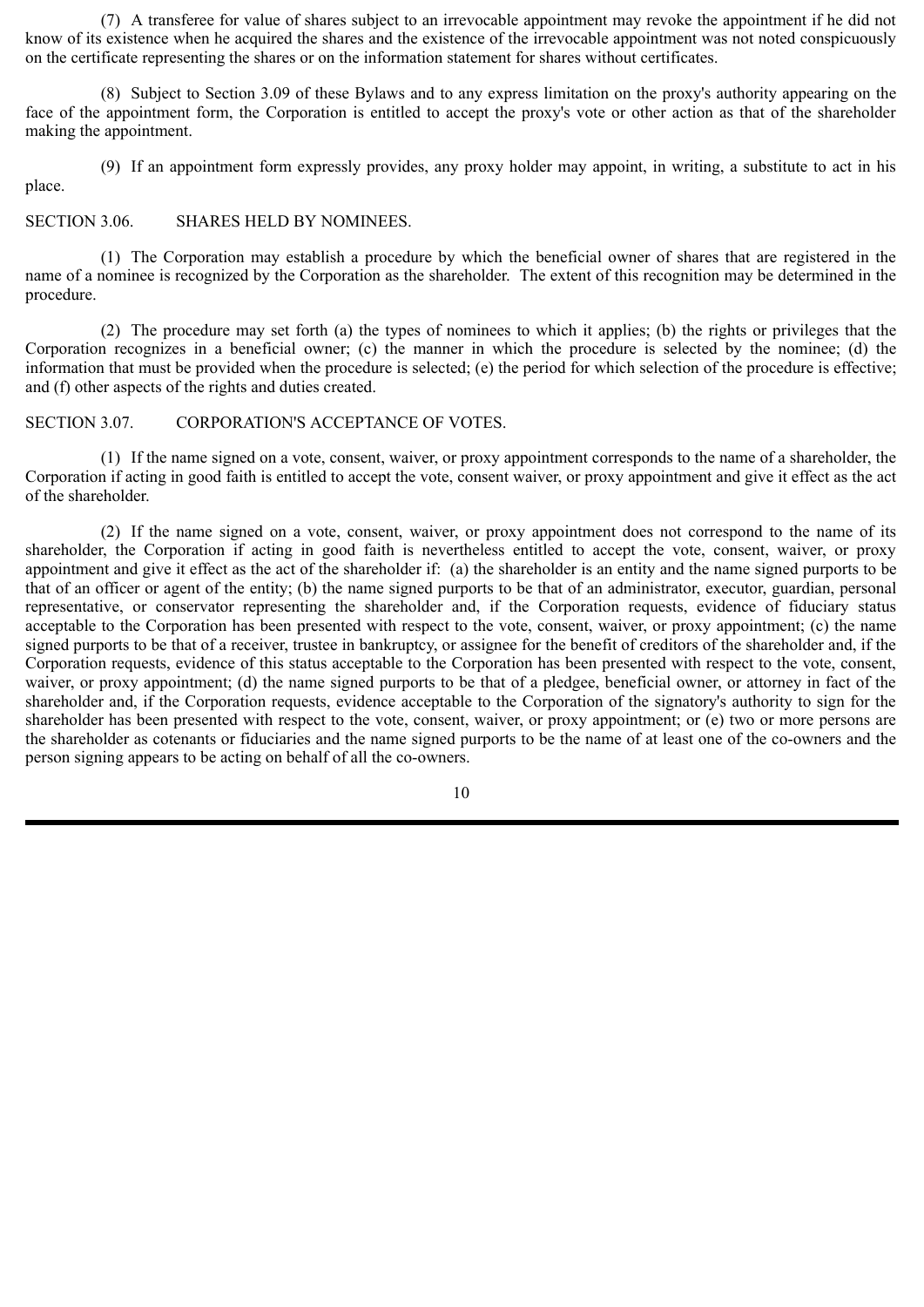<span id="page-18-0"></span>(3) The Corporation is entitled to reject a vote, consent, waiver, or proxy appointment if the Secretary or other officer or agent authorized to tabulate votes, acting in good faith, has reasonable basis for doubt about the validity of the signature on it or about the signatory's authority to sign for the shareholder.

(4) The Corporation and its officer or agent who accepts or rejects a vote, consent, waiver, or proxy appointment in good faith and in accordance with the standards of this section are not liable in damages to the shareholder for the consequences of the acceptance or rejection.

(5) Corporate action based on the acceptance or rejection of a vote, consent, waiver, or proxy appointment under this section is valid unless a court of competent jurisdiction determines otherwise.

SECTION 3.08. ACTION BY SHAREHOLDERS WITHOUT MEETING.

(1) Any action required or permitted by the Act to be taken at any annual or special meeting of shareholders of the Corporation may be taken without a meeting, without prior notice and without a vote, if the action is taken by the holders of outstanding stock of each voting group entitled to vote thereon having not less than the minimum number of votes with respect to each voting group that would be necessary to authorize or take such action at a meeting at which all voting groups and shares entitled to vote thereon were present and voted. In order to be effective, the action must by evidenced by one or more written consents describing the action taken, dated and signed by approving shareholders having the requisite number of votes of each voting group entitled to vote thereon, and delivered to the Corporation by delivery to its principal office in the State of Florida, its principal place of business, the Secretary, or another office or agent of the Corporation having custody of the book in which proceedings of meetings of shareholders are recorded. No written consent shall be effective to take the corporate action referred to therein unless, within 60 days of the date of the earliest dated consent is delivered in the manner required by this section, written consent signed by the number of holders required to take action is delivered to the Corporation by delivery as set forth in this section.

(2) Within 10 days after obtaining such authorization by written consent, the Corporation shall give notice to those shareholders who have not consented in writing. Such notice shall fairly summarize the material features of the authorized action, and, if the action is a merger, consolidation, or a sale or exchange of assets for which dissenters' rights are provided by the Act, then such notice shall contain a clear statement of the right of shareholders dissenting from the action to be paid the fair value of their shares upon compliance with applicable provisions of the Act. Any certificate that is required to be filed as a result of an action of the shareholders taken under this Section 3.10 shall state that written consent for such action was given in accordance with the Act.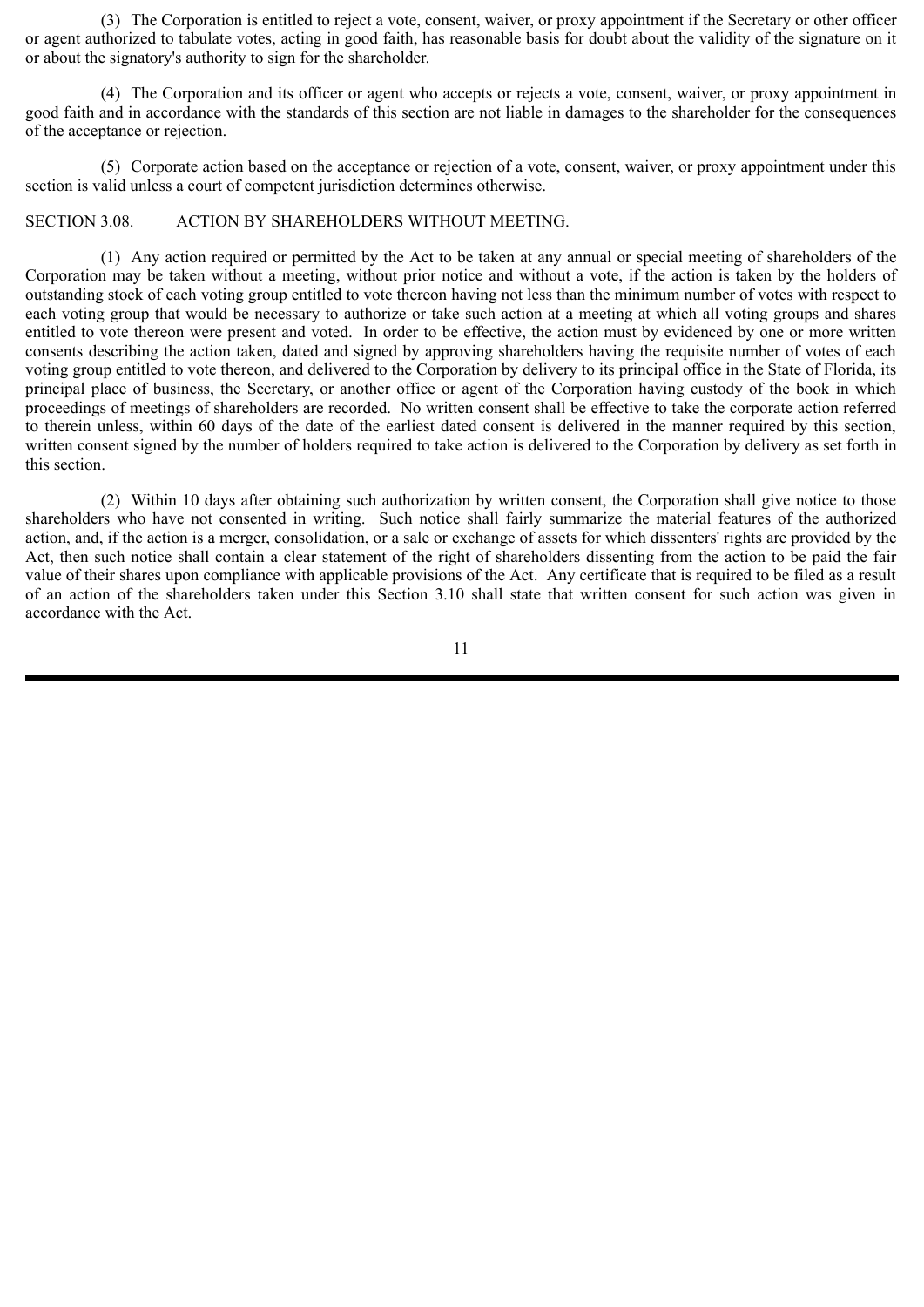#### ARTICLE IV

#### BOARD OF DIRECTORS

#### <span id="page-19-0"></span>SECTION 4.01. QUALIFICATIONS OF DIRECTORS.

Directors must be natural persons who are 18 years of age or older but need not be residents of the State of Florida or shareholders of the Corporation.

SECTION 4.02 NUMBER OF DIRECTORS

(1) The Board shall consist of not less than one nor more than twelve individuals.

(2) The number of directors may be increased or decreased from time to time by action of a majority of the directors then in office.

(3) Directors are elected at each annual meeting of shareholders unless their terms are staggered under Section 4.04 of these Bylaws.

#### SECTION 4.03 TERMS OF DIRECTORS GENERALLY

(1) The terms of the directors expire at the next annual shareholders' meeting following their election unless their terms are staggered under Section 4.04 of these Bylaws.

(2) A decrease in the number of directors does not shorten an incumbent director's term.

(3) The term of a director elected to fill a vacancy expires at the next shareholders' meeting at which directors are elected.

(4) Despite the expiration of a director's term, he continues to serve until his successor is elected and qualifies or until there is a decrease in the number of directors.

#### SECTION 4.04. STAGGERED TERMS FOR DIRECTORS.

The directors may, by the articles of incorporation, or by amendment to these Bylaws adopted by a vote of the shareholders, be divided into one, two or three classes with the number of directors in each class being as nearly equal as possible; the term of office of those of the first class to expire at the annual meeting next ensuing; of the second class one year thereafter; at the third class two years thereafter; and at each annual election held after such classification and election, directors shall be chosen for a full term, as the case may be, to succeed those whose terms expire. If the directors have staggered terms, then any increase or decrease in the number of directors shall be so apportioned among the classes as to make all classes as nearly equal in number as possible.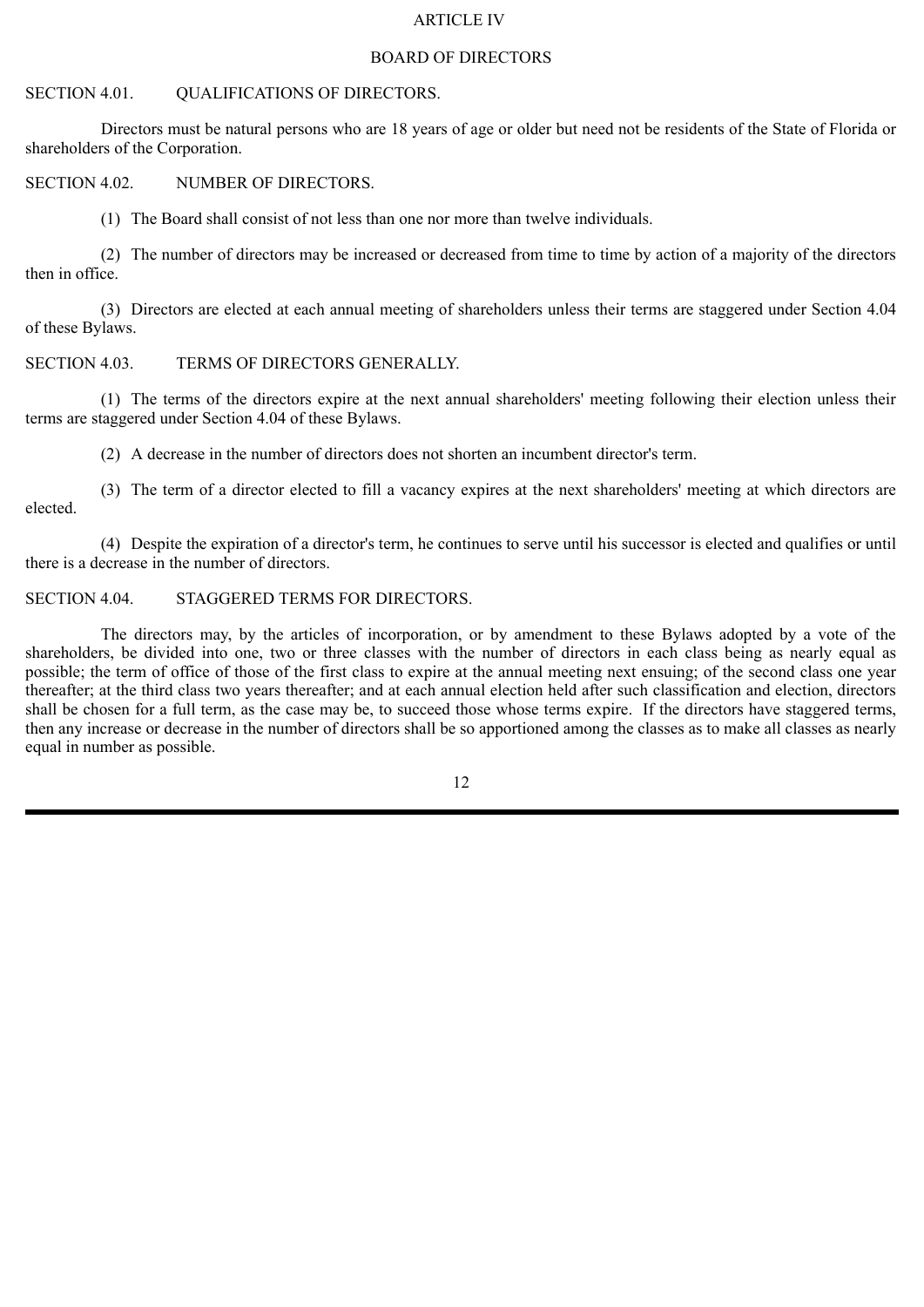<span id="page-20-0"></span>SECTION 4.05. VACANCY ON BOARD.

(1) Whenever a vacancy occurs on the Board, including a vacancy resulting from an increase in the number of directors, it may be filled by the affirmative vote of a majority of the remaining directors.

(2) A vacancy that will occur at a specific later date (by reason of a resignation effective at a later date may be filled before the vacancy occurs but the new director may not take office until the vacancy occurs.

SECTION 4.06. COMPENSATION OF DIRECTORS.

The Board may fix the compensation of directors.

SECTION 4.07 MEETINGS

(1) The Board may hold regular or special meetings in or out of the State of Florida.

(2) A majority of the directors present, whether or not a quorum exists, may adjourn any meeting of the Board to another time and place. Notice of any such adjourned meeting shall be given to the directors who were not present at the time of the adjournment and, unless the time and place of the adjourned meeting are announced at the time of the adjournment, to the other directors.

(3) Meetings of the Board may be called by the Chairman of the Board or by the President.

(4) The Board may permit any or all directors to participate in a regular or special meeting by, or conduct the meeting through the use of, any means of communication by which all directors participating may simultaneously hear each other during the meeting. A director participating in a meeting by this means is deemed to be present in person at the meeting.

SECTION 4.08. ACTION BY DIRECTORS WITHOUT A MEETING.

(1) Action required or permitted by the Act to be taken at a Board meeting or committee meeting may be taken without a meeting if the action is taken by all members of the Board or of the committee. The action must be evidenced by one or more written consents describing the action taken and signed by each director or committee member.

(2) Action taken under this section is effective when the last director signs the consent, unless the consent specifies a different effective date.

(3) A consent signed under this section has the effect of a meeting vote and may be described as such in any document.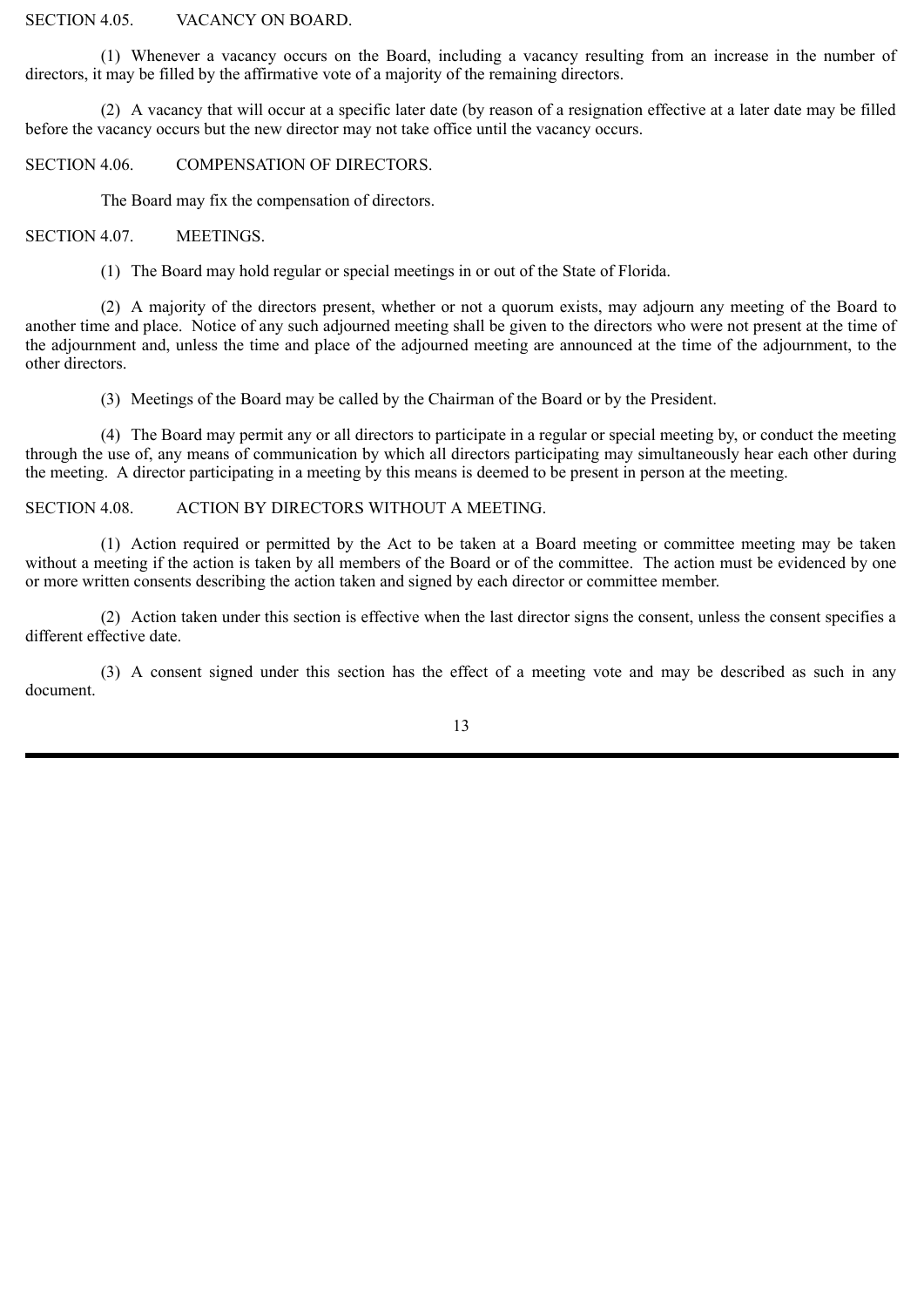<span id="page-21-0"></span>SECTION 4.09. NOTICE OF MEETINGS.

Regular and special meetings of the Board may be held without notice of the date, time, place, or purpose of the meeting.

SECTION 4.10. WAIVER OF NOTICE.

Notice of a meeting of the Board need not be given to any director who signs a waiver of notice either before or after the meeting. Attendance of a director at a meeting shall constitute a waiver of notice of such meeting and a waiver of any and all objections to the place of the meeting, the time of the meeting, or the manner in which it has been called or convened, except when a director states, at the beginning of the meeting or promptly upon arrival at the meeting, any objection to the transaction of business because the meeting is not lawfully called or convened.

SECTION 4.11. OUORUM AND VOTING.

(1) A quorum of a Board consists of a majority of the number of directors prescribed by the articles of incorporation or these Bylaws.

(2) If a quorum is present when a vote is taken, the affirmative vote of a majority of directors present is the act of the Board.

(3) A director who is present at a meeting of the Board or a committee of the Board when corporate action is taken is deemed to have assented to the action taken unless:

(a) He objects at the beginning of the meeting (or promptly upon his arrival) to holding it or transacting specified business at the meeting; or

(b) He votes against or abstains from the action taken.

#### SECTION 4.12. COMMITTEES.

(1) The Board, by resolution adopted by a majority of the full Board, may designate from among its members an executive committee and one or more other committees each of which, to the extent provided in such resolution, shall have and may exercise all the authority of the Board, except that no such committee shall have the authority to:

(a) Approve or recommend to shareholders actions or proposals required by the Act to be approved by shareholders.

(b) Fill vacancies on the Board or any committee thereof.

(c) Adopt, amend, or repeal these Bylaws.

(d) Authorize or approve the reacquisition of shares unless pursuant to a general formula or method specified by the Board.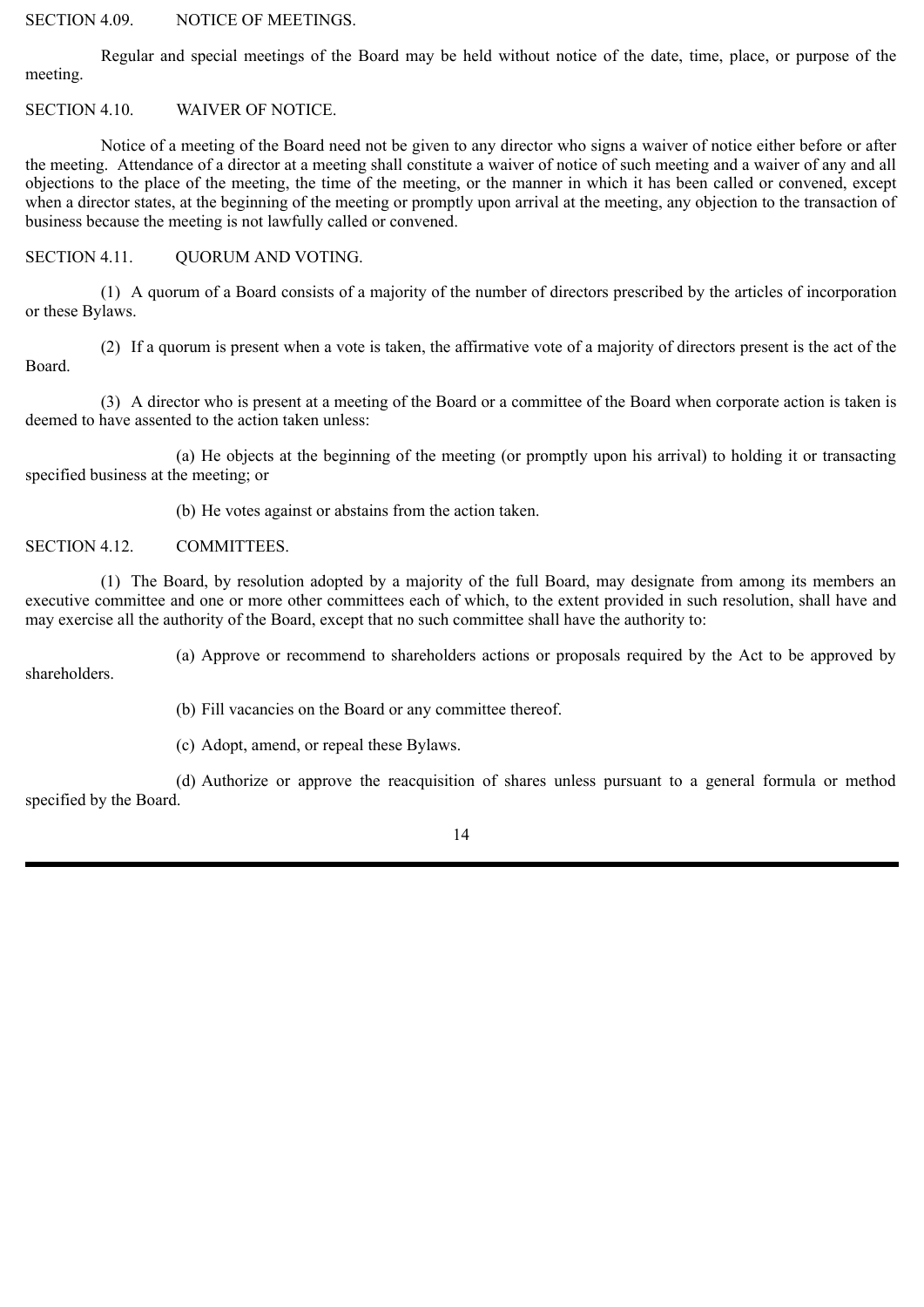<span id="page-22-0"></span>(e) Authorize or approve the issuance or sale or contract for the sale of shares, or determine the designation and relative rights, preferences, and limitations of a voting group except that the Board may authorize a committee (or a senior executive officer of the Corporation) to do so within limits specifically prescribed by the Board.

(2) Any committee established under this Section 4.12 may fix its own rules for the conduct of its activities and shall make such reports of its activities to the Board as the Board may request.

(3) Each committee must have two or more members who serve at the pleasure of the Board. The board, by resolution adopted in accordance herewith, may designate one or more directors as alternate members of any such committee who may act in the place and stead of any absent member or members at any meeting of such committee.

(4) Neither the designation of any such committee, the delegation thereto of authority, nor action by such committee pursuant to such authority shall alone constitute compliance by any member of the Board not a member of the committee in question with his responsibility to act in good faith, in a manner he reasonably believes to be in the best interests of the Corporation, and with such care as an ordinarily prudent person in a like position would use under similar circumstances.

SECTION 4.13. GENERAL STANDARDS FOR DIRECTORS.

(1) A director shall discharge his duties as a director, including his duties as a member of a committee:

(a) In good faith;

(b) With the care an ordinarily prudent person in a like position would exercise under similar circumstances; and

(c) In a manner he reasonably believes to be in the best interests of the Corporation.

(2) In discharging his duties, a director is entitled to rely on information, opinions, reports or statements, including financial statements and other financial data, if prepared or presented by:

(a) One or more officers or employees of the Corporation whom the director reasonably believes to be reliable and competent in the matters presented;

(b) Legal counsel, public accountants, or other persons as to matters the director reasonably believes are within the persons' professional or expert competence; or

(c) A committee of the Board of which he is not a member if the director reasonably believes the committee merits confidence.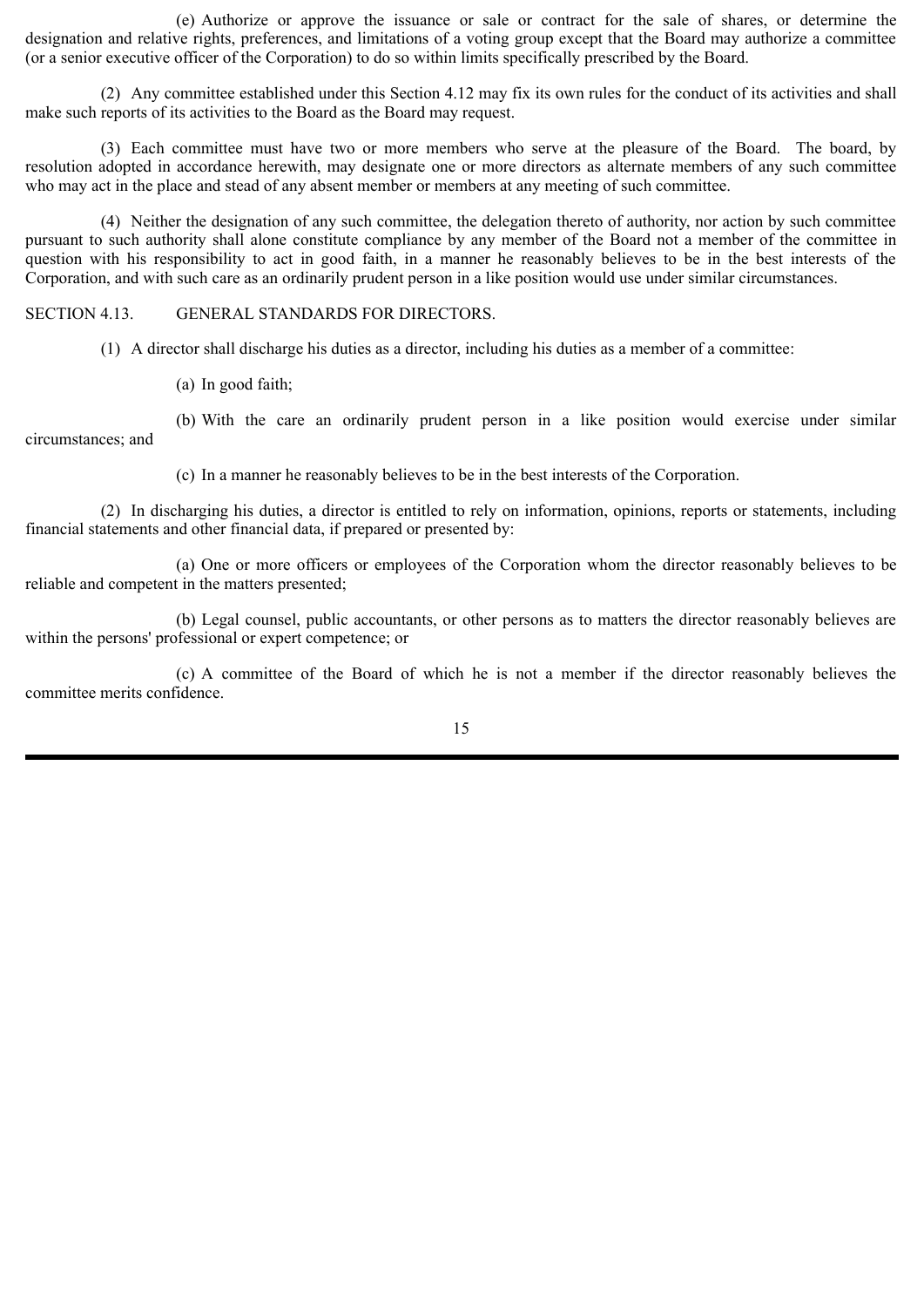<span id="page-23-0"></span>(3) In discharging his duties, a director may consider such factors as the director deems relevant, including the longterm prospects and interests of the Corporation and its shareholders, and the social, economic, legal, or other effects of any action on the employees, suppliers, customers of the Corporation or its subsidiaries, the communities and society in which the Corporation or its subsidiaries operate, and the economy of the state and the nation.

(4) A director is not acting in good faith if he has knowledge concerning the matter in question that makes reliance otherwise permitted by subsection (2) unwarranted.

(5) A director is not liable for any action taken as a director, or any failure to take any action, if he performed the duties of his office in compliance with this section.

SECTION 4.14. DIRECTOR CONFLICTS OF INTEREST.

No contract or other transaction between a corporation and one or more interested directors shall be either void or voidable because of such relationship or interest, because such director or directors are present at the meeting of the Board or a committee thereof which authorizes, approves or ratifies such contract or transaction, or because his or their votes are counted for such purpose, if:

(1) The fact of such relationship or interest is disclosed or known to the Board or committee which authorizes, approves or ratifies the contract or transactions by a vote or consent sufficient for the purpose without counting the votes or consents of such interested directors;

(2) The fact of such relationship or interest is disclosed or known to the shareholders entitled to vote and they authorize, approve or ratify such contract or transaction by vote or written consent; or

(3) The contract or transaction is fair and reasonable as to the Corporation at the time it is authorized by the board, a committee or the shareholders.

Common or interested directors may be counted in determining the presence of a quorum at the meeting of the Board or a committee thereof which authorizes, approves or ratifies such contract or transaction.

For the purpose of paragraph (2) above, a conflict of interest transaction is authorized, approved or ratified if it receives the vote of a majority of the shares entitled to be counted under this subsection. Shares owned by or voted under the control of a director who has a relationship or interest in the conflict of interest transaction may not be counted in a vote of shareholders to determine whether to authorize, approve or ratify a conflict of interest transaction under paragraph (2). The vote of those shares, however, is counted in determining whether the transaction is approved under other sections of the Act. A majority of the shares, whether or not present, that are entitled to be counted in a vote on the transaction under this subsection constitutes a quorum for the purpose of taking action under this section.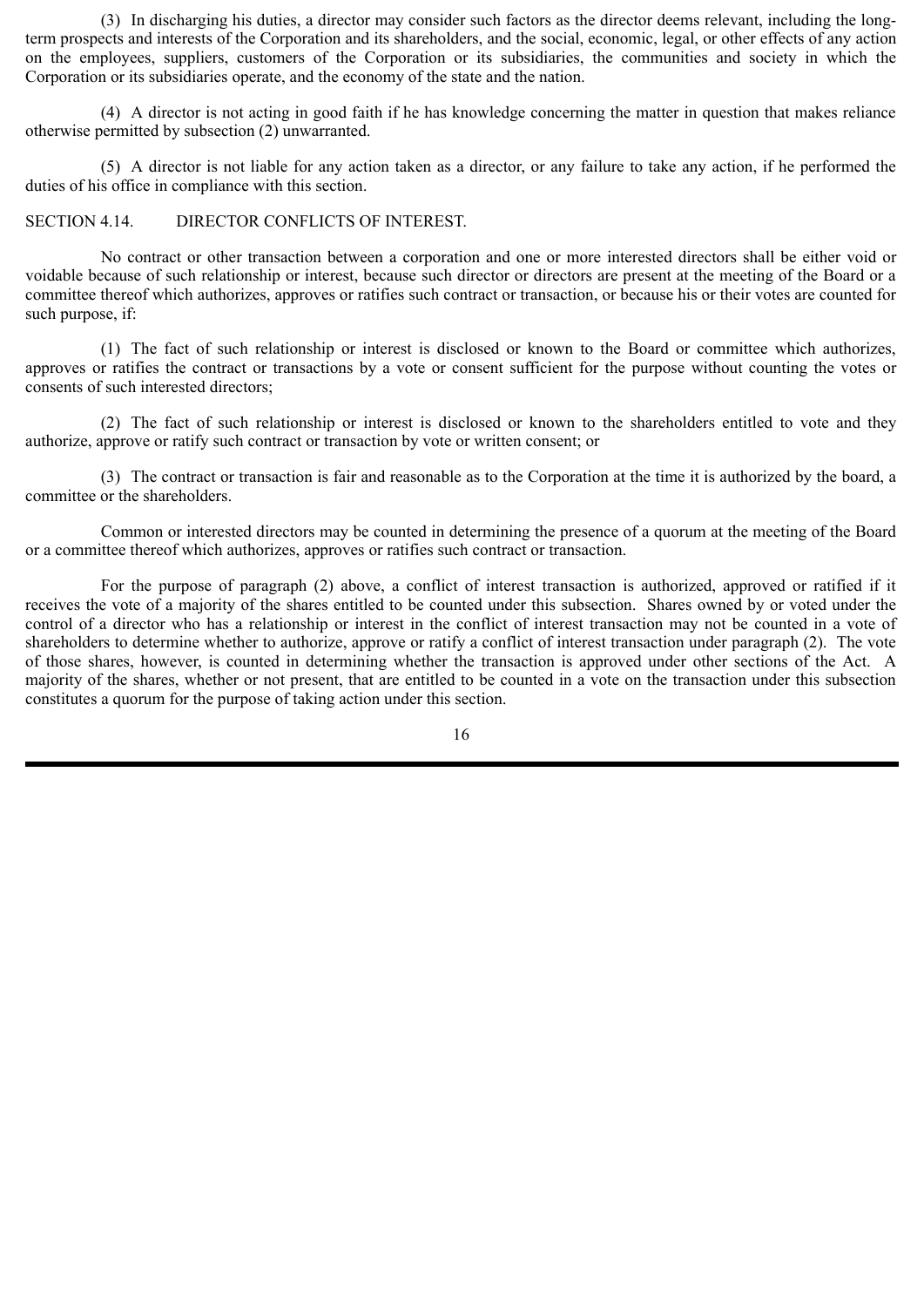#### <span id="page-24-0"></span>SECTION 4.15. RESIGNATION OF DIRECTORS.

A director may resign at any time by delivering written notice to the Board or its chairman or to the Corporation.

A resignation is effective when the notice is delivered unless the notice specifies a later effective date. If a resignation is made effective at a later date, the Board may fill the pending vacancy before the effective date if the Board provides that the successor does not take office until the effective date.

#### SECTION 4.16. NOMINATION OF DIRECTOR CANDIDATES.

(1) Subject to the rights of holders of any class or series of preferred stock then outstanding, nominations for the election of directors at an annual meeting may be made by (i) the Board or a duly authorized committee thereof or (ii) any shareholder entitled to vote in the election of directors generally who complies with the procedures set forth in this bylaw and who is a shareholder of record at the time notice is delivered to the Secretary of the Corporation. Any shareholder entitled to vote in the election of directors generally may nominate one or more persons for election as directors at an annual meeting only if timely notice of such shareholder's intent to make such nomination or nominations has been given in writing to the Secretary of the Corporation and if the shareholder, or the beneficial owner on whose behalf any such nomination is made, has provided the Corporation with a Solicitation Notice, as that term is defined in subclause (vii) of this paragraph, such shareholder or beneficial owner must have delivered a proxy statement and form of proxy to holders of a percentage of the Corporation's voting shares reasonably believed by such shareholder or beneficial holder to be sufficient to elect the nominee or nominees proposed to be nominated by such shareholder, and must have included in such materials the Solicitation Notice, and if no Solicitation Notice relating thereto has been timely provided pursuant to this section, the shareholder or beneficial owner proposing such nomination must not have solicited a number of proxies sufficient to have required the delivery of such a Solicitation Notice under this section. To be timely, a shareholder nomination for a director to be elected at an annual meeting shall be received at the Corporation's principal executive offices not less than 120 calendar days in advance of the first anniversary of the date that the Corporation's (or the Corporation's predecessor's) proxy statement was released to shareholders in connection with the previous year's annual meeting of shareholders, except that if no annual meeting was held in the previous year or the date of the annual meeting has been advanced by more than 30 calendar days from the date contemplated at the time of the previous year's proxy statement, notice by the shareholders to be timely must be received not later than the close of business on the tenth day following the day on which public announcement of the date of such meeting is first made. Each such notice shall set forth: (i) the name and address of the shareholder who intends to make the nomination, of the beneficial owner, if any, on whose behalf the nomination is being made and of the person or persons to be nominated; (ii) a representation that the shareholder is a holder of record of stock of the Corporation entitled to vote for the election of directors on the date of such notice and intends to appear in person or by proxy at the meeting to nominate the person or persons specified in the notice; (iii) a description of all arrangements or understandings between the shareholder or such beneficial owner and each nominee and any other person or persons (naming such person or persons) pursuant to which the nomination or nominations are to be made by the shareholder; (iv) such other information regarding each nominee proposed by such shareholder as would be required to be included in a proxy statement filed pursuant to the proxy rules of the Securities and Exchange Commission, had the nominee been nominated, or intended to be nominated, by the Board; (v) the consent of each nominee to serve as a director of the Corporation if so elected; (vi) the class and number of shares of the corporation that are owned beneficially and of record by such shareholder and such beneficial owner; and (vii) whether such shareholder or beneficial owner intends to deliver a proxy statement and form of proxy to holders of a sufficient number of holders of the Corporation's voting shares to elect such nominee or nominees (an affirmative statement of such intent being referred to in this Section 4.16 as a "Solicitation Notice"). In no event shall the public announcement of an adjournment or postponement of an annual meeting commence a new time period (or extend any time period) for the giving of a shareholder's notice as described above. Notwithstanding the third sentence of this Section 4.16(1), in the event that the number of directors to be elected at an annual meeting is increased and there is no public announcement by the Corporation naming the nominees for the additional directorships at least 130 days prior to the first anniversary of the date that the Corporation's (or its predecessor's) proxy statement was released to shareholders in connection with the previous year's annual meeting, a shareholder's notice required by this Section 4.16(1) shall also be considered timely, but only with respect to nominees for the additional directorships, if it shall be delivered to the Secretary at the principal executive offices of the Corporation not later than the close of business on the 10th day following the day on which such public announcement is first made by the Corporation.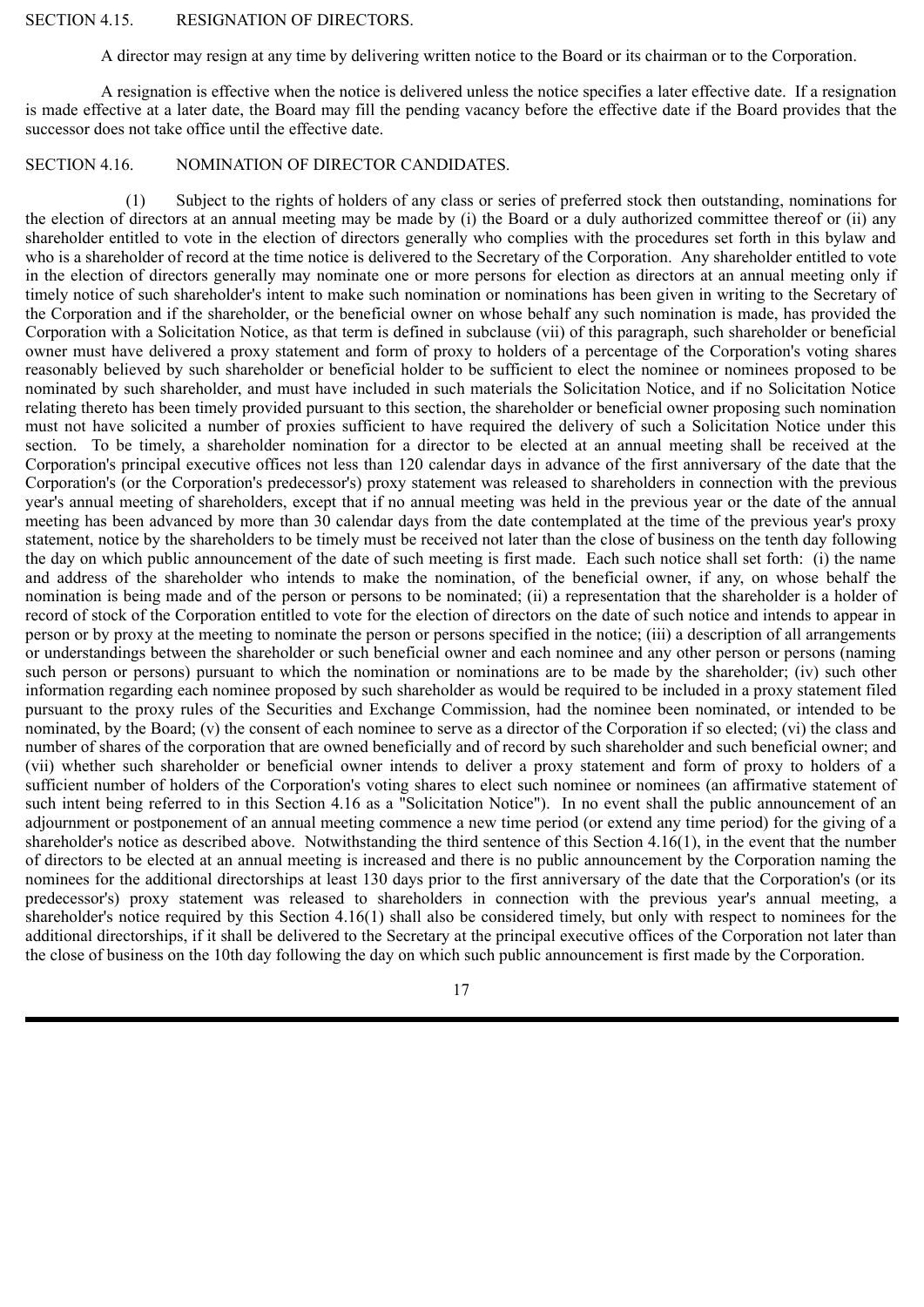(2) Nominations of persons for election to the Board at a special meeting of shareholders at which directors are to be elected pursuant to the Corporation's notice of meeting may be made (i) by or at the direction of the Board or a committee thereof or (ii) by any shareholder of the Corporation who is entitled to vote at the meeting, who complies with the notice procedures set forth in this bylaw and who is a shareholder of record at the time such notice is delivered to the Secretary of the Corporation. In the event the Corporation calls a special meeting of shareholders for the purpose of electing one or more directors to the Board, any such shareholder may nominate a person or persons (as the case may be), for election to such position(s) as are specified in the Corporation's notice of meeting, if the shareholder's notice as required by paragraph (1) of this bylaw shall be delivered to the Secretary at the principal executive offices of the Corporation not earlier than the 90th day prior to such special meeting and not later than the close of business on the later of the 70th day prior to such special meeting or the 10th day following the day on which public announcement is first made of the date of the special meeting and of the nominees proposed by the Board to be elected at such meeting. In no event shall the public announcement of an adjournment or postponement of a special meeting commence a new time period (or extend any time period) for the giving of a shareholder's notice as described above.

(3) For purposes of these Bylaws, "public announcement" shall mean disclosure in a press release reported by the Dow Jones News Service, Associated Press or comparable national news service or in a document publicly filed by the corporation with the Securities and Exchange Commission pursuant to Section 13, 14 or 15(d) of the Exchange Act.

(4) Notwithstanding the foregoing provisions of this bylaw, a shareholder shall also comply with all applicable requirements of the Exchange Act and the rules and regulations thereunder with respect to the matters set forth in this bylaw. Nothing in this bylaw shall be deemed to affect any rights of shareholders to request inclusion of proposals in the Corporation's proxy statement pursuant to Rule 14a-8 under the Exchange Act.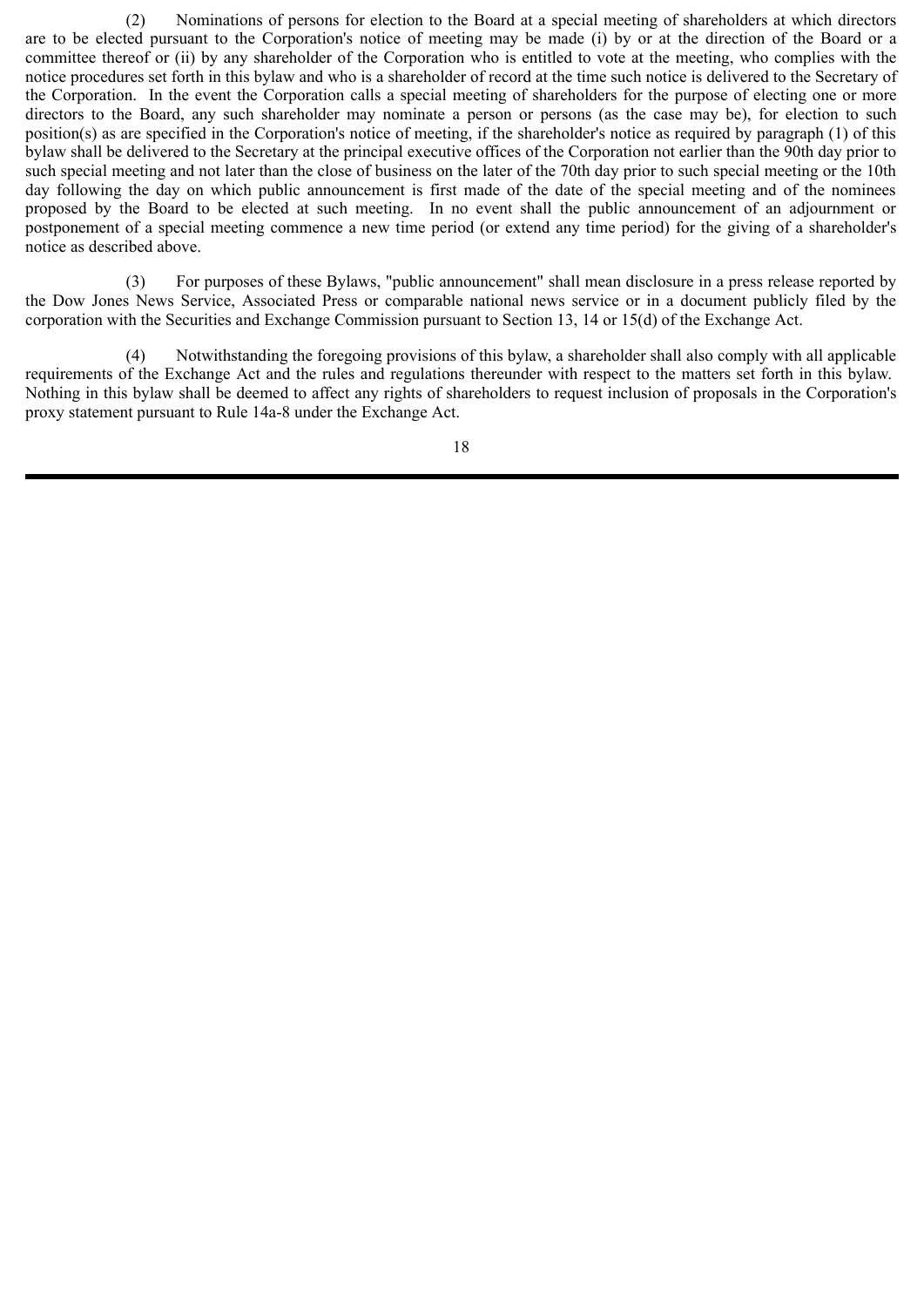<span id="page-26-0"></span>(5) Only persons nominated in accordance with the procedures set forth in this Section 4.16 shall be eligible to serve as directors. Except as otherwise provided by law, the chairman of the meeting shall have the power and duty (a) to determine whether a nomination was made in accordance with the procedures set forth in this Section 4.16 and (b) if any proposed nomination was not made in compliance with this Section 4.16, to declare that such nomination shall be disregarded.

(6) If the chairman of the meeting for the election of directors determines that a nomination of any candidate for election as a director at such meeting was not made in accordance with the applicable provisions of this Section 4.16, such nomination shall be void; provided, however, that nothing in this Section 4.16 shall be deemed to limit any voting rights upon the occurrence of dividend arrearages provided to holders of preferred stock pursuant to the preferred stock designation for any series of preferred stock.

#### ARTICLE V

#### **OFFICERS**

SECTION 5.01. REQUIRED OFFICERS.

(1) The officers of the Corporation shall be a Chief Executive Officer, President, Secretary, Treasurer and Chief Financial Officer, each of whom shall be appointed by the Board. The Corporation shall have such additional officers (including, without limitation, a Chairman of the Board and one or more Vice Presidents or Assistant Secretaries) as the Board may appoint from time to time.

(2) A duly appointed officer may appoint one or more assistant officers.

(3) The same individual may simultaneously hold more than one office in the Corporation.

SECTION 5.02. ELECTION AND TERM OF OFFICE.

The officers of the Corporation to be chosen by the Board shall be elected at each annual meeting of the Board. The Board may, from time to time, appoint such additional officers, assistant officers and agents as the Board may deem necessary. Each officer shall hold office until a successor shall have been duly elected or appointed or until the officer's prior death, resignation or removal.

SECTION 5.03. VACANCY.

A vacancy in any office because of death, resignation, removal, disqualification or otherwise, shall be filled by the Board for the unexpired portion of the term. A vacancy in any other office may also be filled by the Board, should the Board deem such action necessary.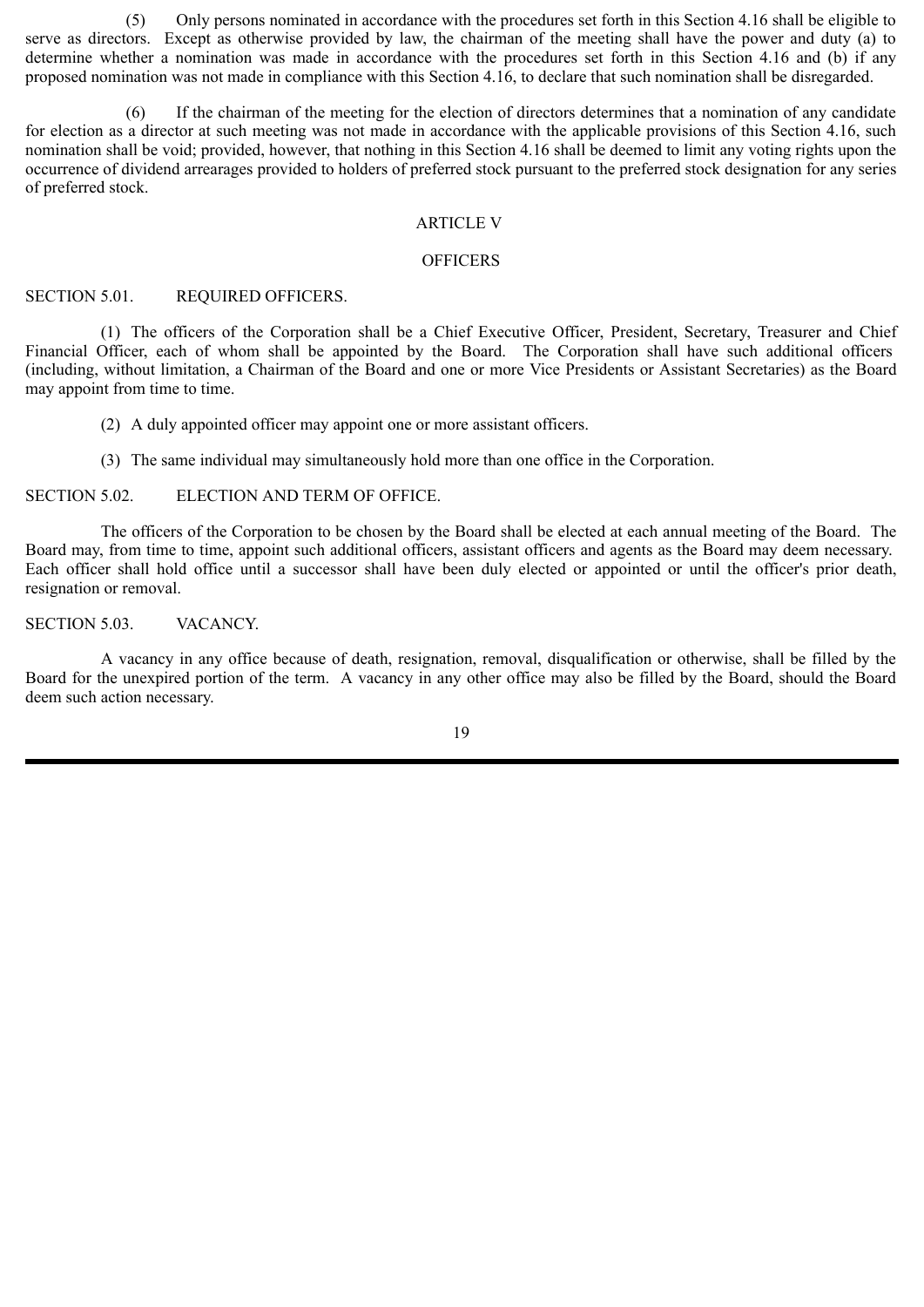#### <span id="page-27-0"></span>SECTION 5.04. DUTIES OF OFFICERS.

Each officer has the authority and shall perform the duties set forth below:

(1) Chairman of the Board. The Board may appoint a Chairman of the Board. If the Board appoints a Chairman of the Board, he shall perform such duties and possess such powers as are assigned to him by the Board. Unless otherwise provided by the Board, he shall preside at all meetings of the Board.

(2) Chief Executive Officer. The Chief Executive Officer of the Corporation shall, subject to the direction of the Board, have general supervision, direction and control of the business and the officers of the Corporation. He shall preside at all meetings of the shareholders and, in the absence or nonexistence of a Chairman of the Board, at all meetings of the Board. He shall have the general powers and duties of management usually vested in the chief executive officer of a corporation, including general supervision, direction and control of the business and supervision of other officers of the Corporation, and shall have such other powers and duties as may be prescribed by the Board or these Bylaws.

(3) President. Subject to the direction of the Board and such supervisory powers as may be given by these Bylaws or the Board to the Chairman of the Board or the Chief Executive Officer, if such titles be held by other officers, the President shall have general supervision, direction and control of the business and supervision of other officers of the Corporation. Unless otherwise designated by the Board, the President shall be the Chief Executive Officer of the corporation. The President shall have such other powers and duties as may be prescribed by the Board or these Bylaws. He or she shall have power to sign stock certificates, contracts and other instruments of the Corporation which are authorized and shall have general supervision and direction of all of the other officers, employees and agents of the Corporation, other than the Chairman of the Board and the Chief Executive Officer.

(4) Vice Presidents. Any Vice President shall perform such duties and possess such powers as the Board or the President may from time to time prescribe. In the event of the absence, inability or refusal to act of the President, the Vice President (or if there shall be more than one, the Vice Presidents in the order determined by the Board) shall perform the duties of the President and when so performing shall have at the powers of and be subject to all the restrictions upon the President. The Board may assign to any Vice President the title of Executive Vice President, Senior Vice President or any other title selected by the Board.

(5) Secretary and Assistant Secretaries. The Secretary shall perform such duties and shall have such powers as the Board or the President may from time to time prescribe. In addition, the Secretary shall perform such duties and have such powers as are incident to the office of the Secretary, including, without limitation, the duty and power to give notices of all meetings of shareholders and special meetings of the Board, to keep a record of the proceedings of all meetings of shareholders and the Board, to maintain a stock ledger and prepare lists of shareholders and their addresses as required, to be custodian of corporate records and the corporate seal and to affix and attest to the same on documents.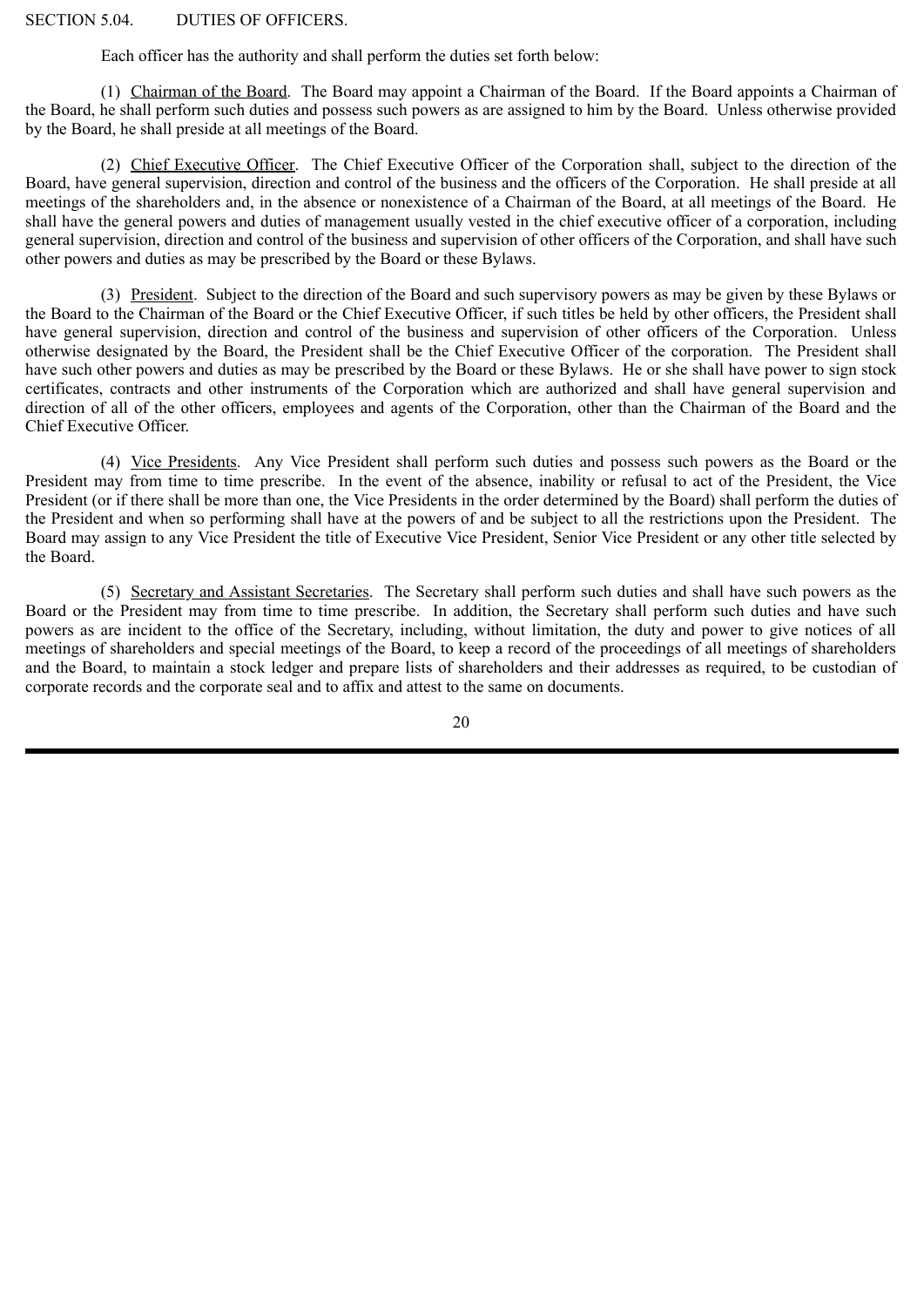<span id="page-28-0"></span>Any Assistant Secretary shall perform such duties and possess such powers as the Board, the Chief Executive Officer, the President or the Secretary may from time to time prescribe. In the event of the absence, inability or refusal to act of the Secretary, the Assistant Secretary (or if there shall be more than one, the Assistant Secretaries in the order determined by the Board) shall perform the duties and exercise the powers of the Secretary.

In the absence of the Secretary or any Assistant Secretary at any meeting of shareholders or directors, the person presiding at the meeting shall designate a temporary secretary to keep a record of the meeting.

(6) Treasurer. The Treasurer shall perform such duties and have such powers as are incident to the office of treasurer, including without limitation, the duty and power to keep and be responsible for all funds and securities of the Corporation, to maintain the financial records of the Corporation, to deposit funds of the Corporation in depositories as authorized, to disburse such funds as authorized, to make proper accounts of such funds, and to render as required by the Board accounts of all such transactions and of the financial condition of the Corporation.

(7) Chief Financial Officer. The Chief Financial Officer shall perform such duties and shall have such powers as may from time to time be assigned to him by the Board, the Chief Executive Officer or the President. Unless otherwise designated by the Board, the Chief Financial Officer shall be the Treasurer of the Corporation.

#### SECTION 5.05 RESIGNATION AND REMOVAL OF OFFICERS

(1) An officer may resign at any time by delivering notice to the Corporation. A resignation is effective when the notice is delivered unless the notice specifies a later effective date. If a resignation is made effective at a later date and the Corporation accepts the future effective date, the Board may fill the pending vacancy before the effective date if the Board provides that the successor does not take office until the effective date.

(2) The Board may remove any officer at any time with or without cause. Any assistant officer, if appointed by another officer, may likewise be removed by the Board or by the officer which appointed him in accordance with these Bylaws.

#### SECTION 5.06. SALARIES.

Officers of the Corporation shall be entitled to such salaries, compensation or reimbursement as shall be fixed or allowed from time to time by the Board.

SECTION 5.07. CONTRACT RIGHTS OF OFFICERS.

The appointment of an officer does not itself create contract rights.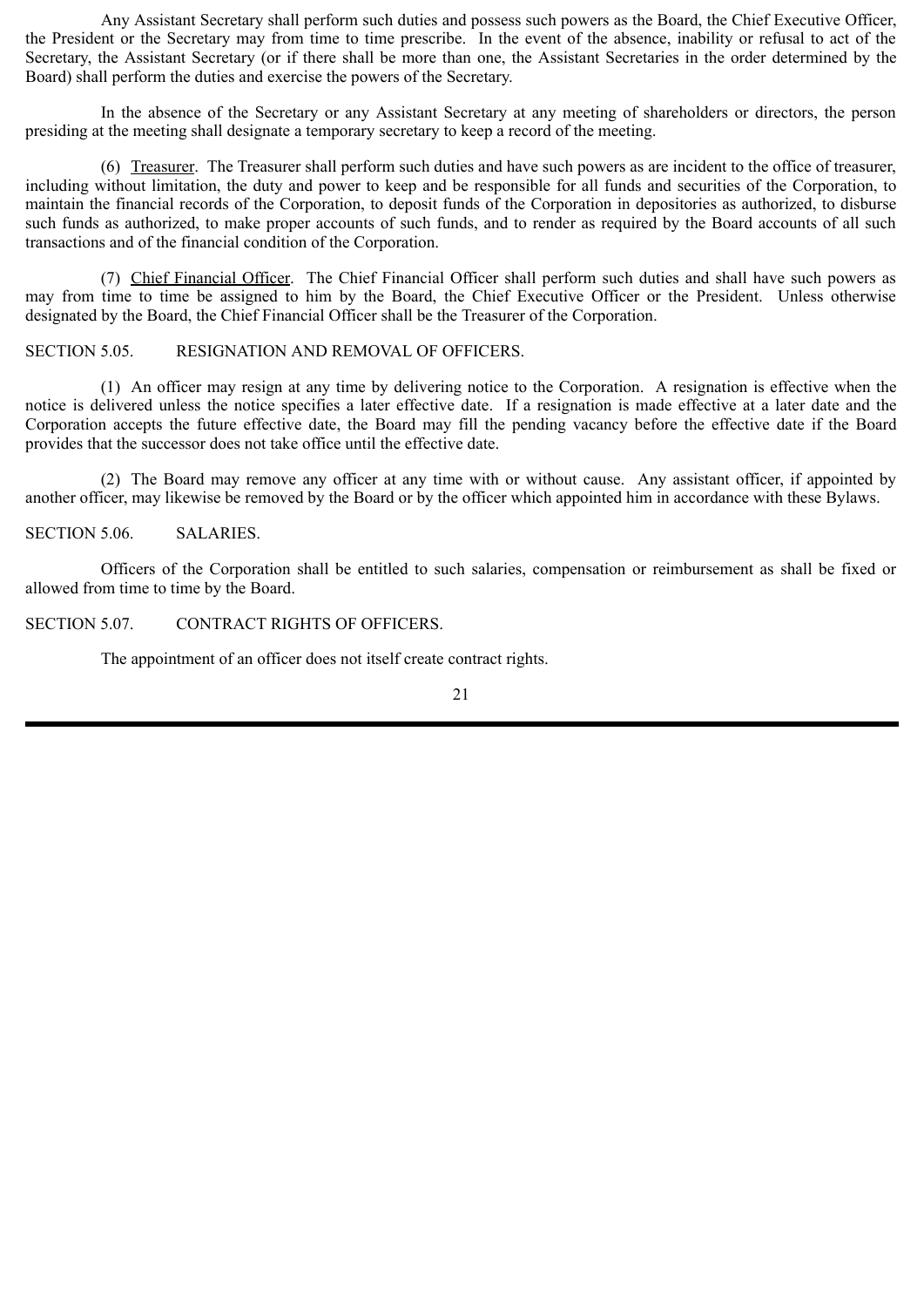#### ARTICLE VI

#### INDEMNIFICATION OF DIRECTORS, OFFICERS, EMPLOYEES AND AGENTS

#### <span id="page-29-0"></span>SECTION 6.01. DIRECTORS, OFFICERS, EMPLOYEES AND AGENTS.

(1) The Corporation shall indemnify to the fullest extent permitted by law any person who was or is a party to any proceeding (other than an action by, or in the right of, the Corporation), by reason of the fact that he is or was a director, officer, employee, or agent of the Corporation or is or was serving at the request of the Corporation as a director, officer, employee, or agent of any subsidiary of the Corporation or another corporation, partnership, joint venture, trust, or other enterprise, against liability incurred in connection with such proceeding, including any appeal thereof, if he acted in good faith and in a manner he reasonably believed to be in, or not opposed to, the best interests of the Corporation, and, with respect to any criminal action or proceeding, had no reasonable cause to believe his conduct was unlawful. The termination of any proceeding by judgment, order, settlement, or conviction or upon a plea of nolo contendere or its equivalent shall not, of itself, create a presumption that the person did not act in good faith and in a manner which he reasonably believed to be in, or not opposed to, the best interests of the Corporation or, with respect to any criminal action or proceeding, had reasonable cause to believe that his conduct was unlawful.

(2) The Corporation shall indemnify to the fullest extent provided by law any person, who was or is a party to any proceeding by or in the right of the Corporation to procure a judgment in its favor by reason of the fact that he is or was a director, officer, employee, or agent of the Corporation or is or was serving at the request of the Corporation as a director, officer, employee, or agent of any subsidiary of the Corporation or another corporation, partnership, joint venture, trust, or other enterprise, against expenses and amounts paid in settlement not exceeding, in the judgment of the Board, the estimated expense of litigating the proceeding to conclusion, actually and reasonably incurred in connection with the defense or settlement of such proceeding, including any appeal thereof. Such indemnification shall be authorized if such person acted in good faith and in a manner he reasonably believed to be in, or not opposed to, the best interests of the Corporation, except that no indemnification shall be made under this subsection in respect of any claim, issue, or matter as to which such person shall have been adjudged to be liable unless, and only to the extent that, the court in which such proceeding was brought, or any other court of competent jurisdiction, shall determine upon application that, despite the adjudication of liability but in view of all circumstances of the case, such person is fairly and reasonably entitled to indemnity for such expenses which such court shall deem proper.

(3) To the extent that a director, officer, employee, or agent referred to in subsection (1) or (2) has been successful on the merits or otherwise in defense of any proceeding referred to in subsections (1) or (2), or in defense of any claim, issue, or matter therein, he shall be indemnified against expenses actually and reasonably incurred by him in connection therewith.

(4) Any indemnification under subsections (1) or (2), unless pursuant to a determination by a court, shall be made by the Corporation only as authorized in the specific case upon a determination that indemnification of the director, officer, employee, or agent is proper in the circumstances because he has met the applicable standard of conduct set forth in subsections (1) or (2). Such determination shall be made: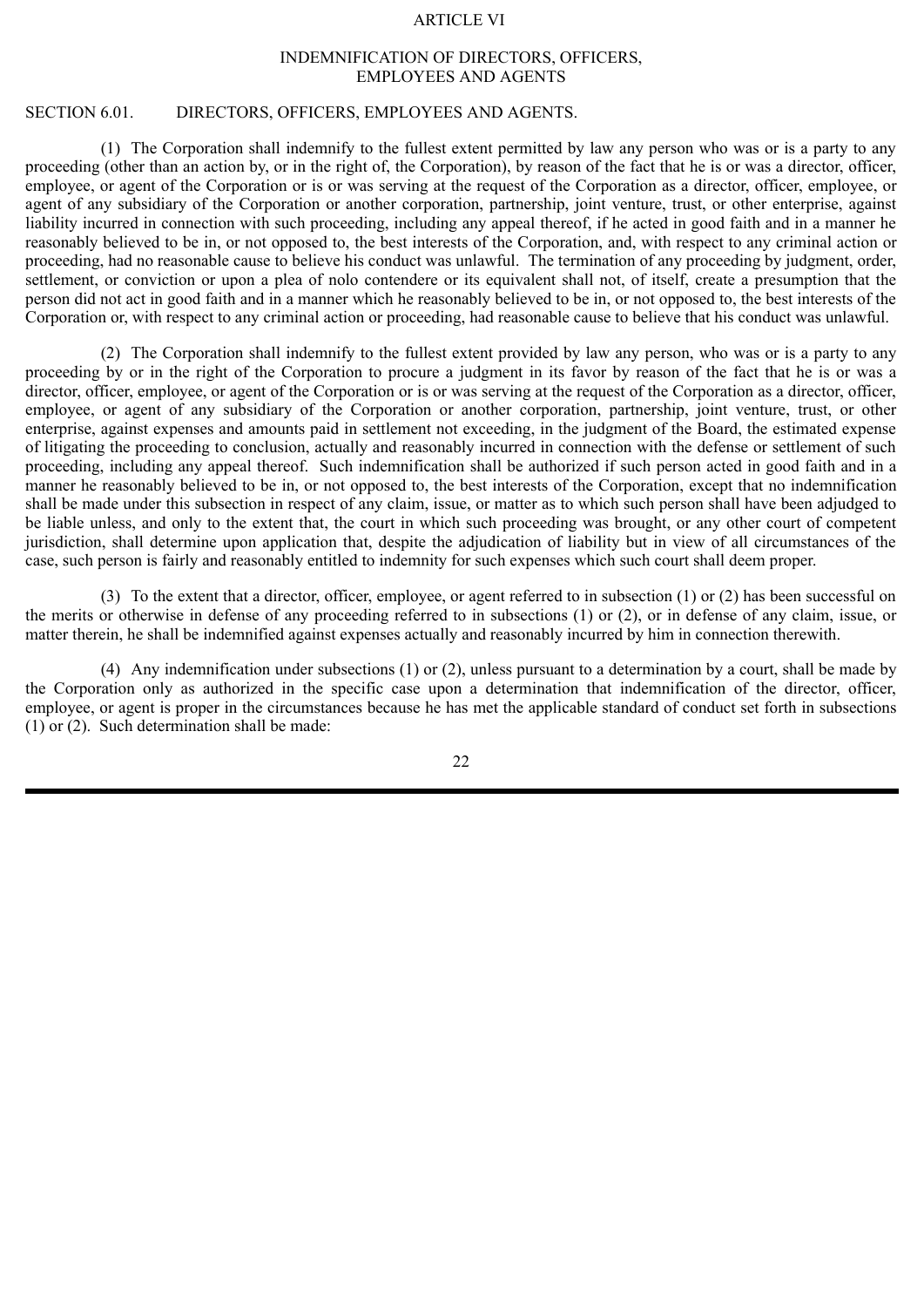proceeding;

(a) By the Board by a majority vote of a quorum consisting of directors who were not parties to such

(b) If such a quorum is not obtainable or, even if obtainable, is not obtained, by majority vote of a committee duly designated by the Board (in which directors who are parties may participate) consisting solely of two or more directors not at the time parties to the proceeding;

(c) By independent legal counsel:

(i) Selected by the Board prescribed in clause (a) of this subsection (4) or the committee prescribed in clause (b) of this subsection (4); or

(ii) If a quorum of the directors cannot be obtained for clause (a) of this subsection (4) and the committee cannot be designated under clause (b) of this subsection (4), selected by majority vote of the full Board (in which directors who are parties may participate); or

(d) By the shareholders by a majority vote of a quorum consisting of shareholders who were not parties to such proceeding or, if no such quorum is obtained, by a majority vote of shareholders who were not parties to such proceeding.

(5) Evaluation of the reasonableness of expenses and authorization of indemnification shall be made in the same manner as the determination that indemnification is permissible. However, if the determination of permissibility is made by independent legal counsel, persons specified by clause (c) of this subsection (4) shall evaluate the reasonableness of expenses and may authorize indemnification.

(6) Expenses incurred by an officer or director in defending a civil or criminal proceeding may, to the extent permitted by law, be paid by the Corporation in advance of the final disposition of such proceeding upon receipt of an undertaking by or on behalf of such director or officer to repay such amount if he is ultimately found not to be entitled to indemnification by the Corporation pursuant to this section. Expenses incurred by other employees and agents may be paid in advance upon such terms or conditions that the Board deems appropriate.

(7) The indemnification and advancement of expenses provided pursuant to this section are not exclusive, and the Corporation may, to the extent permitted by law, make any other or further indemnification or advancement of expenses of any of its directors, officers, employees, or agents, under any bylaw, agreement, vote of shareholders or disinterested directors, or otherwise, both as to action in his official capacity and as to action in another capacity while holding such office. However, indemnification or advancement of expenses shall not be made to or on behalf of any director, officer, employee, or agent if a judgment or other final adjudication establishes that his actions, or omissions to act, were material to the cause of action so adjudicated and constitute: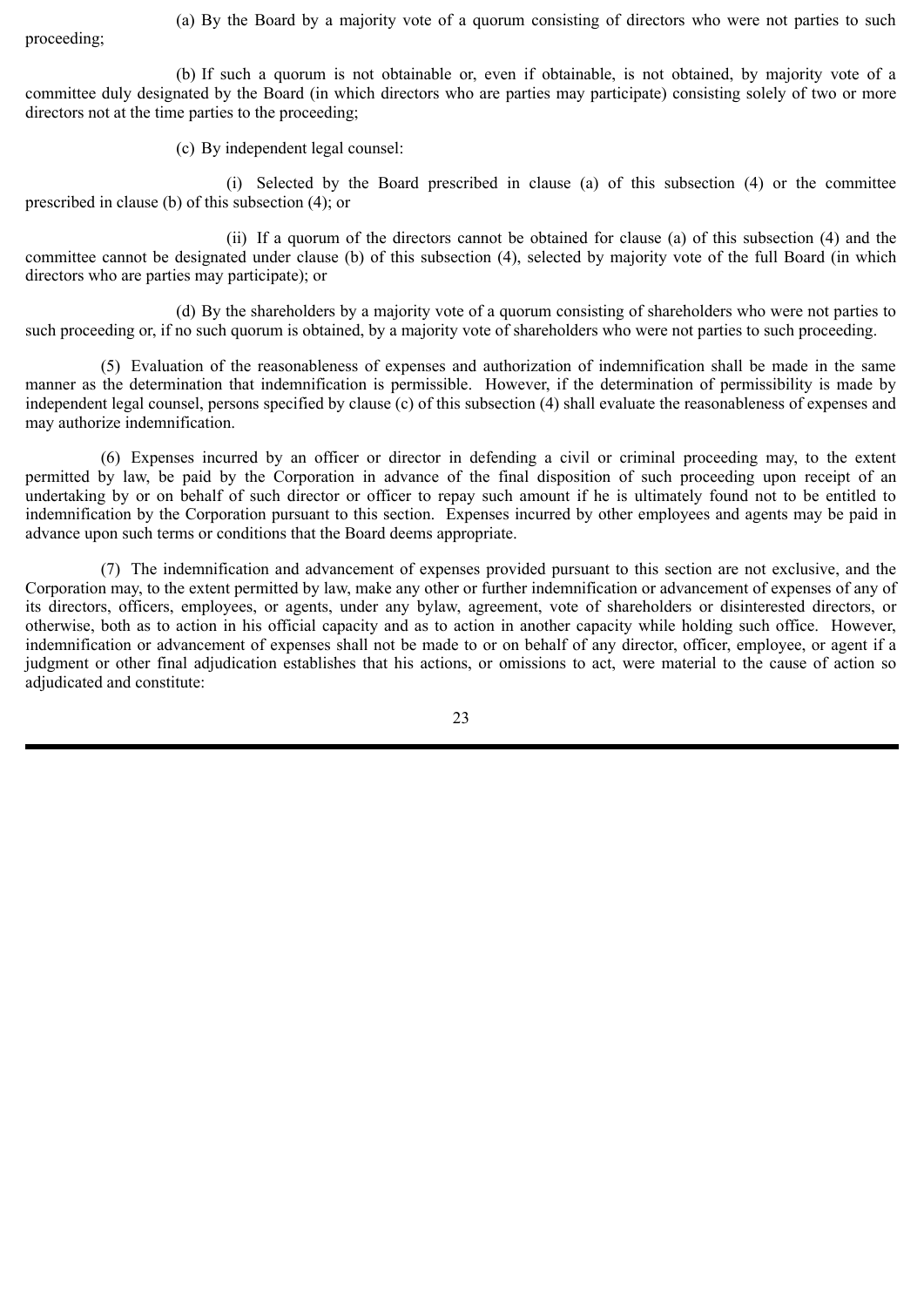(a) A violation of the criminal law, unless the director, officer, employee, or agent had reasonable cause to believe his conduct was lawful or had no reasonable cause to believe his conduct was unlawful;

benefit;

(b) A transaction from which the director, officer, employee, or agent derived an improper personal

(c) In the case of a director, a circumstance under which the liability provisions of Section 607.0834 under the Act are applicable; or

(d) Willful misconduct or a conscious disregard for the best interests of the Corporation in a proceeding by or in the right of the Corporation to procure a judgment in its favor or in a proceeding by or in the right of a shareholder.

(8) Indemnification and advancement of expenses as provided in this section shall continue as, unless otherwise provided when authorized or ratified, to a person who has ceased to be a director, officer, employee, or agent and shall inure to the benefit of the heirs, executors, and administrators of such a person, unless otherwise provided when authorized or ratified.

(9) Notwithstanding the failure of the Corporation to provide indemnification, and despite any contrary determination of the Board or of the shareholders in the specific case, a director, officer, employee, or agent referred to in subsections (1) or (2) who is or was a party to a proceeding may apply for indemnification or advancement of expenses, or both, to the court conducting the proceeding, to the circuit court, or to another court of competent jurisdiction. On receipt of an application, the court, after giving any notice that it considers necessary, may order indemnification and advancement of expenses, including expenses incurred in seeking court-ordered indemnification or advancement of expenses, if it determines that:

(a) The director, officer, employee, or agent is entitled to mandatory indemnification under Section 6.01(3), in which case the court shall also order the Corporation to pay the director reasonable expenses incurred in obtaining court-ordered indemnification or advancement of expenses;

(b) The director, officer, employee, or agent is entitled to indemnification or advancement of expenses, or both, by virtue of the exercise by the Corporation of its power pursuant to Section 6.01(7); or

(c) The director, officer, employee, or agent is fairly and reasonably entitled to indemnification or advancement of expenses, or both, in view of all the relevant circumstances, regardless of whether such person met the standard of conduct set forth in Section 6.01(1), Section 6.01(2) or Section 6.01(7).

(10)For purposes of this Section 6.01, the term "Corporation" includes, in addition to the resulting corporation, any constituent corporation (including any constituent of a constituent) absorbed in a consolidation or merger, so that any person who is or was a director, officer, employee, or agent of a constituent corporation, or is or was serving at the request of a constituent corporation as a director, officer, employee, or agent of another corporation, partnership, joint venture, trust or other enterprise, is in the same position under this section with respect to the resulting or surviving corporation as he would have with respect to such constituent corporation if its separate existence had continued.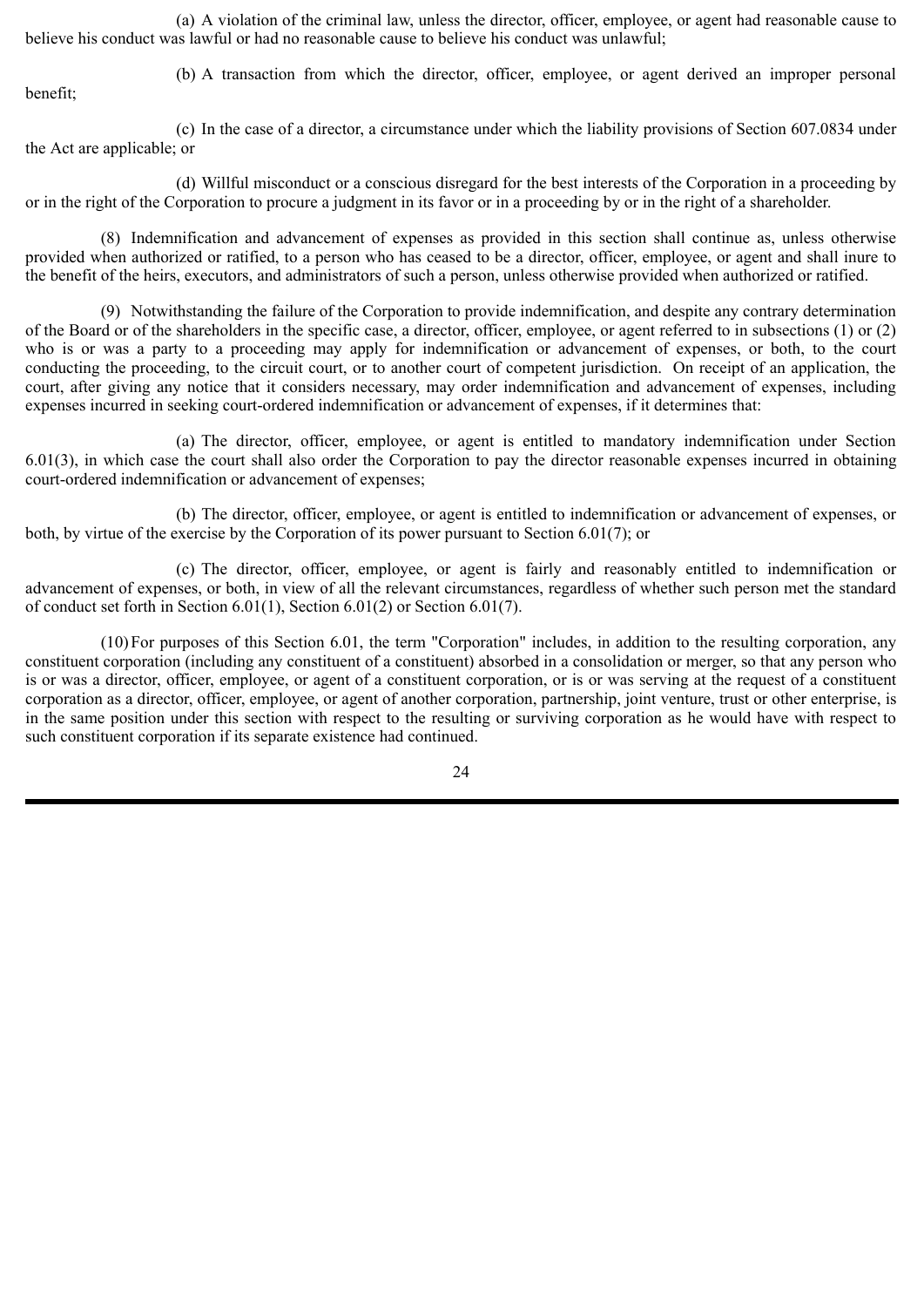(11)For purposes of this Section 6.01:

(a) The term "other enterprises" includes employee benefit plans;

(b) The term "expenses" includes counsel fees, including those for appeal;

(c) The term "liability" includes obligations to pay a judgment, settlement, penalty, fine (including an excise tax assessed with respect to any employee benefit plan), and expenses actually and reasonably incurred with respect to a proceeding;

(d) The term "proceeding" includes any threatened, pending, or completed action, suit or other type of proceeding, whether civil, criminal, administrative, or investigative and whether formal or informal;

(e) The term "agent" includes a volunteer;

(f) The term "serving at the request of the Corporation" includes any service as a director, officer, employee, or agent of the Corporation that imposes duties on such persons, including duties relating to an employee benefit plan and its participants or beneficiaries; and

(g) The term "not opposed to the best interest of the Corporation" describes the actions of a person who acts in good faith and in a manner he reasonably believes to be in the best interests of the participants and beneficiaries of an employee benefit plan.

(12)The Corporation shall have power to purchase and maintain insurance on behalf of any person who is or was a director, officer, employee, or agent of the Corporation or is or was serving at the request of the Corporation as a director, officer, employee, or agent of another corporation, partnership, joint venture, trust, or other enterprise against any liability asserted against him and incurred by him in any such capacity or arising out of his status as such, whether or not the Corporation would have the power to indemnify him against such liability under the provisions of this section.

(13)Any repeal or modification of the provisions in this Article VI shall not adversely affect any right or protection hereunder of any person in respect of any act or omission occurring prior to the time of such repeal or modification.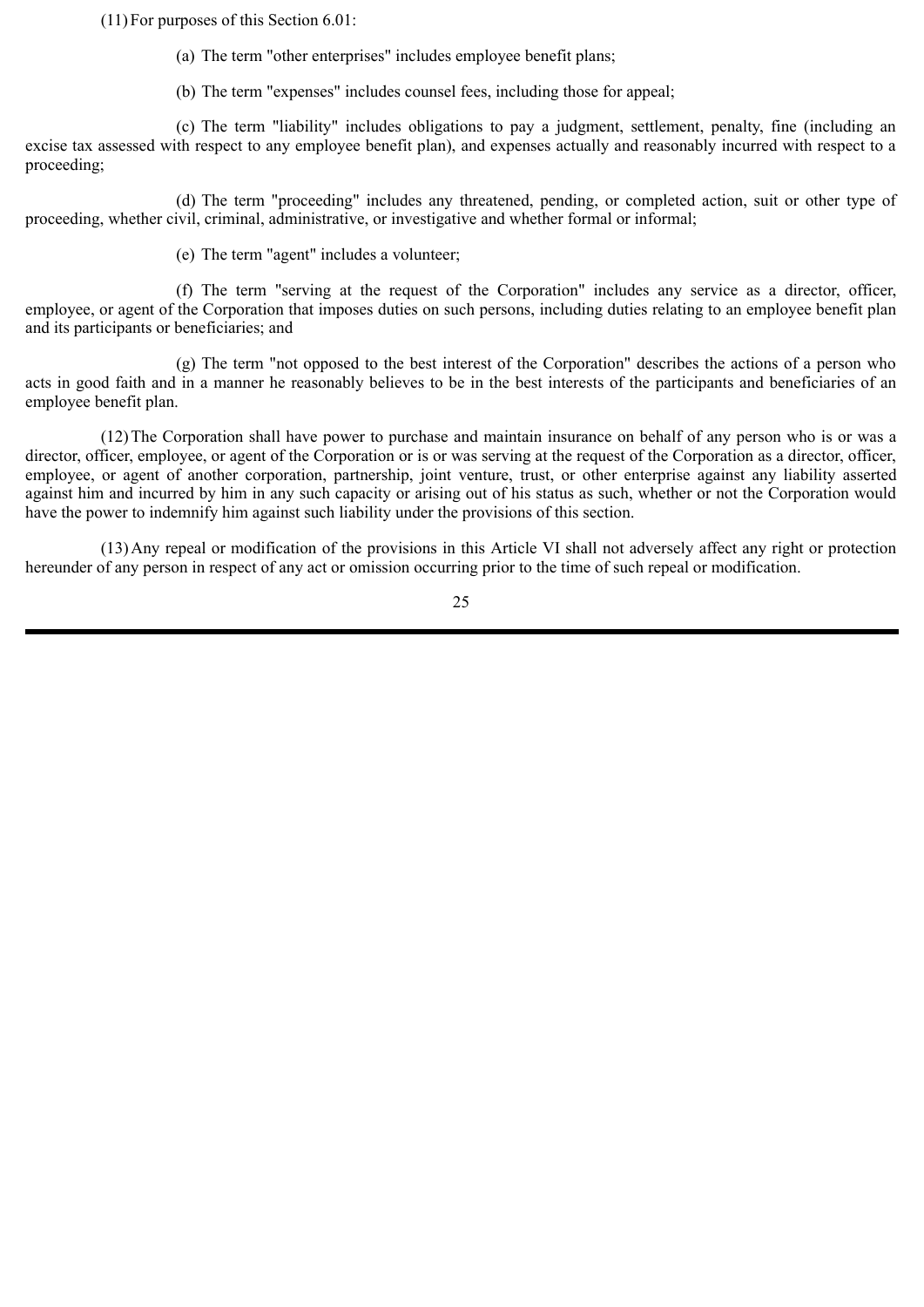#### ARTICLE VII

#### OFFICE AND AGENT

#### <span id="page-33-0"></span>SECTION 7.01. REGISTERED OFFICE AND REGISTERED AGENT.

(1) The Corporation shall have and continuously maintain in the State of Florida:

(a) A registered office which may be the same as its place of business; and

(b) A registered agent, who, may be either:

(i) An individual who resides in the State of Florida whose business office is identical with such

registered office; or

(ii) Another corporation or not-for-profit corporation authorized to transact business or conduct its affairs in the State of Florida, having a business office identical with the registered office; or

(iii) A foreign corporation or not-for-profit foreign corporation authorized to transact business or conduct its affairs in the State of Florida, having a business office identical with the registered office.

SECTION 7.02. CHANGE OF REGISTERED OFFICE OR REGISTERED AGENT, RESIGNATION OF REGISTERED AGENT.

(1) The Corporation may change its registered office or its registered agent upon filing with the Department of State of the State of Florida a statement of change setting forth:

- (a) The name of the Corporation;
- (b) The street address of its current registered office;
- (c) If the current registered office is to be changed, the street address of the new registered office;
- (d) The name of its current registered agent;

(e) If its current registered agent is to be changed, the name of the new registered agent and the new agent's written consent (either on the statement or attached to it) to the appointment;

(f) That the street address of its registered office and the street address of the business office of its registered agent, as changed, will be identical;

(g) That such change was authorized by resolution duly adopted by its Board or by an officer of the Corporation so authorized by the Board.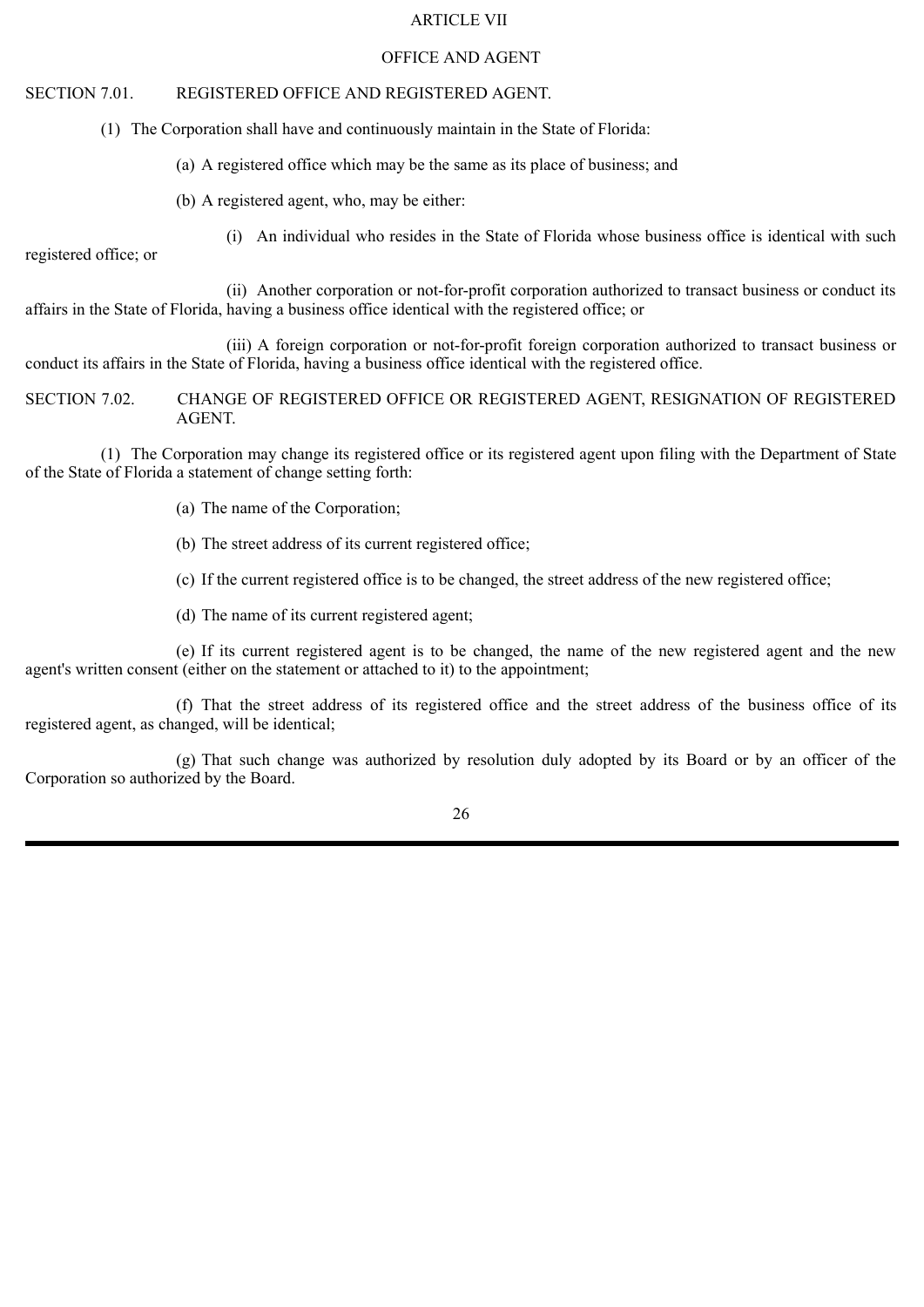#### ARTICLE VIII

#### SHARES, OPTIONS, DIVIDENDS AND DISTRIBUTIONS

#### <span id="page-34-0"></span>SECTION 8.01. ISSUANCE OF SHARES.

(1) The Board may authorize shares to be issued for consideration consisting of any tangible or intangible property or benefit to the Corporation, including cash, promissory notes, services performed, promises to perform services evidenced by a written contract, or other securities of the Corporation.

(2) Before the Corporation issues shares, the Board must determine that the consideration received or to be received for shares to be issued is adequate. That determination by the Board is conclusive insofar as the adequacy of consideration for the issuance of shares relates to whether the shares are validly issued, fully paid, and non-assessable. When it cannot be determined that outstanding shares are fully paid and non-assessable, there shall be a conclusive presumption that such shares are fully paid and non-assessable if the Board makes a good faith determination that there is no substantial evidence that the full consideration for such shares has not been paid.

(3) When the Corporation receives the consideration for which the Board authorized the issuance of shares, the shares issued therefor are fully paid and non-assessable. Consideration in the form of a promise to pay money or a promise to perform services is received by the Corporation at the time of the making of the promise, unless the agreement specifically provides otherwise.

(4) The Corporation may place in escrow shares issued for a contract for future services or benefits or a promissory note, or make other arrangements to restrict the transfer of the shares, and may credit distributions in respect of the shares against their purchase price, until the services are performed, the note is paid, or the benefits received. If the services are not performed, the shares escrowed or restricted and the distributions credited may be canceled in whole or part.

SECTION 8.02. FORM AND CONTENT OF CERTIFICATES.

(1) Certificates representing shares of the Corporation shall be in such form, consistent with law, as shall be determined by the Board.

- (2) Each share represented by a certificate must state on its face:
	- (a) The name of the Corporation and that the Corporation is a Florida corporation;
	- (b) The name of the person to whom issued; and
	- (c) The number and class of shares and the designation of the series, if any, the certificate represents.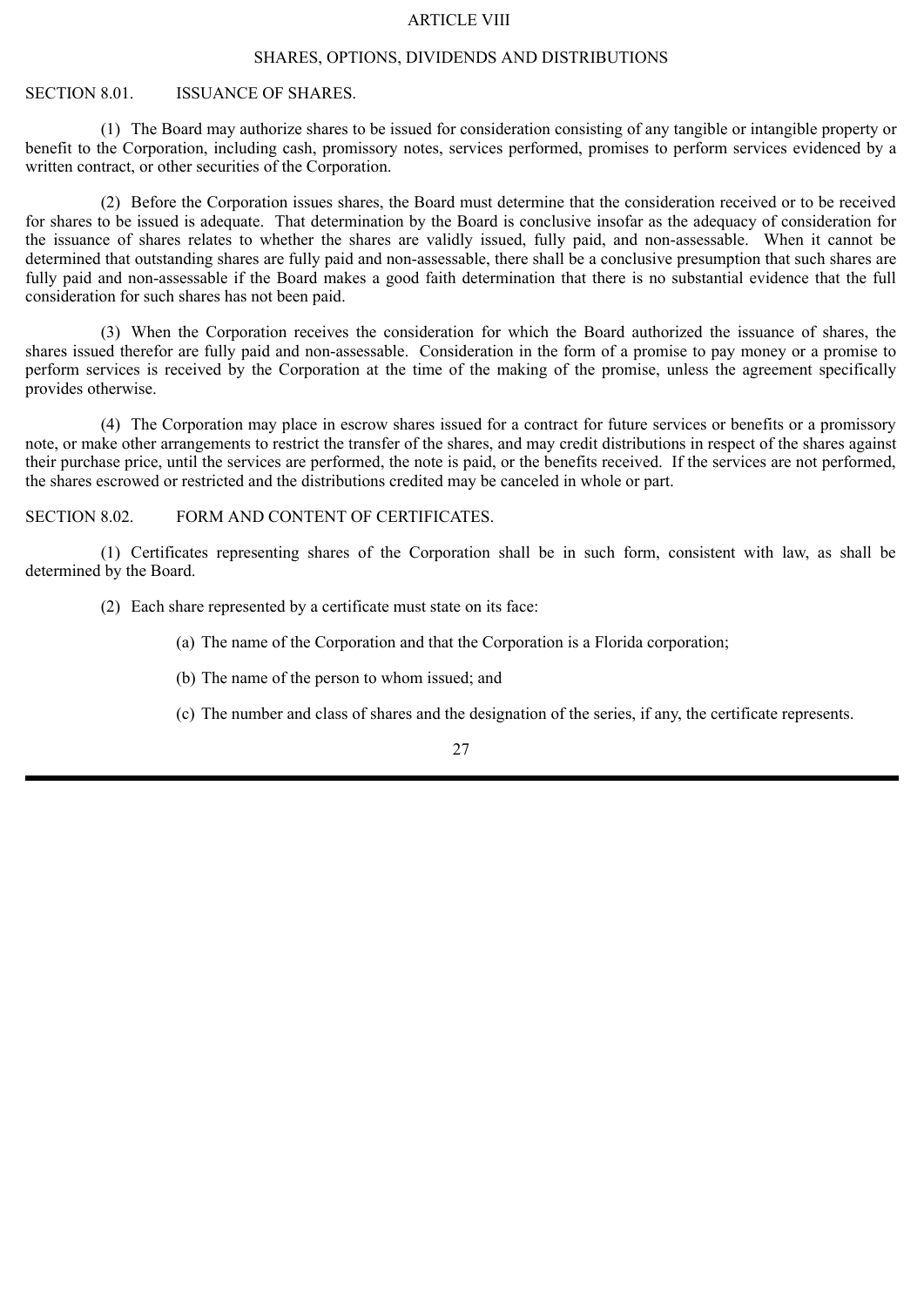<span id="page-35-0"></span>(3) If the shares being issued are of different classes of shares or different series within a class, the designations, relative rights, preferences, and limitations applicable to each class and the variations in rights, preferences, and limitations determined for each series (and the authority of the Board to determine variations for future series) must be summarized on the front or back of each certificate. Alternatively, each certificate may state conspicuously on its front or back that the Corporation will furnish the shareholder a full statement of this information on request and without charge.

(4) Each share certificate:

(a) Must be signed (either manually or in facsimile) by an officer or officers designated by the Board, and

(b) May bear the corporate seal or its facsimile.

(5) If the person who signed (either manually or in facsimile) a share certificate no longer holds office when the certificate is issued, it may be issued by the Corporation with the same effect as if he were such officer at the date of its issue.

#### SECTION 8.03. SHARES WITHOUT CERTIFICATES.

(1) The Board of the Corporation may authorize the issue of some or all of the shares of any or all of its classes or series without certificates. The authorization does not affect shares already represented by certificates until they are surrendered to the Corporation.

(2) Within a reasonable time after the issue or transfer of shares without certificates, the Corporation shall send the shareholder a written statement of the information required pursuant Sections 8.02(2) and (3).

### SECTION 8.04. RESTRICTION ON TRANSFER.

The face or reverse side of each certificate representing shares shall bear a conspicuous notation of any restriction imposed by the Corporation upon the transfer of such shares. In the case of uncertificated shares, the written statement of information required by Section 8.02(3) shall contain such notation of any restriction imposed by the Corporation upon the transfer of shares.

#### SECTION 8.05. SHAREHOLDER'S PRE-EMPTIVE RIGHTS.

Unless otherwise provided in the articles of incorporation, the shareholders of the Corporation do not have a preemptive right to acquire the Corporation's unissued shares.

SECTION 8.06. TRANSFER OF SHARES.

Except as otherwise established by rules and regulations adopted by the Board, and subject to applicable law, shares of stock may be transferred on the books of the Corporation: (i) in the case of the shares represented by a certificate, by the surrender to the Corporation or its transfer agent of the certificate representing such shares properly endorsed or accompanied by a written assignment or power of attorney properly executed, and with such proof of authority or authenticity of signature as the Corporation or its transfer agent may reasonably require; and (ii) in the case of uncertificated shares, upon the receipt of proper transfer instructions from the registered owner thereof. Except as may be otherwise required by law, the articles of incorporation or these Bylaws, the Corporation shall be entitled to treat the record holder of stock as shown on its books as the owner of such stock for all purposes, including the payment of dividends and the right to vote with respect to such stock, regardless of any transfer, pledge or other disposition of such stock until the shares have been transferred on the books of the Corporation in accordance with the requirements of these Bylaws.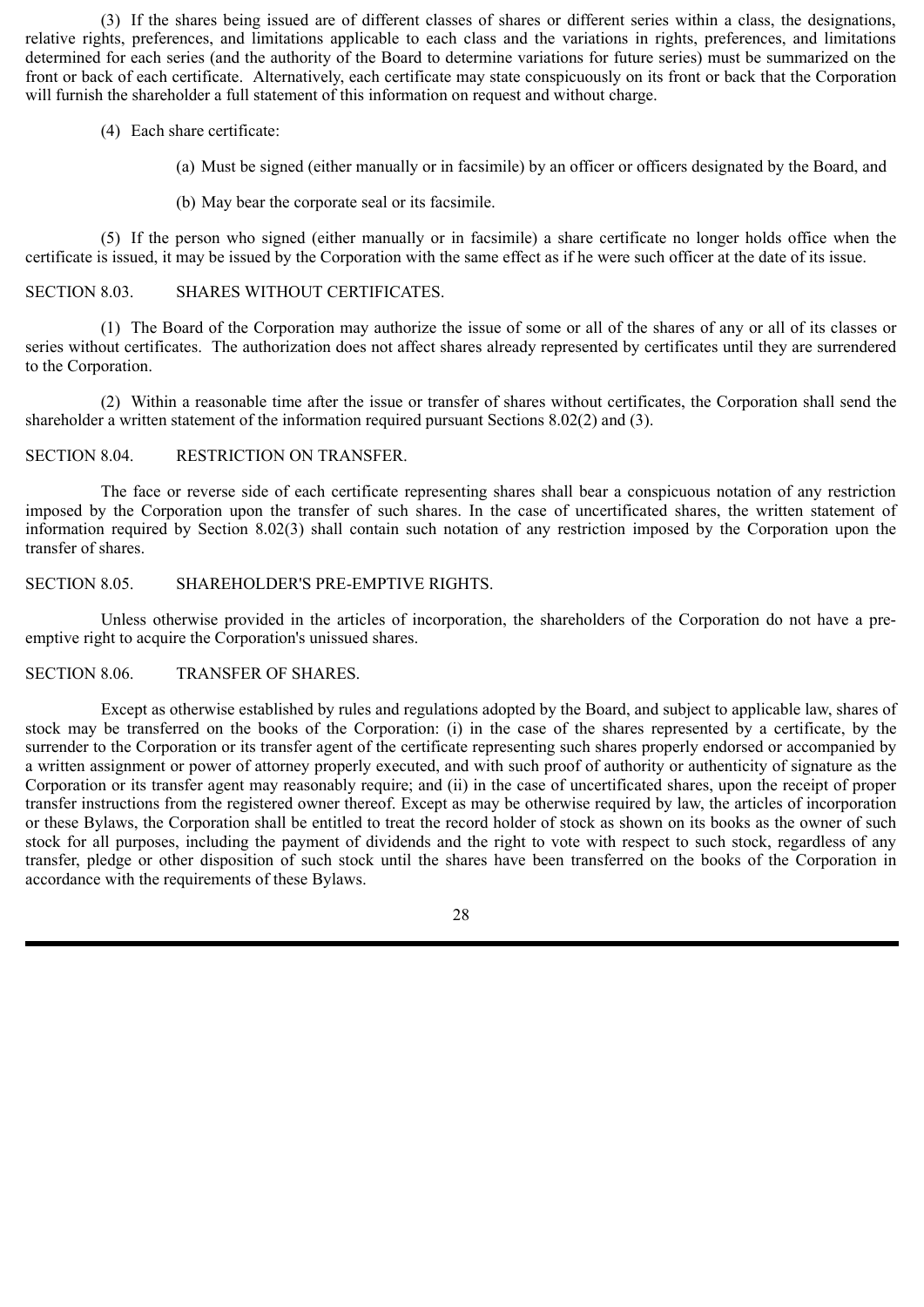#### <span id="page-36-0"></span>SECTION 8.07. LOST, STOLEN OR DESTROYED CERTIFICATES.

The Corporation may, at its discretion, issue a new certificate of stock in place of any previously issued certificate alleged to have been lost, stolen or destroyed, or it may issue uncertificated shares to replace surrendered shares previously represented by certificates that are lost, stolen or destroyed, upon such terms and conditions as the Board may prescribe, including the presentation of reasonable evidence of such loss, theft or destruction and the giving of such indemnity as the Board may require for the protection of the Corporation or any transfer agent or registrar.

#### ARTICLE IX

#### AMENDMENT OF BYLAWS

#### SECTION 9.01. AMENDMENT OF BYLAWS BY BOARD OF DIRECTORS.

Subject to the provisions of Section 9.02, the Board may amend or repeal the Corporation's bylaws unless the Act reserves the power to amend a particular bylaw provision exclusively to the shareholders.

#### SECTION 9.02. BYLAW INCREASING QUORUM OR VOTING REQUIREMENTS FOR DIRECTORS.

(1) A bylaw that fixes a greater quorum or voting requirement for the Board may be amended or repealed:

(a) If originally adopted by the shareholders, only by the shareholders;

(b) If originally adopted by the Board, either by the shareholders or by the Board.

(2) A bylaw adopted or amended by the shareholders that fixes a greater quorum or voting requirement for the Board may provide that it may be amended or repealed only by a specified vote of either the shareholders or the Board.

(3) Action by the Board under Section 9.02(1) (b) to adopt or amend a bylaw that changes the quorum or voting requirement for the Board must meet the same quorum requirement and be adopted by the same vote required to take action under the quorum and voting requirement then in effect or proposed to be adopted, whichever is greater.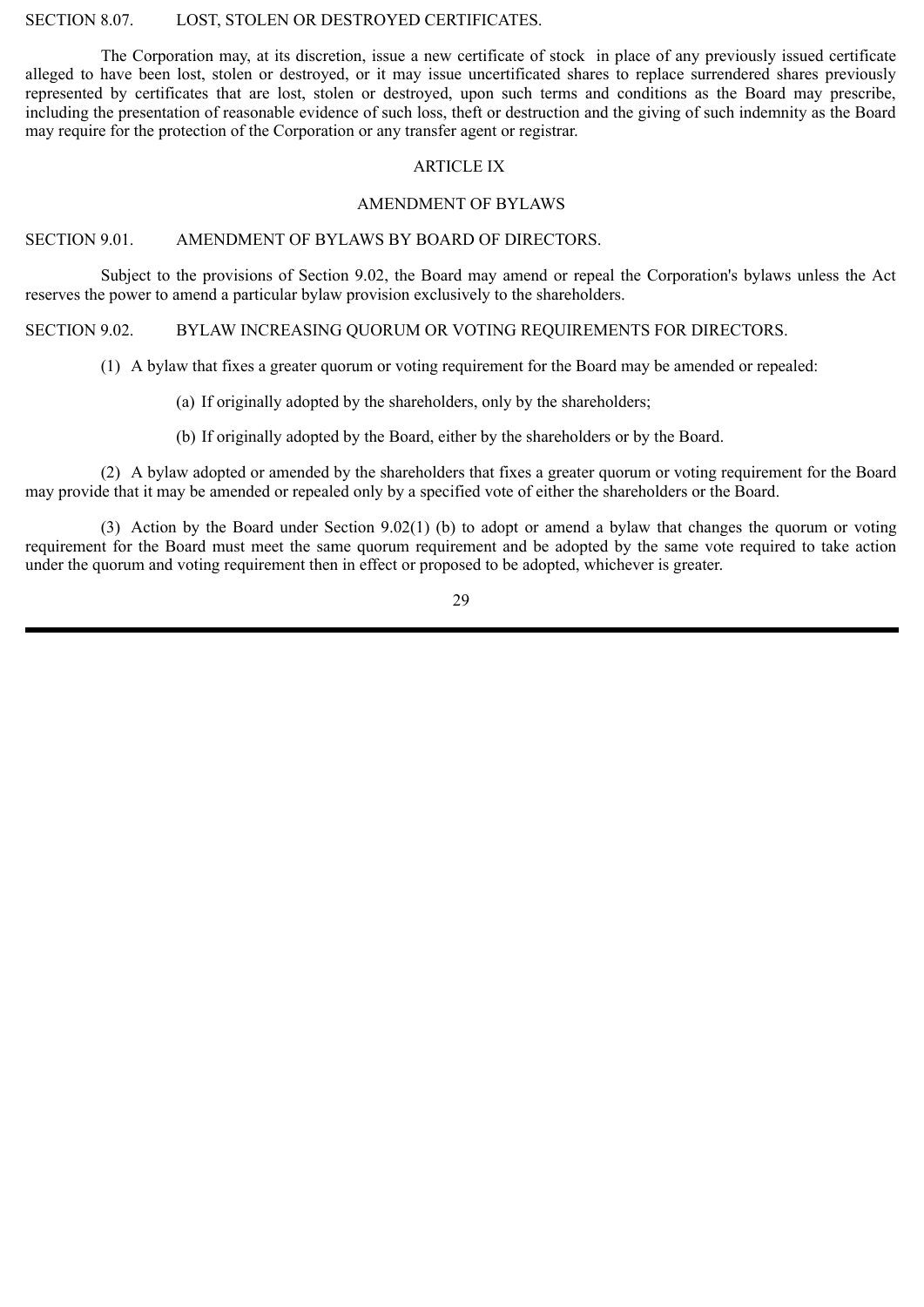#### <span id="page-37-0"></span>SECTION 9.03. EMERGENCY BYLAWS

In the event that a quorum of the Board cannot readily be assembled because of a catastrophic event, the following emergency bylaws are in effect until termination of the emergency:

(1) Notice of a meeting of the Board need only be given to those directors whom it is practicable to reach and may be given in any practicable manner, including by publication and radio.

(2) One or more officers of the Corporation present at the meeting of the Board may be deemed to be directors for the meeting, in order of rank and within the same rank in order of seniority, as necessary to achieve a quorum.

(3) The director or directors in attendance at a meeting, including those persons deemed directors in accordance with Article IX, Section 9.03 hereof, shall constitute a quorum.

#### ARTICLE X

#### RECORDS AND REPORTS SECTION

#### SECTION 10.01. CORPORATE RECORDS.

(1) The Corporation shall keep as permanent records minutes of al meetings of its shareholders and Board, a record of all actions taken by the shareholders or Board without a meeting, and a record of all actions taken by a committee of the Board in place of the Board on behalf of the Corporation.

(2) The Corporation shall maintain accurate accounting records.

(3) The Corporation or its agent shall maintain a record of its shareholders in a form that permits preparation of a list of the names and addresses of all shareholders in alphabetical order by class of shares showing the number and series of shares held by each.

(4) The Corporation shall maintain its records in written form or in another form capable of conversion into written form within a reasonable time.

(5) The Corporation shall keep a copy of the following records:

(a) Its articles or restated articles of incorporation and all amendments to them currently in effect;

(b) Its bylaws or restated bylaws and all amendments to them currently in effect;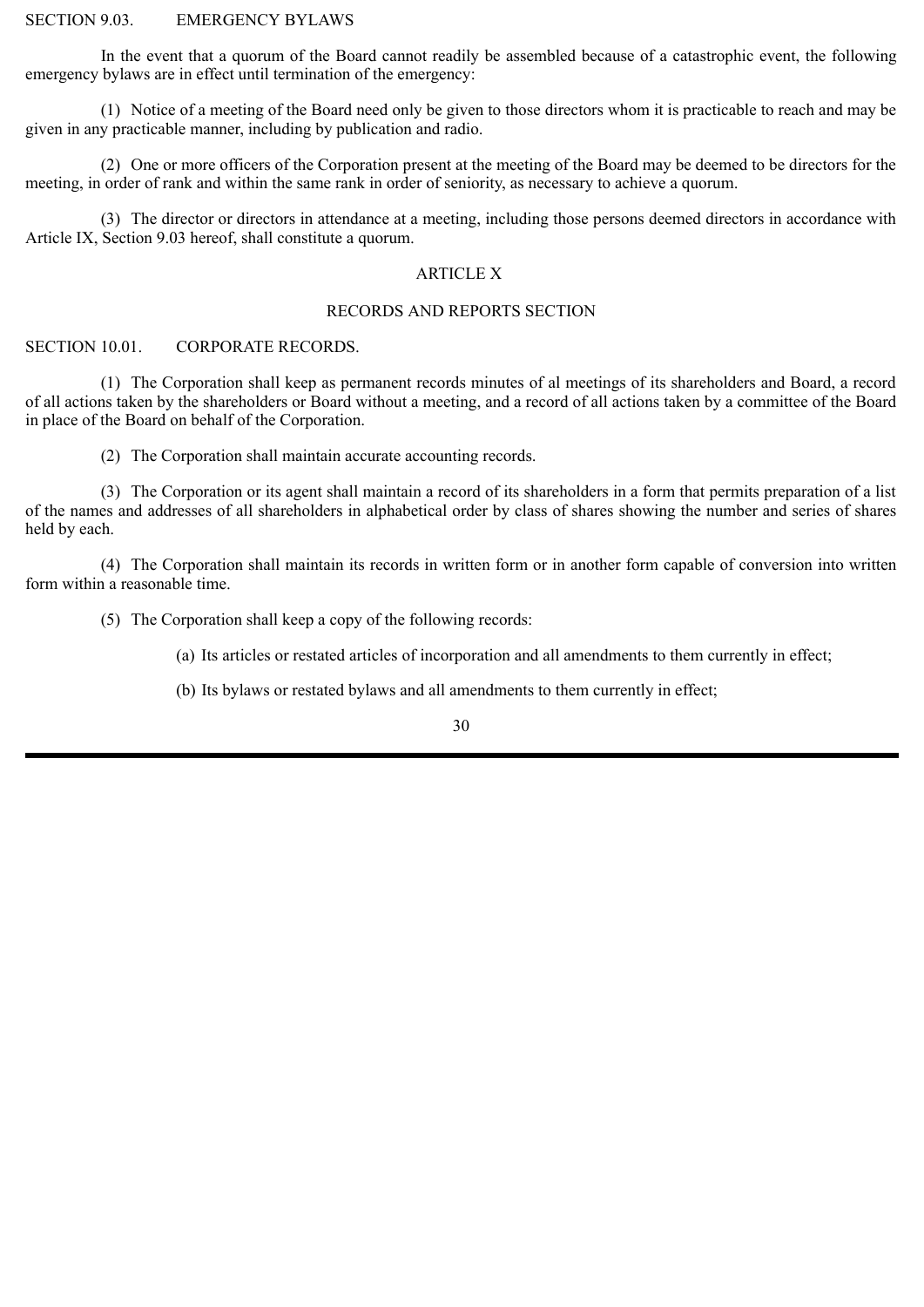<span id="page-38-0"></span>(c) Resolutions adopted by the Board creating one or more classes or series of shares and finding their relative rights, preferences, and limitations, if shares issued pursuant to those resolutions are outstanding;

(d) The minutes of all shareholders' meetings and records of all action taken by shareholders without a meeting for the past three years;

(e) Written communications to all shareholders generally or all shareholders of a class or series within the past three years, including the financial statements furnished for the past three years;

(f) A list of the names and business street addresses of its current directors and officers; and

(g) Its most recent annual report delivered to the Department of State of the State of Florida.

#### SECTION 10.02. FINANCIAL STATEMENTS FOR SHAREHOLDERS.

(1) Unless modified by resolution of the shareholders within 120 days of the close of each fiscal year, the Corporation shall furnish its shareholders annual financial statements which may be consolidated or combined statements of the Corporation and one or more of its subsidiaries, as appropriate, that include a balance sheet as of the end of the fiscal year, an income statement for that year, and a statement of cash flows for that year. If financial statements are prepared for the Corporation on the basis of generally-accepted accounting principles, the annual financial statements must also be prepared on that basis.

(2) If the annual financial statements are reported upon by a public accountant, his report must accompany them. If not, the statements must be accompanied by a statement of the president or the person responsible for the Corporation's accounting records:

(a) Stating his reasonable belief whether the statements were prepared on the basis of generally-accepted accounting principles and, if not, describing the basis of preparation; and

(b) Describing any respects in which the statements were not prepared on a basis of accounting consistent with the statements prepared for the preceding year.

(3) The Corporation shall mail the annual financial statements to each shareholder within 120 days after the close of each fiscal year or within such additional time thereafter as is reasonably necessary to enable the Corporation to prepare its financial statements, if for reasons beyond the Corporation's control, it is unable to prepare its financial statements within the prescribed period. Thereafter, on written request from a shareholder who was not mailed the statements, the Corporation shall mail him the latest annual financial statements.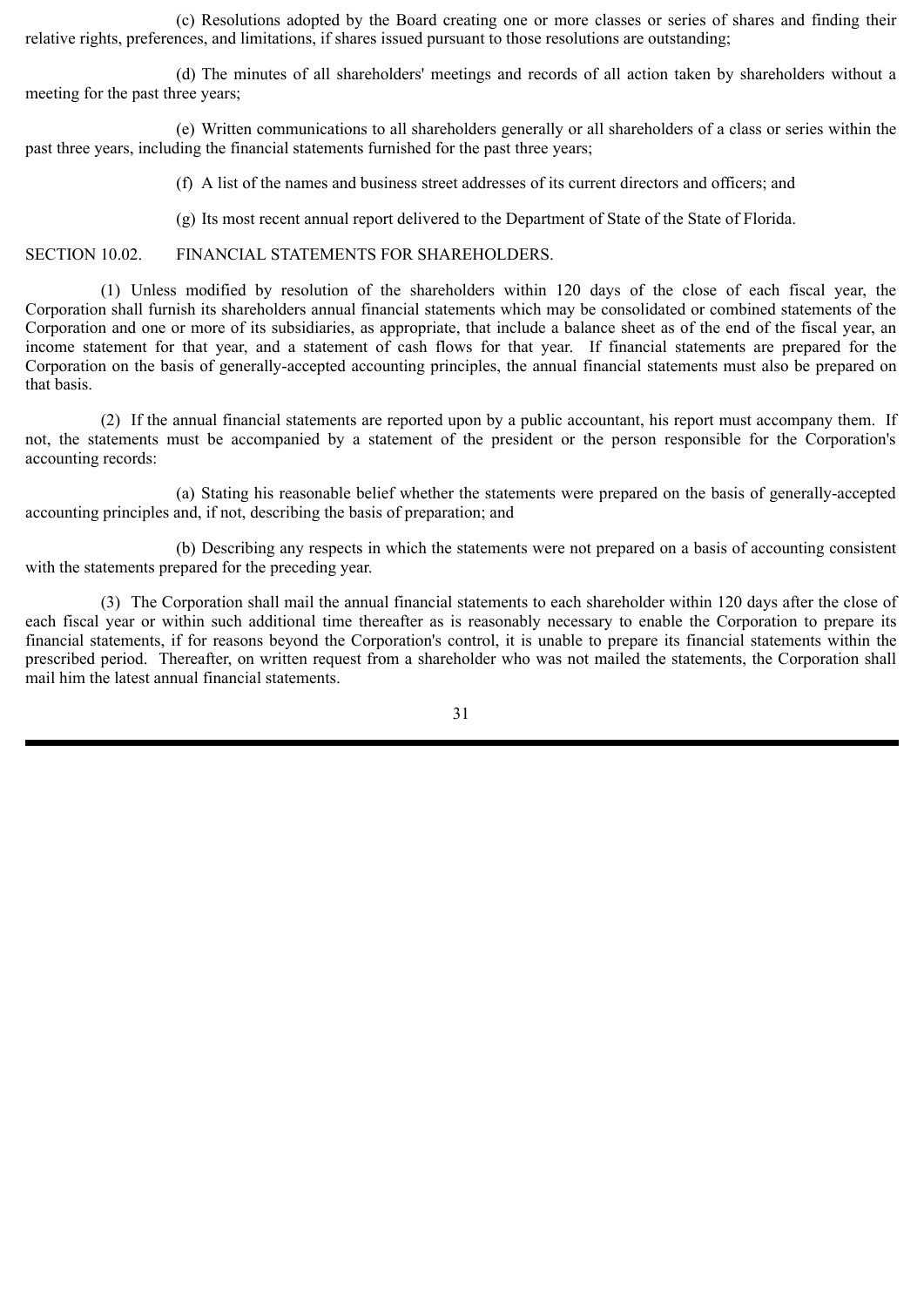#### <span id="page-39-0"></span>SECTION 10.03. OTHER REPORTS TO SHAREHOLDERS.

(1) If the Corporation indemnifies or advances expenses to any director, officer, employee or agent otherwise than by court order or action by the shareholders or by an insurance carrier pursuant to insurance maintained by the Corporation, the Corporation shall report the indemnification or advance in writing to the shareholders with or before the notice of the next shareholders' meeting, or prior to such meeting if the indemnification or advance occurs after the giving of such notice but prior to the time such meeting is held, which report shall include a statement specifying the persons paid, the amounts paid, and the nature and status at the time of such payment of the litigation or threatened litigation.

(2) If the Corporation issues or authorizes the issuance of shares for promises to render services in the future, the Corporation shall report in writing to the shareholders the number of shares authorized or issued, and the consideration received by the Corporation, with or before the notice of the next shareholders' meeting.

#### ARTICLE XI

#### MISCELLANEOUS

SECTION 11.01. APPLICATION OF FLORIDA LAW.

Whenever any provision of these Bylaws is inconsistent with any provision of the Act, as it may be amended from time to time, then in such instance the Act shall prevail.

SECTION 11.02. FISCAL YEAR.

The fiscal year of the Corporation shall be determined by resolution of the Board.

SECTION 11.03. CONFLICTS WITH ARTICLES OF INCORPORATION.

In the event that any provision contained in these Bylaws conflicts with any provision of the Corporation's articles of incorporation, the provisions of the articles of incorporation shall prevail and be given full force and effect, to the full extent permissible under the Act.

SECTION 11.04. CORPORATE SEAL.

The corporate seal shall be in such form as shall be approved by the Board.

SECTION 11.05. ARTICLES OF INCORPORATION.

All references in these Bylaws to the articles of incorporation shall be deemed to refer to the Articles of Incorporation of the Corporation, as amended and in effect from time to time.

SECTION 11.06. PRONOUNS.

All pronouns used in these Bylaws shall be deemed to refer to the masculine, feminine or neuter, singular or plural, as the identity of the person or persons may require.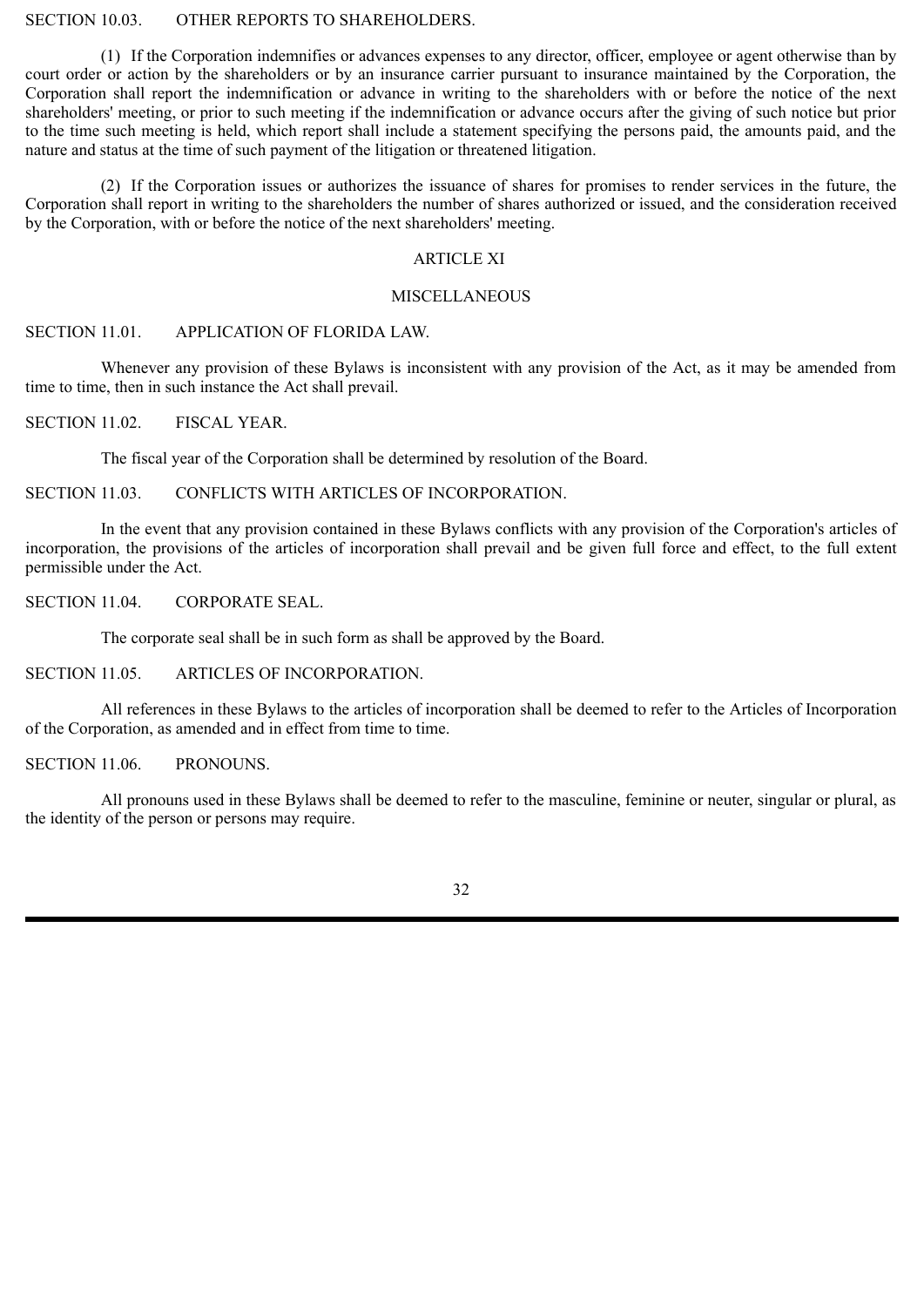#### <span id="page-40-0"></span>**Net1 amends finalization dates for use of new stock tickers**

JOHANNESBURG, May 17, 2022 - Net 1 UEPS Technologies, Inc. ("Net1" or the "Company") (NasdaqGS: UEPS; JSE: NT1) today announced that it has amended its finalization dates for use of its new stock tickers. The Company had expected the new name change to be effective on May 18, 2022.

As reported on May 6, 2022, the Company's shareholders approved the new name of Lesaka Technologies, Inc. On May 16, 2022, the Florida Secretary of State confirmed the registration of the Company's amendments to its amended and restated articles of incorporation. The Company has now officially changed its name from Net 1 UEPS Technologies, Inc. to Lesaka Technologies, Inc.

Trading under the new name is expected to commence on May 25, 2022, on both the NasdaqGS and Johannesburg Stock Exchange.

The Company's revised corporate actions timetable is set out below:

| Action                                         | Nasdaq       | <b>JSE</b> (revised) |
|------------------------------------------------|--------------|----------------------|
| Finalization date                              | N/A          | May 17, 2022         |
| Last day to trade $(1)$                        | May 24, 2022 | May 24, 2022         |
| List and trade shares in the new name $(2)(3)$ | N/A          | May 25, 2022         |
| Record date                                    | N/A          | May 27, 2022         |
| Issue of dematerialized securities in new name | N/A          | May 30, 2022         |

- (1) With respect to shares held by South African Shareholders, existing paper certificates cannot be dematerialized and rematerialized subsequent to the name change, all future positions will be held in dematerialized form after the last date to trade.
- (2) Date on which name will be changed on the JSE to long-name: Lesaka Technologies, Inc.; short-name: Lesaka; JSE share code: LSK. The ISIN and sector on the JSE remains the same.
- (3) Shares may not be transferred between Net1's US register and South African Branch Register between May 25, 2022 and May 27, 2022, both days inclusive.

#### **About Lesaka (www.lesakatech.com)**

Lesaka Technologies, (Lesaka™) is a South African Fintech company that utilizes its proprietary banking and payment technologies to deliver superior financial services solutions to merchants (B2B) and consumers (B2C) in Southern Africa. Lesaka's mission is to drive true financial inclusion for both merchant and consumer markets through offering affordable financial services to previously underserved sectors of the economy. Lesaka offers cash management solutions, growth capital, card acquiring, bill payment technologies and value-added services to formal and informal retail merchants as well as banking, lending and insurance solutions to consumers across Southern Africa. The Lesaka journey originally began as "Net1" in 1997 and later rebranded to Lesaka (2022). The Connect Group was acquired in 2022. As Lesaka, the business continues to grow its systems and capabilities to deliver meaningful fintech-enabled, innovative solutions for SA's merchant and consumer markets.